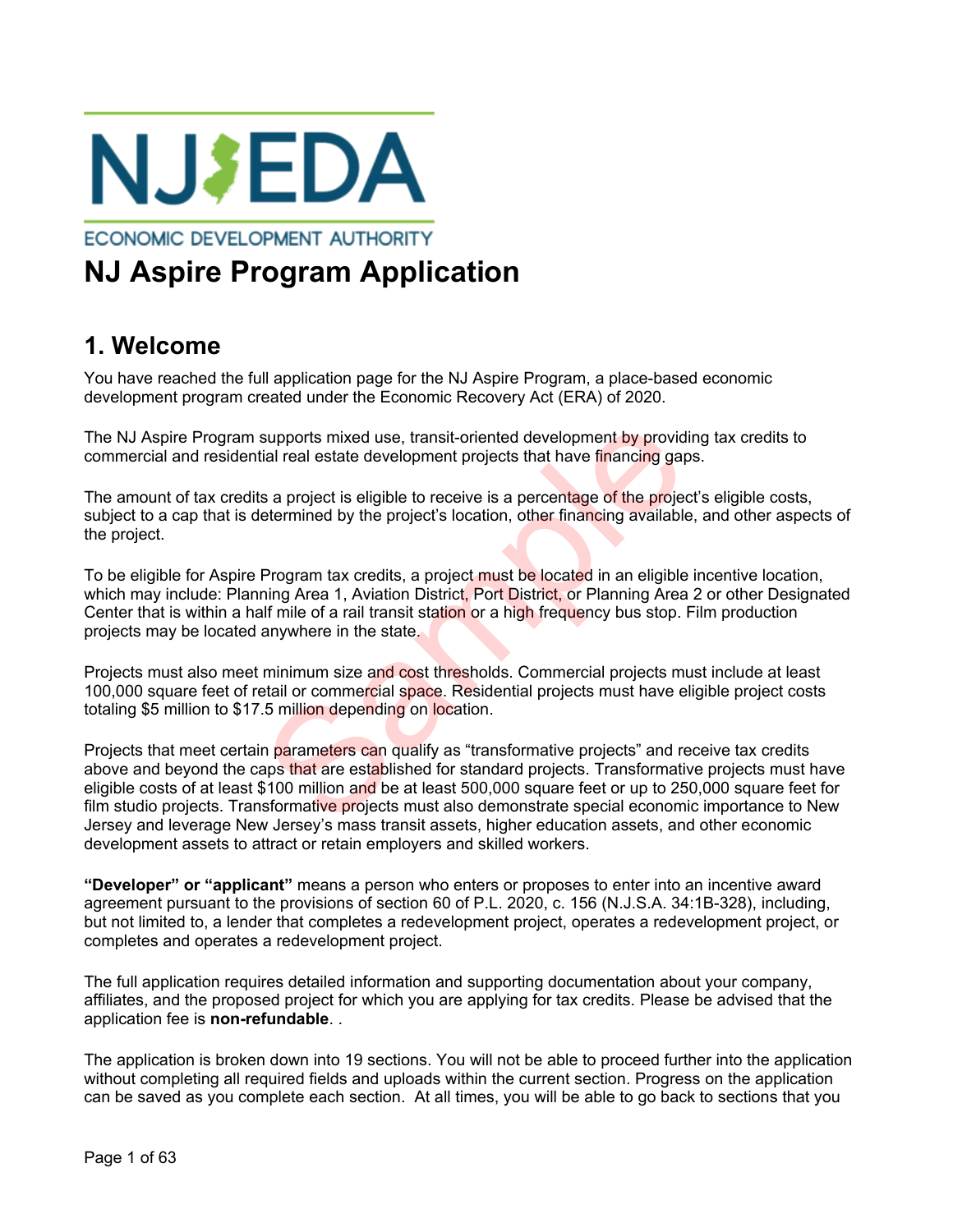have already completed.

This full application will take several hours to complete. Please read the prompts to questions carefully and provide professionally written responses that address all details requested in the questions in the suggested length of text.

It is **HIGHLY RECOMMENDED** that you download a copy of the example application and collect written responses and required documents prior to filling them in on this online form.

It is also **HIGHLY RECOMMENDED** to use file naming conventions that facilitate rapid application completeness review. Uploaded file names should:

- Be identifiably connected to the project;
- Accurately describe file contents and application element; and
- Denote date modified or file version number

In the event of any questions, please contact: Nat Bottigheimer, Director, Real Estate Investment Programs, at nbottigheimer@njeda.com dified or file version number<br>tions, please contact: Nat Bottigheimer, Director, Real Estat<br>ner@njeda.com<br>All Director of Real Estat<br>All Director of Real Estat<br>All Director of Real Estat<br>All Director of Real Estat<br>All Dire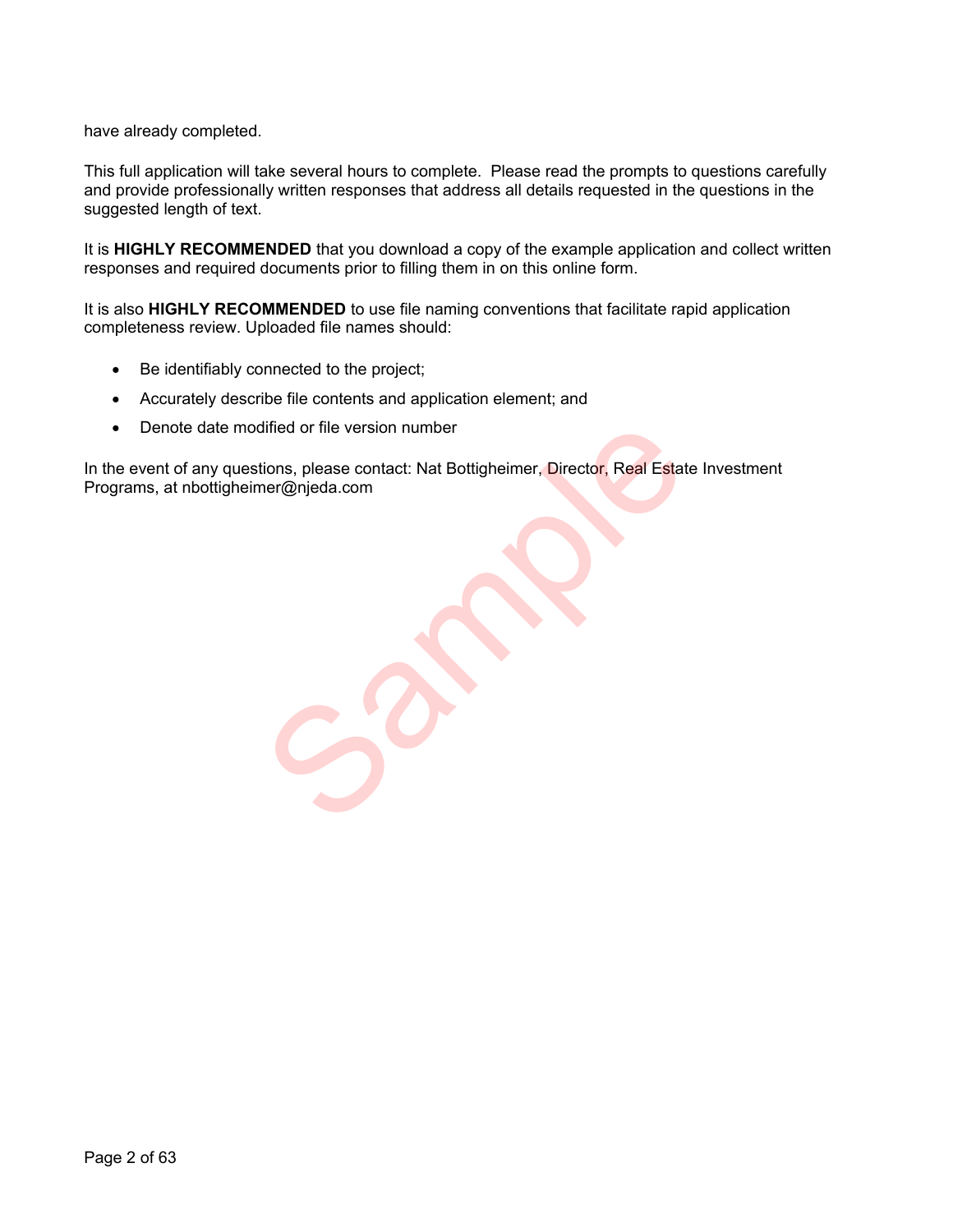# **2. Contact Information**

Throughout the life of an incentive project – from application, to approval, to certification and servicing – NJEDA will need to engage with various members of your team. This section collects contact information for individuals we may need to speak with as part of this project.

# **Primary Point of Contact (Applicant Company)**

Please provide contact information for the primary point of contact within the applicant company that NJEDA will keep updated on the status of this application.

| <b>NAILLE</b>                                                                                                                                                                    |              |                        |          |
|----------------------------------------------------------------------------------------------------------------------------------------------------------------------------------|--------------|------------------------|----------|
| Sally                                                                                                                                                                            |              | Sample                 |          |
| First                                                                                                                                                                            |              | Last                   |          |
| <b>Title</b>                                                                                                                                                                     |              | Company                |          |
| Sample Officer                                                                                                                                                                   |              | <b>Test Company</b>    |          |
| <b>Mailing Address</b>                                                                                                                                                           |              |                        |          |
| 123 Abc Lane                                                                                                                                                                     |              |                        |          |
| Address Line 1                                                                                                                                                                   |              |                        |          |
|                                                                                                                                                                                  |              |                        |          |
| Address Line 2                                                                                                                                                                   |              |                        |          |
| <b>Newark</b>                                                                                                                                                                    | New Jersey   |                        | 07101    |
| City                                                                                                                                                                             | <b>State</b> |                        | Zip Code |
| <b>Phone</b>                                                                                                                                                                     |              |                        |          |
| $(123)$ 467-8755                                                                                                                                                                 |              |                        |          |
| <b>Email</b>                                                                                                                                                                     |              | <b>Email (Confirm)</b> |          |
| Test@abc.com                                                                                                                                                                     |              | Test@abc.com           |          |
| Please be sure the email address you enter is a<br>valid email address, as this will be the primary<br>address by which NJEDA contacts you on the status<br>of this application. |              |                        |          |

**Are you a representative of the applicant company that is legally authorized to submit this application on behalf of the applicant company?**

Yes

**Name**

© No

# **Authorized Representative**

This application includes company representations and certification and must be submitted by an individual who is legally authorized to sign documents on behalf of the applicant company.

| <b>Name</b> |             |  |
|-------------|-------------|--|
| <b>Bob</b>  | .<br>. muth |  |
| First       | _ast        |  |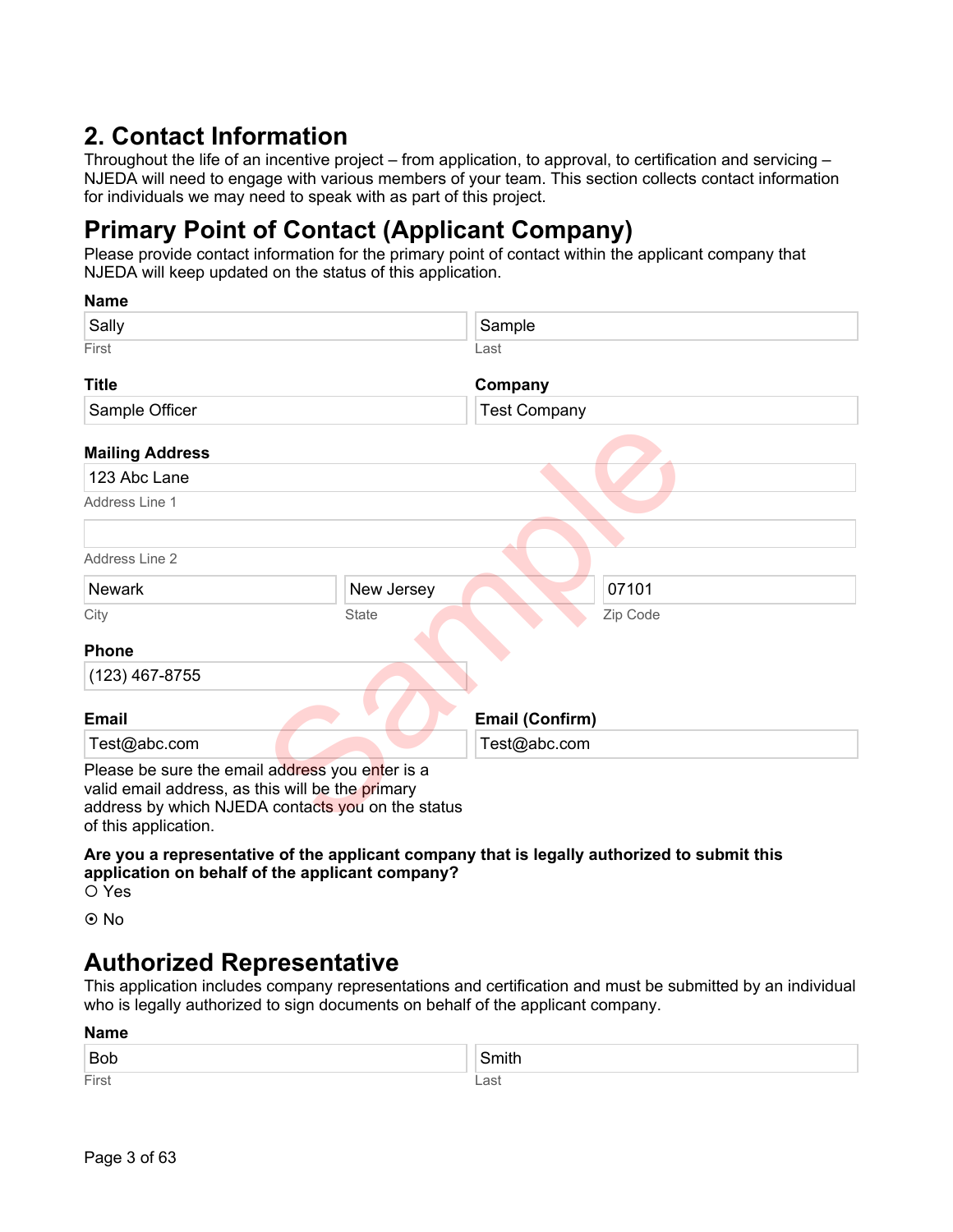| <b>Title</b>     | Company                |
|------------------|------------------------|
| Auth Rep         | <b>Test Company</b>    |
| <b>Phone</b>     |                        |
| $(123)$ 467-8755 |                        |
| <b>Email</b>     | <b>Email (Confirm)</b> |
| Test@abc.com     | Test@abc.com           |

### **Would you like the Authorized Representative to receive email communications from NJEDA about the status of your application?**

**⊙** Yes

 $\Omega$  No

### **Are you the Owner, Chief Executive Officer/equivalent officer for North America operations, or equivalent highest-ranking executive for the applicant company?**

# **CEO or Equivalent**

| Are you the Owner, Chief Executive Officer/equivalent officer for North America operations, or<br>equivalent highest-ranking executive for the applicant company?<br>O Yes                                                                                                                                                                                                                                                 |                                                                                                                  |
|----------------------------------------------------------------------------------------------------------------------------------------------------------------------------------------------------------------------------------------------------------------------------------------------------------------------------------------------------------------------------------------------------------------------------|------------------------------------------------------------------------------------------------------------------|
| $\odot$ No                                                                                                                                                                                                                                                                                                                                                                                                                 |                                                                                                                  |
| <b>CEO or Equivalent</b><br>As part of the application and approval process, the owner, CEO, or equivalent highest ranking officer of<br>the applicant company will need to certify that the information included in this application is accurate and<br>Contact does not hold this role, please provide the contact information for the owner, CEO, or equivalent<br>highest-ranking executive for the applicant company. | that the award of tax credits is a "material factor" in the applicant's decision making. If the Primary Point of |
| <b>Name</b>                                                                                                                                                                                                                                                                                                                                                                                                                |                                                                                                                  |
| Jane                                                                                                                                                                                                                                                                                                                                                                                                                       | Doe                                                                                                              |
| First                                                                                                                                                                                                                                                                                                                                                                                                                      | Last                                                                                                             |
| <b>Title</b>                                                                                                                                                                                                                                                                                                                                                                                                               | Company                                                                                                          |
| CEO                                                                                                                                                                                                                                                                                                                                                                                                                        | <b>Test Company</b>                                                                                              |
| <b>Phone</b><br>$(123)$ 456-7890                                                                                                                                                                                                                                                                                                                                                                                           |                                                                                                                  |
| <b>Email</b>                                                                                                                                                                                                                                                                                                                                                                                                               | <b>Email (Confirm)</b>                                                                                           |
| Test@abc.com                                                                                                                                                                                                                                                                                                                                                                                                               | Test@abc.com                                                                                                     |

### **Would you like the CEO or equivalent to receive email communications from NJEDA about the status of your application?**

Yes

 $O$  No

# **Consultant**

While not required, we understand that some applicants may choose to utilize consultants for support on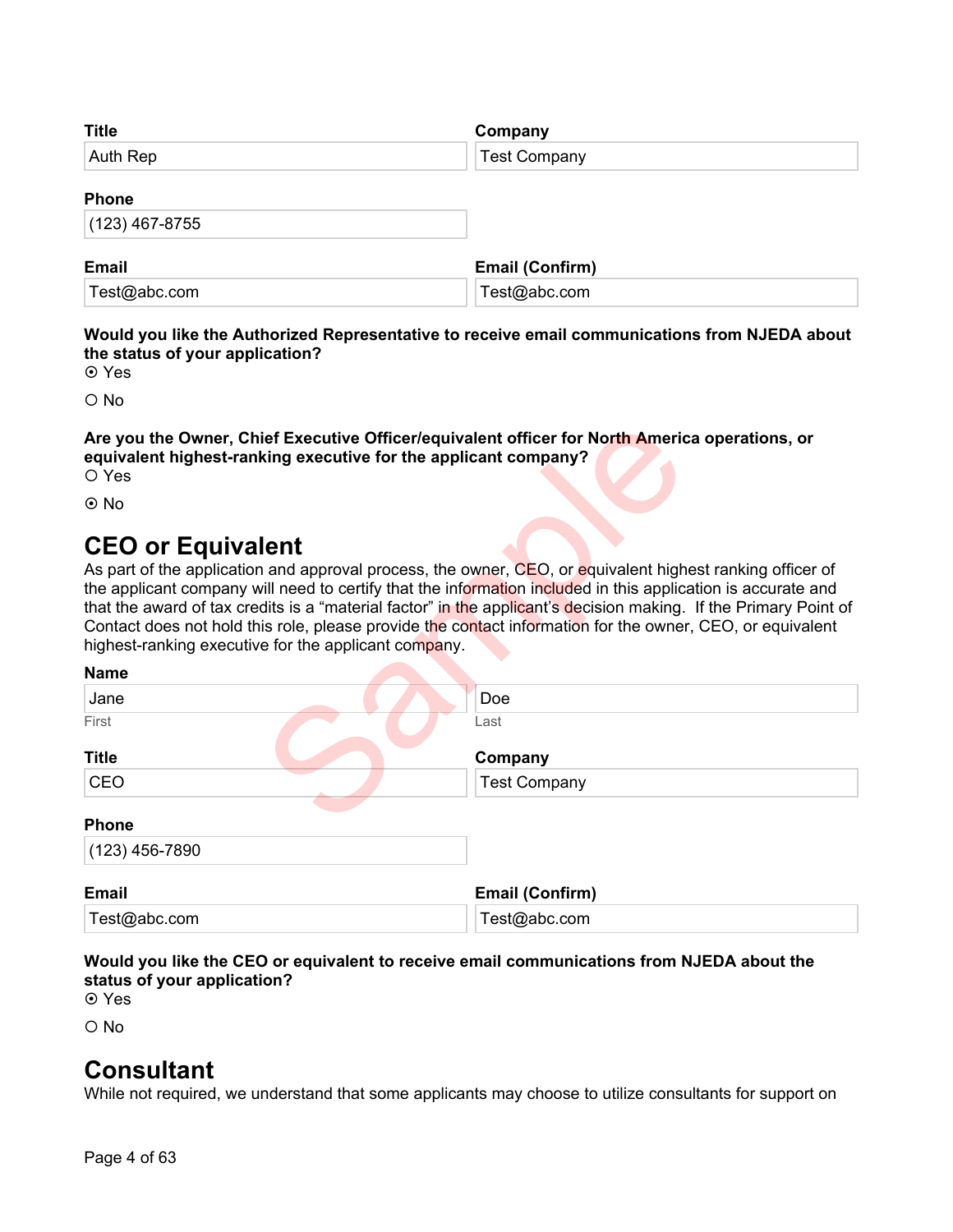tax credit applications. While the NJEDA will direct all communications to the Primary Point of Contact, please also provide us with information about any consultants supporting you on this application.

**Are you, the applicant company, using a consultant to assist with this application? ⊙** Yes

O No

# **Consultant**

### **Consultant Contact Name**

| Sam                                               |              | Consultant             |          |
|---------------------------------------------------|--------------|------------------------|----------|
| First                                             |              | Last                   |          |
| <b>Title</b>                                      |              | Company                |          |
| Consultant                                        |              | <b>ABC Consultants</b> |          |
| <b>Address</b>                                    |              |                        |          |
| 123 North Lane                                    |              |                        |          |
| Address Line 1                                    |              |                        |          |
|                                                   |              |                        |          |
| Address Line 2                                    |              |                        |          |
| <b>Newark</b>                                     | New Jersey   |                        | 07101    |
| City                                              | <b>State</b> |                        | Zip Code |
| <b>Phone</b>                                      |              |                        |          |
| $(123)$ 456-7890                                  |              |                        |          |
| <b>Consultant Contact Email</b>                   |              | Email (Confirm)        |          |
| consultant@abc.com                                |              | consultant@abc.com     |          |
| Is the consultant a registered lobbyist?<br>O Yes |              |                        |          |
| $\odot$ No                                        |              |                        |          |

**Would you like the listed Consultant Contact to receive email communications from NJEDA about the status of your application?**

O Yes

© No

# **Legal Counsel**

If approved for tax credits, NJEDA will utilize form contractual documents, such as an approval letter and a commitment agreement. Applicants will have limited opportunity to request non-standard modifications of the agreements. However, NJEDA will often work with an applicant's legal counsel to answer questions on these agreements. If you would like, please provide the contact information for the applicant company's Legal Counsel that will support on this project. This contact may be either internal or external counsel.

### **Would you like to designate a Legal Counsel Contact?**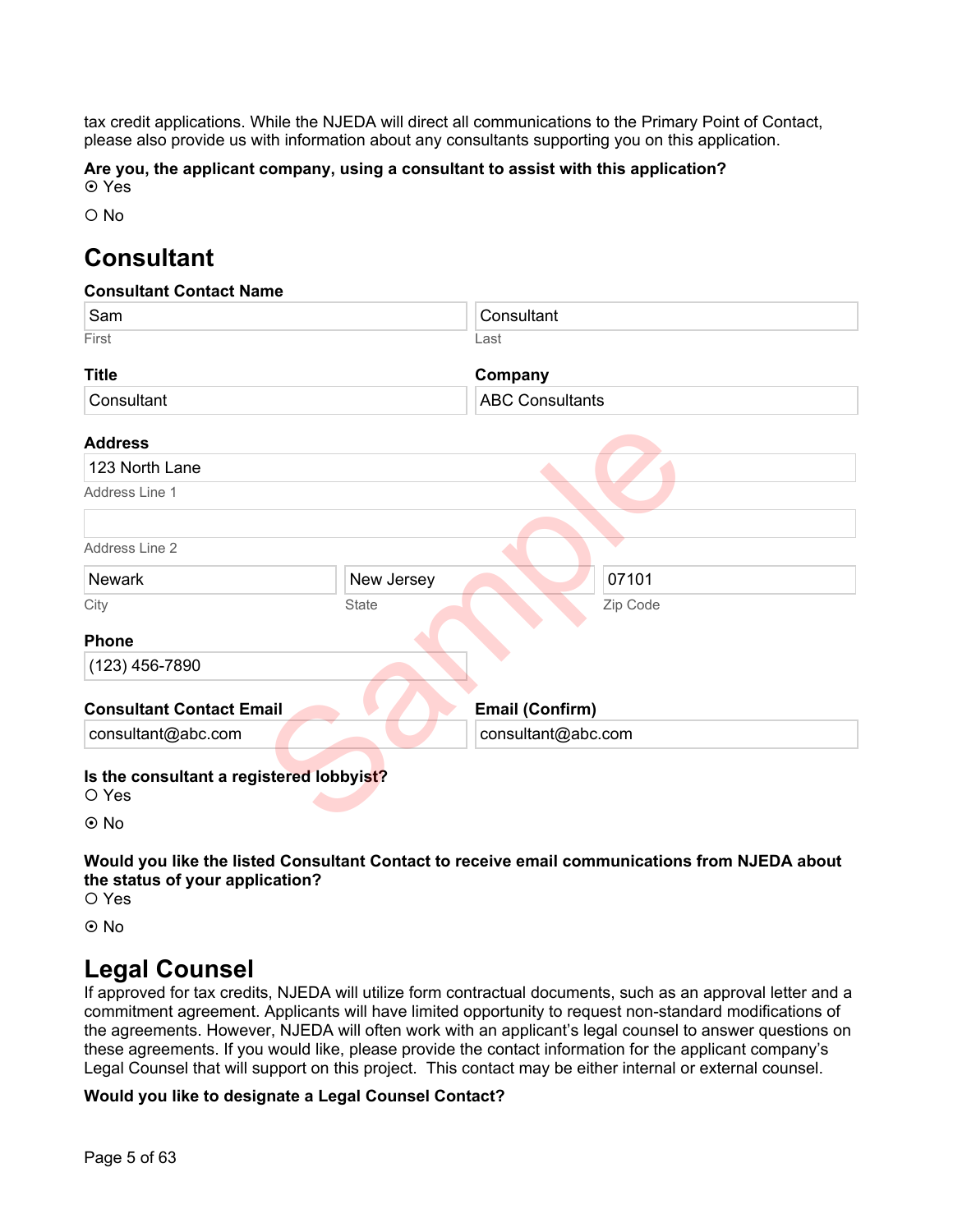- O Yes
- **⊙**No

# **Accountant**

NJEDA often works with an applicant company's internal or external accounts to confirm information included in the application and support on project certification and ongoing compliance requirements. If you would like, please provide the contact information for the applicant company's Accountant that will support on this project.

### **Would you like to designate an Accountant Contact?**

O Yes

**⊙**No

# **Media Contact**

NJEDA often works with an applicant company's public relations or media relations representatives on press releases and press inquiries regarding approved projects. If you would like, please provide the contact information for the applicant company's Media Contact that will support on this project. is inquiries regarding approved projects. If you would like, please applicant company's Media Contact that will support on the gradie a Media Contact?

### **Would you like to designate a Media Contact?**

O Yes

No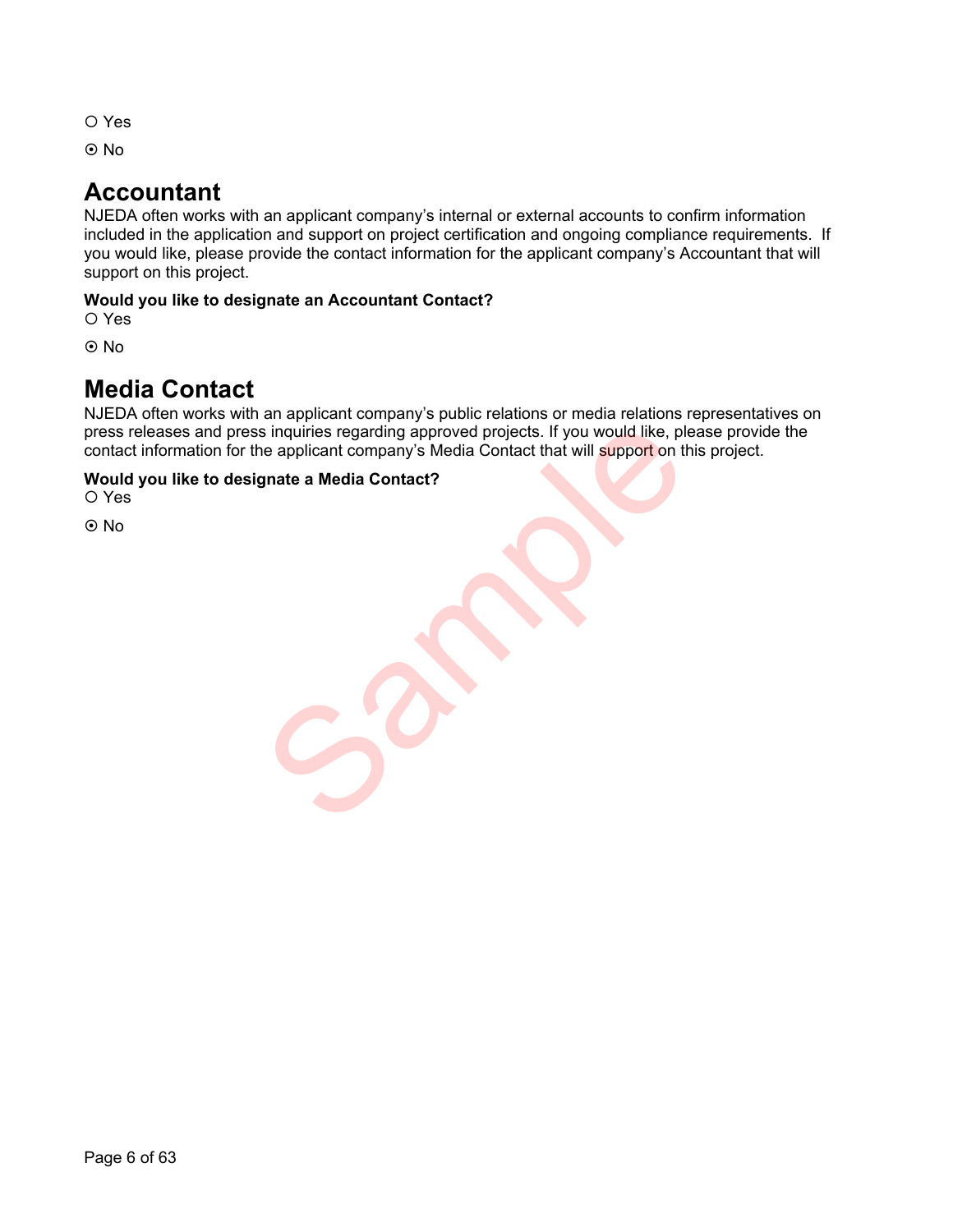# **3. Applicant Organization**

We now need to collect information about the company that is applying for the Aspire Program. For this section, we are focused on the primary applicant only. We will collect information on affiliates, parent companies, holding companies, or other related entities in the following sections of the application.

# **Legal Organizational Information**

### **Applicant Organization Name**

| <b>Test Company</b>                                                  |  |
|----------------------------------------------------------------------|--|
| The full name of your registered legal entity.                       |  |
| <b>Applicant Doing Business As (DBA)</b>                             |  |
|                                                                      |  |
| Does your business operate under a different name?                   |  |
| <b>Applicant Country of Incorporation/Establishment/Formation</b>    |  |
| <b>United States</b>                                                 |  |
| Country                                                              |  |
| Applicant State of Incorporation/Establishment/Formation             |  |
| New Jersey                                                           |  |
| <b>State</b>                                                         |  |
| Applicant Year of Incorporation/Establishment/Formation              |  |
| 2010                                                                 |  |
|                                                                      |  |
| Please upload any formation documents for the applicant organization |  |
| <b>Test Document.docx</b>                                            |  |
| <b>Applicant Federal Employer Identification Number (FEIN)</b>       |  |
| 12-3456789                                                           |  |
| The 9 digit Federal Tax ID number of your organization.              |  |
| <b>Applicant New Jersey Tax ID Number</b>                            |  |
| 123456789012                                                         |  |

### **Please upload any formation documents for the applicant organization** Test Document docx

### **Applicant Federal Employer Identification Number (FEIN)**

### **Applicant New Jersey Tax ID Number**

123456789012

### **Upload three consecutive years of Business Tax Returns & Financial Statements**

Test Document.docx

If the applicant is unable to produce three years tax returns they should contact program staff and provide whatever other documentation is available to demonstrate a satisfactory commitment to this project and evidences both financial and professional wherewithal to complete the project.

| <b>Applicant Organization's Phone</b> | <b>Applicant Organization's Website</b> |
|---------------------------------------|-----------------------------------------|
| $(123)$ 456-7890 x0987                | http://testcompany.com                  |

**If the applicant organization has a Tax Clearance Certificate from the NJ Division of Taxation, please upload that information here. Please note this is not required at the time of application, but will be required prior to Board approval.**

Certificates may be requested through the [State of New Jersey's online Premier Business Services \(PBS\)](https://www16.state.nj.us/NJ_PREMIER_EBIZ/jsp/home.jsp)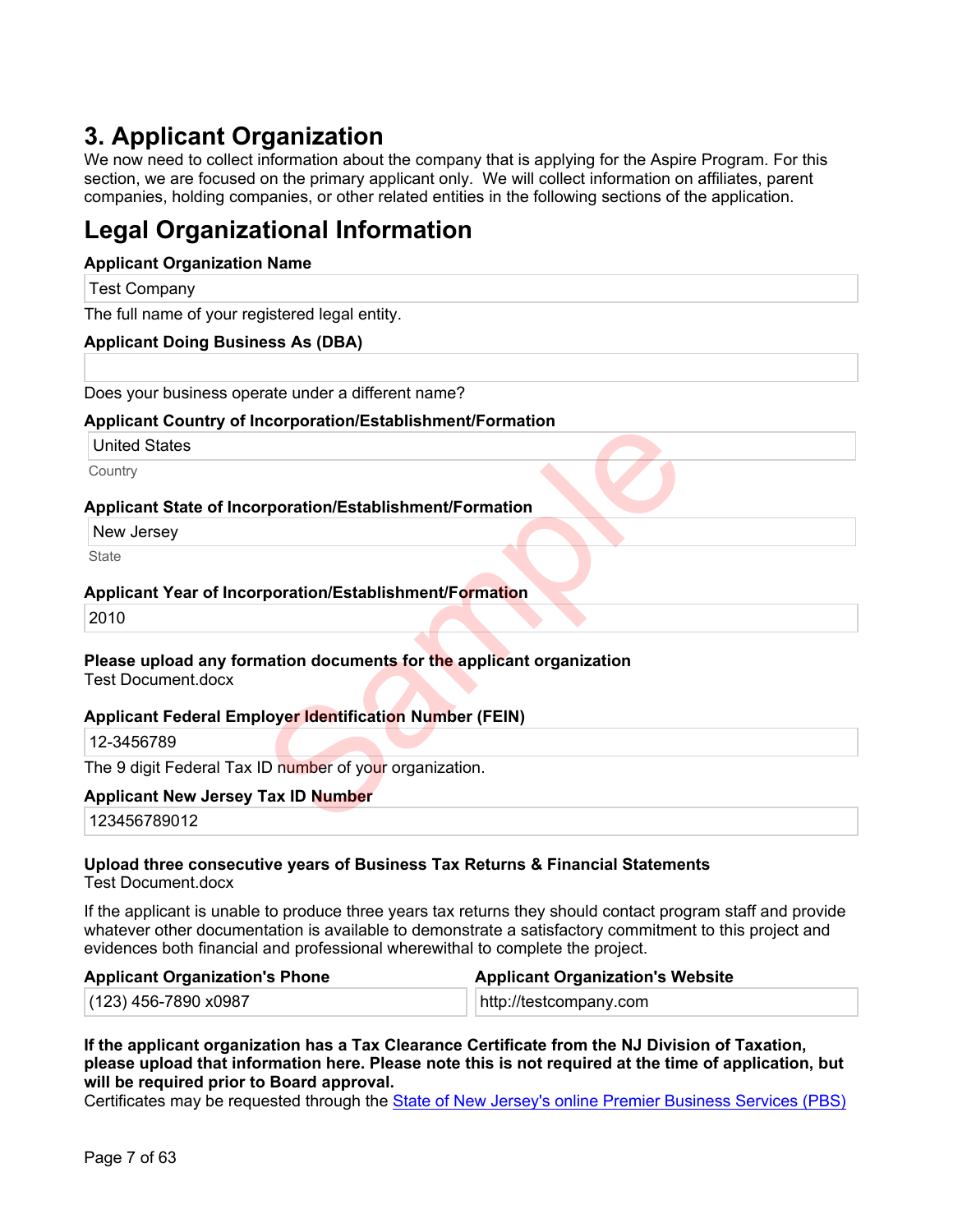[portal](https://www16.state.nj.us/NJ_PREMIER_EBIZ/jsp/home.jsp). Under the Tax & Revenue Center, select Tax Services, then select Business Incentive Tax Clearance. If the applicant's account is in compliance with its tax obligations and no liabilities exist, the Business Incentive Tax Clearance can be printed directly through PBS.

# **Operational Information**

### **Applicant Entity Type**

Limited Liability Partnership

What is the ownership structure of the applicant

### **Is the applicant a publicly traded company?**

Yes

⊙ No

### **Please provide a high-level, 2-3 short paragraph description for each member of the applicant team, including any affiliate(s) or co-applicant(s).**

### Test Company description

Lorem ipsum dolor sit amet, consectetur adipiscing elit. Cras quis neque et orci accumsan mollis. Suspendisse lobortis accumsan ultricies. Donec nisi ante, elementum ac faucibus eu, ullamcorper ut ipsum. Donec sed justo non nisl fringilla condimentum id et ipsum. Nulla rhoncus, ex id tempus faucibus, augue erat congue sem, sed pharetra tellus arcu eget sapien. Nullam vitae elementum justo. Cras placerat euismod urna, sed finibus arcu sodales vel. Vivamus tempus dignissim tincidunt. Nullam at scelerisque dolor. Sed tellus ipsum, blandit quis feugiat eu, condimentum sed diam. Vivamus venenatis dictum ex a commodo.

Phasellus tellus tortor, tempor et sem sed, malesuada tempus nulla. Integer bibendum nulla a augue hendrerit, sed vehicula nulla congue. Sed blandit varius arcu nec lacinia. Ut sed libero bibendum, elementum velit quis, consequat leo. Sed tempus condimentum augue ac rutrum. Pellentesque porta massa eget sodales auctor. Phasellus ut varius turpis, id accumsan eros. Maecenas dictum ipsum sed accumsan luctus. Fusce lacinia vestibulum malesuada. Praesent ac justo at justo scelerisque scelerisque. Sed consequat orci eget nulla imperdiet rutrum. Praesent sed facilisis neque, sed commodo nibh. Vivamus sed risus eget ipsum blandit aliquam. Sed ac dui porta, interdum lacus non, pharetra magna. on<br>
on met, consectetur adipiscing elit. Cras quis neque et orci acc<br>
ccumsan ultricies. Donec nisi ante, elementum ac faucibus e<br>
non nisi fringilla condimentum id et ipsum. Nulla rhoncus, e<br>
is ed pharetra tellus arcu eg

This should include years of operation, number of employees, annual revenues or budget, business focus, amount of assets developed and under management (if applicable), geographic scope, services provided, and any other relevant highlight information. Please also highlight any projects completed similar to the project proposed that would speak to the applicant's development capabilities.

### **Upload any additional materials that speak in more detail corporate capabilities and development history.**

### **Applicant's North American Industry Classification System (NAICS) Code**

23611

Please be sure to use the same code that is listed on your most recent business tax filings. This number should be the Applicant's NAICS code and not the NAICS code for the proposed project.

For help, please see the [North American Industry Classification System \(NAICS\) U.S. Census Bureau](https://www.census.gov/naics/)  [website.](https://www.census.gov/naics/)

**Has the applicant organization received NJEDA assistance in the past?**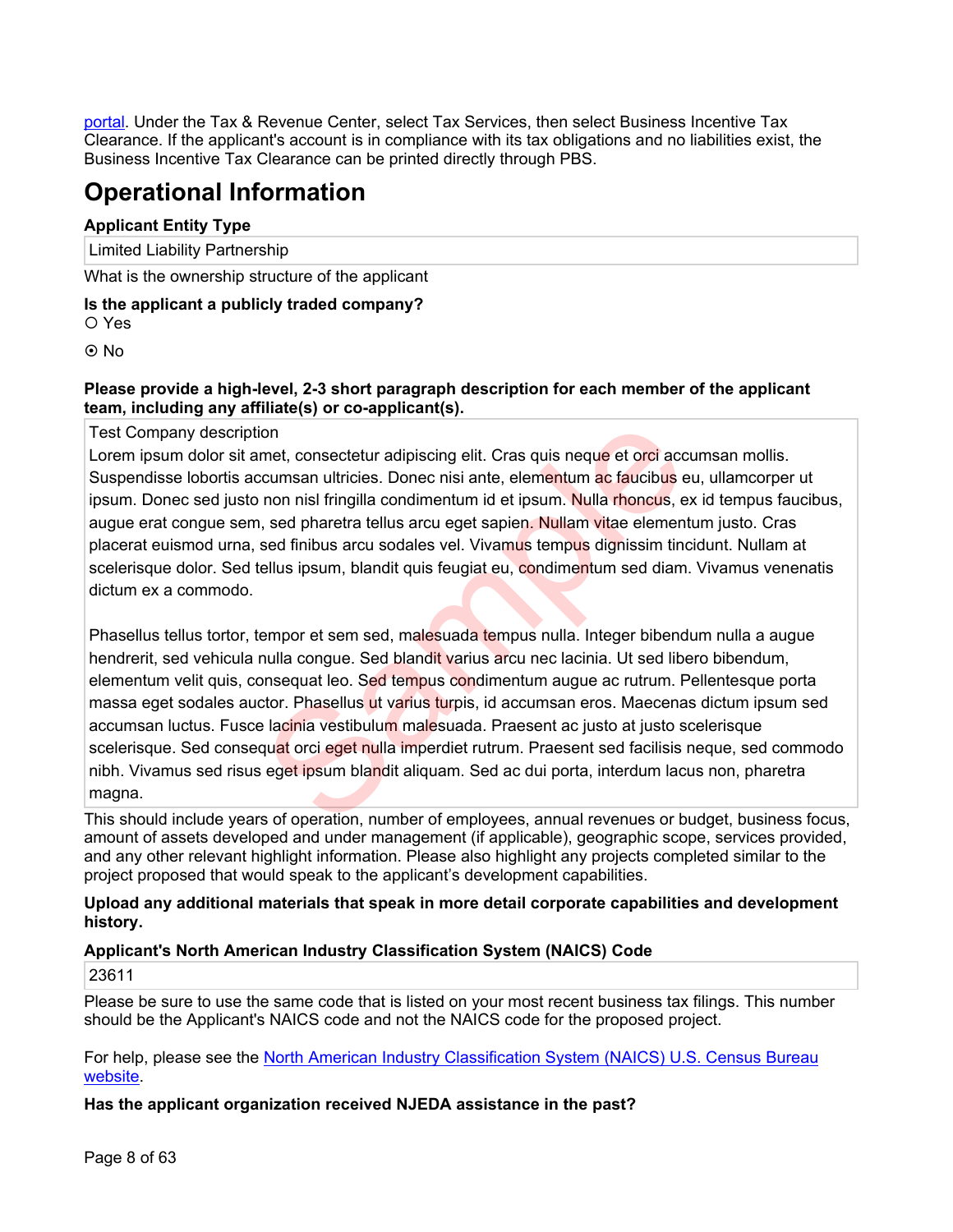O Yes

No

### **Is the applicant involved in religious activities or is religiously affiliated?**

Yes

O No

Please note that this requires additional questions to determine eligibility of the requested financial assistance.

### **Religious Activity Form**

Test Document.docx

Please download and complete [this form](https://files.business.nj.gov/NJEDA/Religious%20Activity%20Questionnaire.pdf), then attach it to your application here.

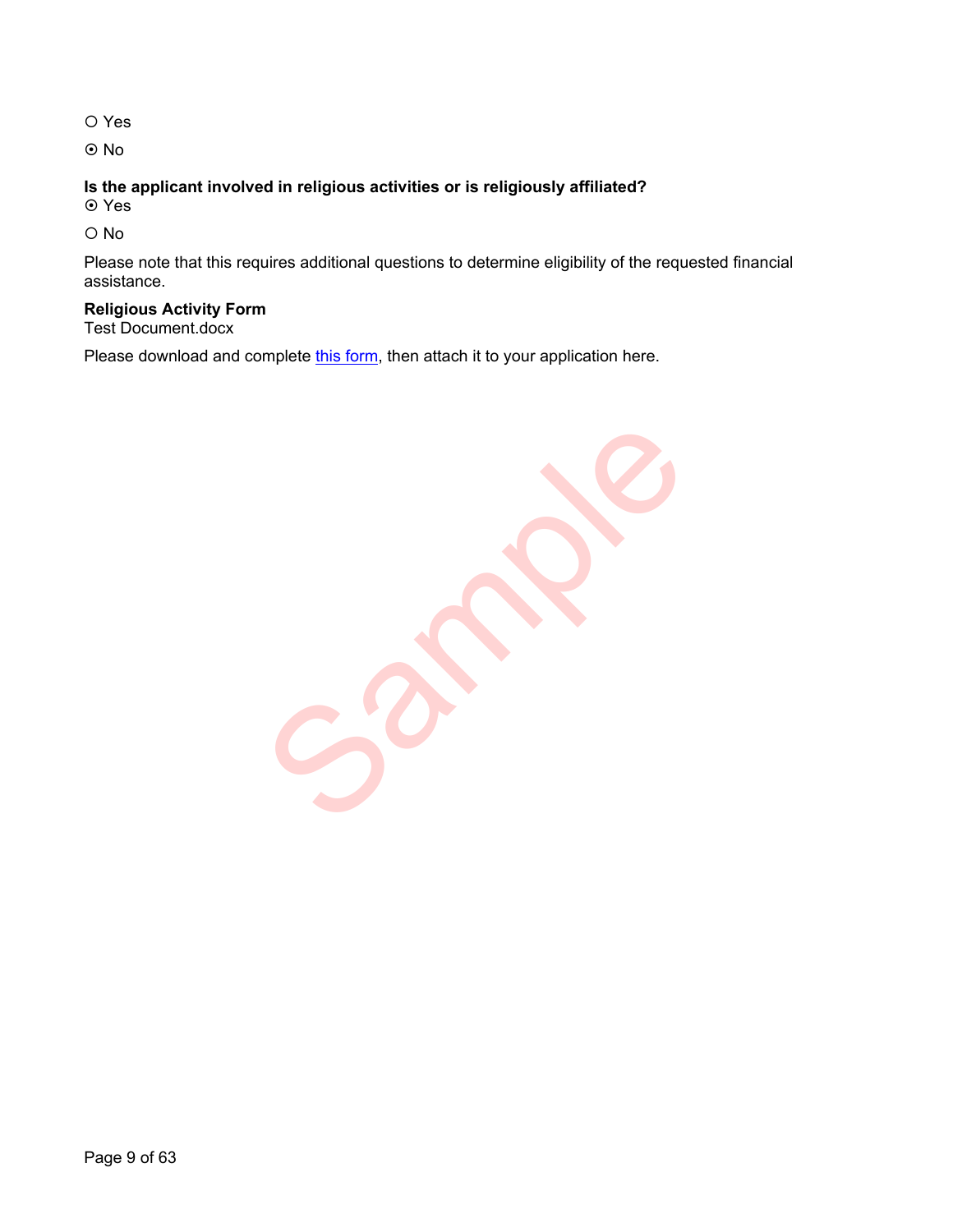# **4. Affiliates**

In this section, we need more information about any entities related to the applicant company, including affiliates, real estate holding companies, and parent companies.

### **Other than the applicant company, are any of the following related entities contributing capital investment to the project as part of this application?**

**"Affiliate"** means an entity that directly or indirectly controls, is under common control with, or is controlled by, the developer. Control exists in all cases in which the entity is a member of a controlled group of corporations, as defined pursuant to section 1563 of the Internal RevenueCode of 1986 (26 U.S.C. § 1563), or the entity is an organization in a group of organizations under common control, as defined pursuant to subsection (c) of section 414 of the Internal Revenue Code of 1986 (26 U.S.C. § 414).

An applicant is **only required** to include affiliates who are contributing capital investment to the project as part of this application.

Examples of entitites that may be considered "Affiliates" of the applicant.

- Holding Company
- Subsidiary
- Parent Company With Control
- Parent Company without Control
- Other Affiliate
- Yes
- O No

# **Affiliates**

### **Affiliate 1**

Please provide the following information about the Affiliate of the applicant. It may be considered "Affiliates" of the applicant.<br>
y<br>
Vith Control<br>
vithout Control<br>
vithout Control<br>
wing information about the Affiliate of the applicant.

**Note:** NJEDA will confirm this many of these fields against the relevant Affiliate legal formation and tax documents that you will upload as part of this application. To ensure efficient application review, please make sure information you provide is consistent and for legal entity is the applicant.

### **Affiliate Type**

- O Holding Company
- O Subsidiary
- ⊙ Parent Company with Control
- O Parent Company without Control
- O Other Affiliate

### **Affiliate Organization Name**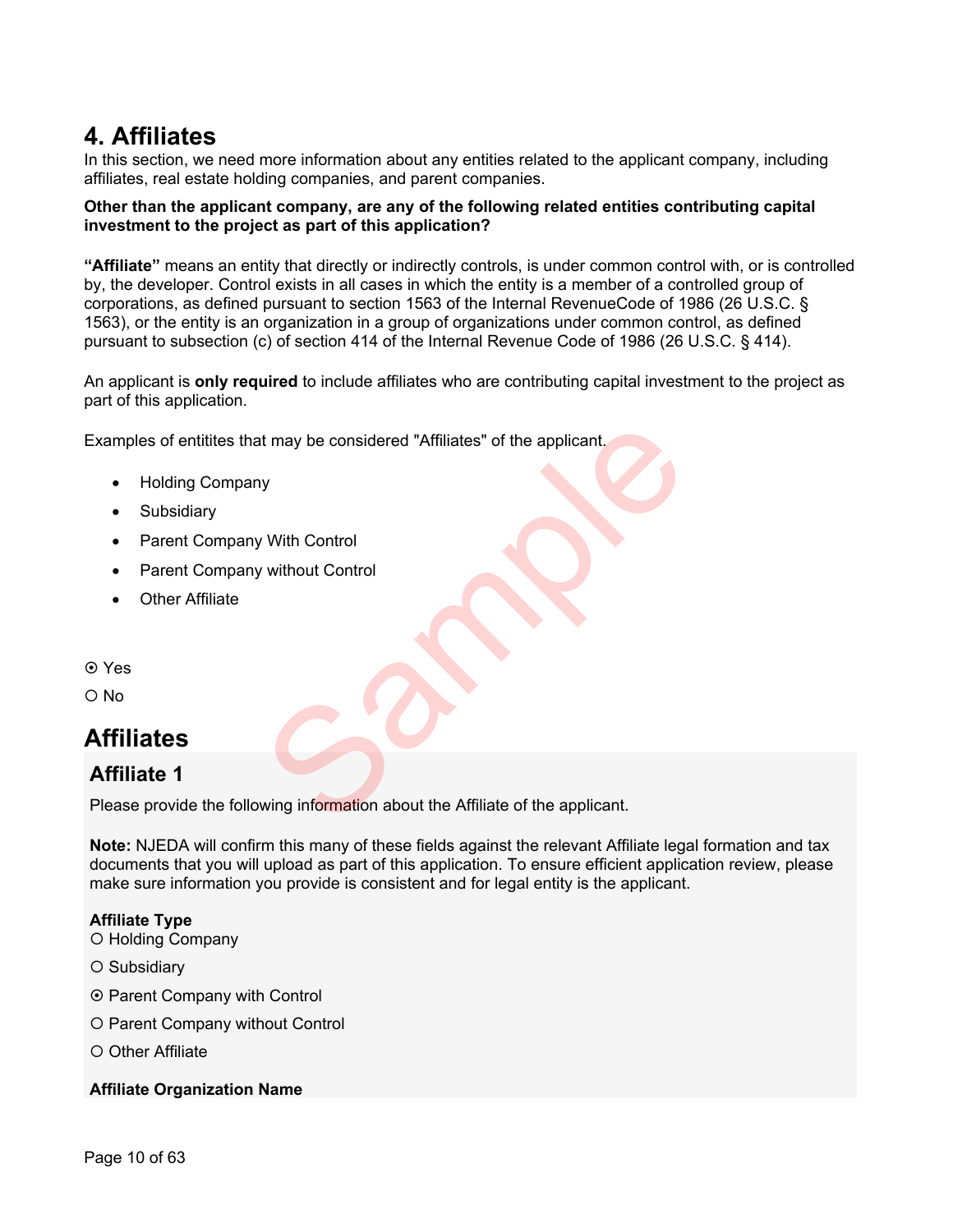Affiliate Test Company 1

The full name of the registered legal entity.

### **Affiliate Doing Business As (DBA)**

Does the affiliate operate under a different name?

### **Percent Ownership Stake in Applicant Company**

25%

Enter 0 if not applicable.

### **Is this affiliate expecting to utilize the Aspire tax credits?**

Yes

O No

### **Will the affiliate be contributing capital investment to the project?**

Yes

O No

### **Affiliate Country of Incorporation/Establishment/Formation**

United States

**Country** 

### **Affiliate a State of Incorporation/Establishment/Formation**

New Jersey

**State** 

### **Affiliate Year of Incorporation/Establishment/Formation**

200

# **Please upload any formation documents for the Affiliate** ntributing capital investment to the project?<br>
Corporation/Establishment/Formation<br>
Supervisor (Stablishment/Formation<br>
Moration/Establishment/Formation<br>
Moration documents for the Affiliate<br>
Supervisor Identification Numb

Test Document.docx

### **Affiliate Federal Employer Identification Number (FEIN)**

```
12-3456789
```
The 9 digit Federal Tax ID number of the affiliate.

### **Affiliate New Jersey Tax ID Number**

123456789102

**Upload three consecutive years of Business Tax Returns & Financial Statements** Test Document.docx

# **Addresses**

**Does the Affiliate Organization have a US-based headquarters?** Yes

 $O$  No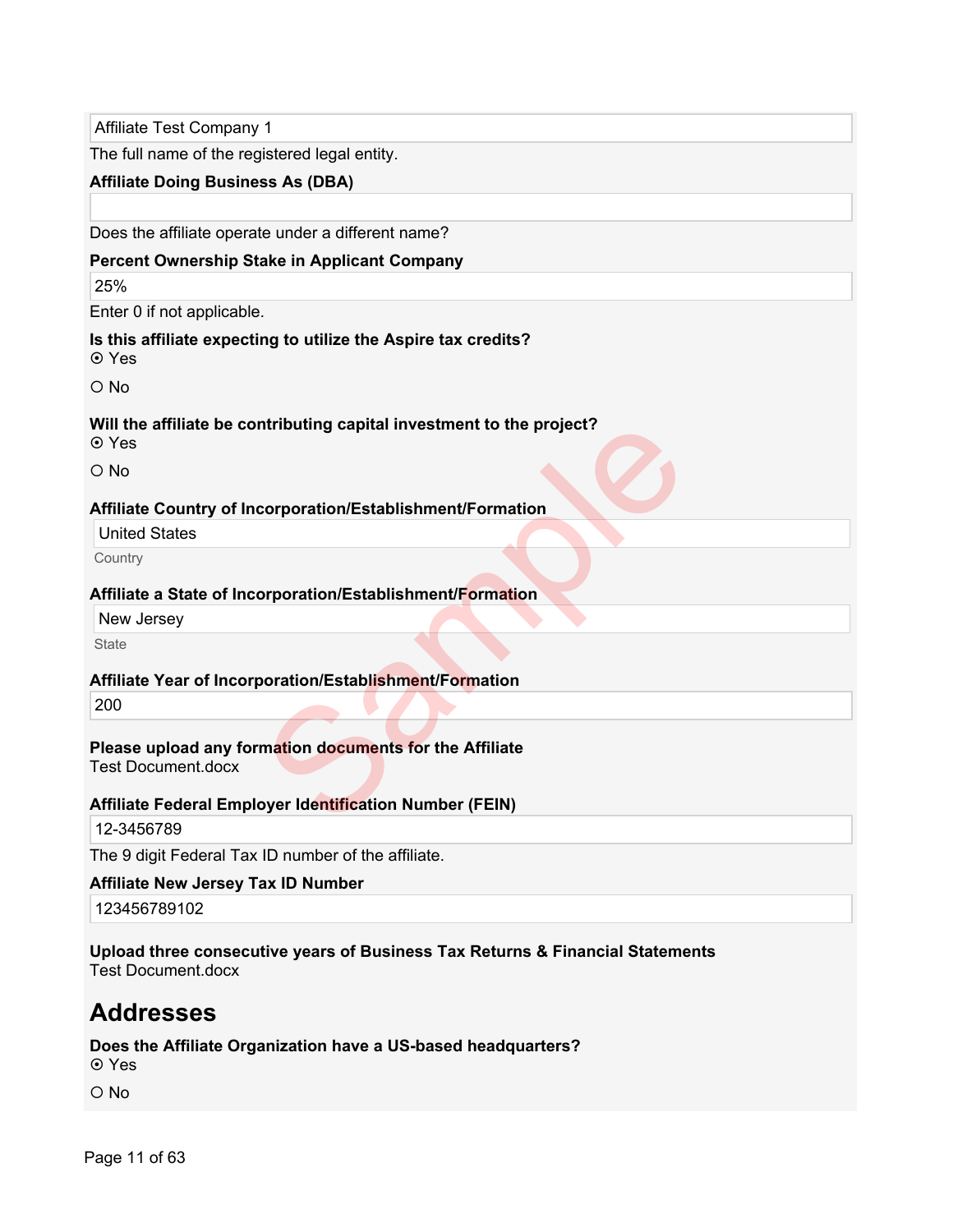|                                     | <b>Affiliate Organization's U.S. Headquarters Address</b>                  |                                                                                                |
|-------------------------------------|----------------------------------------------------------------------------|------------------------------------------------------------------------------------------------|
| 123 Affiliate Lane                  |                                                                            |                                                                                                |
| Address Line 1                      |                                                                            |                                                                                                |
|                                     |                                                                            |                                                                                                |
| Address Line 2                      |                                                                            |                                                                                                |
| <b>Newark</b>                       | New Jersey                                                                 | 07101                                                                                          |
| City                                | <b>State</b>                                                               | Zip Code                                                                                       |
| O Yes                               | Does the Affiliate Organization also have a different global headquarters? |                                                                                                |
| $\odot$ No                          |                                                                            |                                                                                                |
| used?<br>⊙ The headquarters address |                                                                            | If the NJEDA needs to mail the Affiliate Organization any information, which address should be |
| ○ A different address               |                                                                            |                                                                                                |

### **Affiliate Organization Phone**

**If the affiliate company has a Tax Clearance Certificate from the NJ Division of Taxation, please upload that information here. Please note this is not required at the time of application, but will be required prior to Board approval.**

**Website**

http://affiliate.com

Certificates may be requested through the State of New Jersey's online Premier [Business Services](https://www16.state.nj.us/NJ_PREMIER_EBIZ/jsp/home.jsp)  [\(PBS\) portal.](https://www16.state.nj.us/NJ_PREMIER_EBIZ/jsp/home.jsp) Under the Tax & Revenue Center, select Tax Services, then select Business Incentive Tax Clearance. If the affiliate's account is in compliance with its tax obligations and no liabilities exist, the Business Incentive Tax Clearance can be printed directly through PBS. dress<br>
Phone Website<br>
Multip://affiliate.co[m](https://www16.state.nj.us/NJ_PREMIER_EBIZ/jsp/home.jsp)<br>
Mas a Tax Clearance Certificate from the NJ Division of<br>
In here. Please note this is not required at the time of approval.<br>
Lested through the State of New Jersey's online Pre

# **Worldwide Locations and Employees**

### **Number of Locations/Offices (Affiliate Only)**

6

How many locations or offices does the affiliate have worldwide, including New Jersey?

### **Estimated Number of Employees (Affiliate Only)**

300

How many employees (regardless of type of employee) do you estimate the affiliate has across all locations, including New Jersey?

### **Affiliate Entity Type**

Limited Liability Corporation

What is the ownership structure of the affiliate

### **Is the Affiliate a publicly traded company?**

O Yes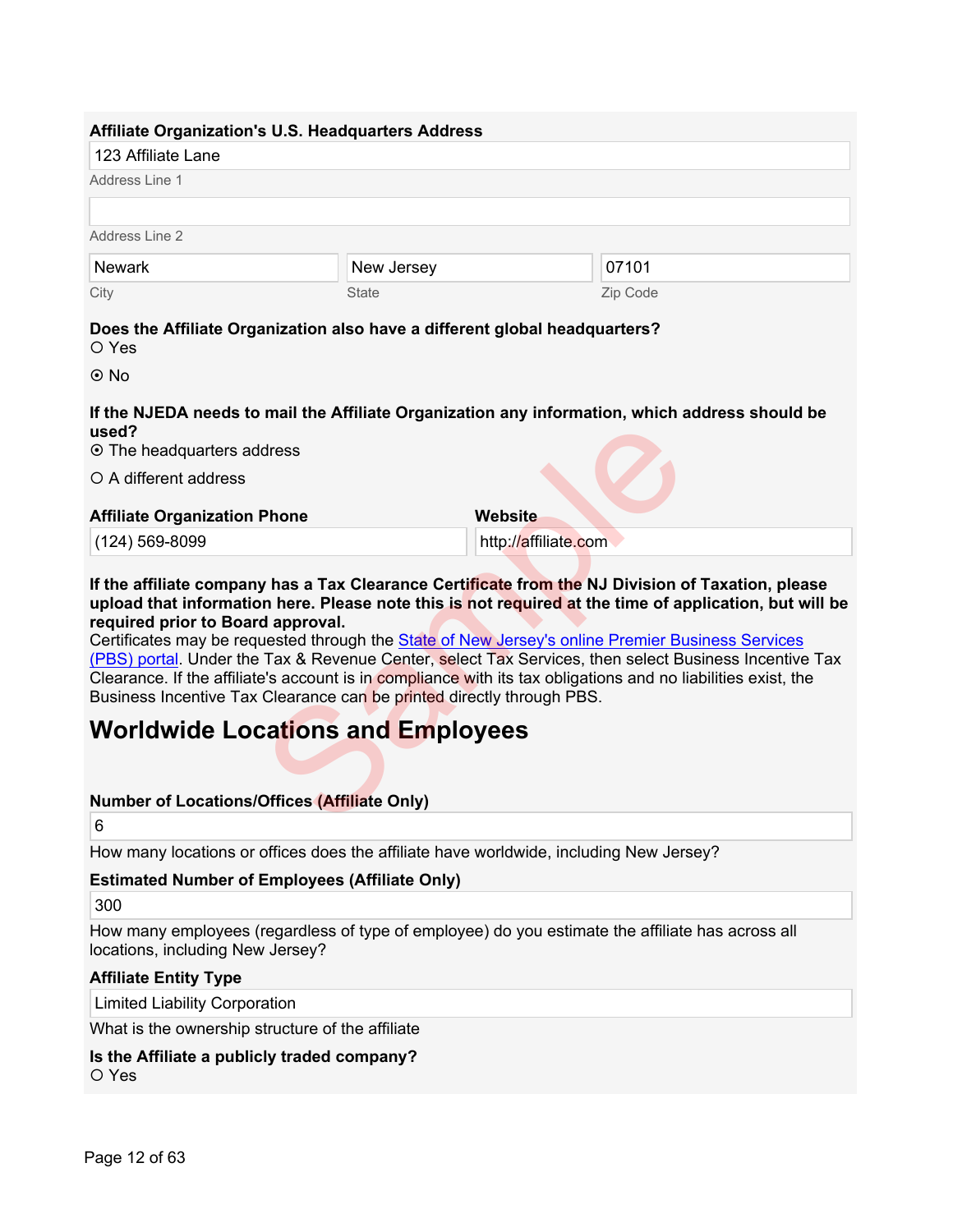### **⊙**No

### **Please provide the Affiliate company's most recent three consecutive years of Form 10-K filings as well as the Affiliate company's most recent Form 10Q**

### **Please provide a high-level, 2-3 short paragraph description of the Affiliate company.**

Lorem ipsum dolor sit amet, consectetur adipiscing elit. Cras quis neque et orci accumsan mollis. Suspendisse lobortis accumsan ultricies. Donec nisi ante, elementum ac faucibus eu, ullamcorper ut ipsum. Donec sed justo non nisl fringilla condimentum id et ipsum. Nulla rhoncus, ex id tempus faucibus, augue erat congue sem, sed pharetra tellus arcu eget sapien. Nullam vitae elementum justo. Cras placerat euismod urna, sed finibus arcu sodales vel. Vivamus tempus dignissim tincidunt. Nullam at scelerisque dolor. Sed tellus ipsum, blandit quis feugiat eu, condimentum sed diam. Vivamus venenatis dictum ex a commodo.

Please include information on the Affiliate's relationship with the Applicant. Please also include the type of business the Affiliate is involved in, the Affiliate's mission statement, the markets or customer base the Affiliate serves, and any other information about the Affiliate that the NJEDA should understand to review your application.

### **North American Industry Classification System (NAICS) Code**

23611

Please be sure to use the same code that is listed on your most recent business tax filings. For help, please see the [North American](https://www.census.gov/naics/) Industry Classification System (NAICS) U.S. [Census Bureau website.](https://www.census.gov/naics/) v other information about the Affiliate that the NJEDA should<br>try Classification System (NAICS) Code<br>ne same code that is listed on your most recent business ta:<br>merican Industry Classification System (NAICS) U.S. Censu<br>iz

### **Has the affiliate organization received NJEDA assistance in the past?**

O Yes

© No

### **Is the Affiliate involved in religious activities or is religiously affiliated?**

Yes

⊙ No

Please note that this requires additional questions to determine eligibility of the requested financial assistance.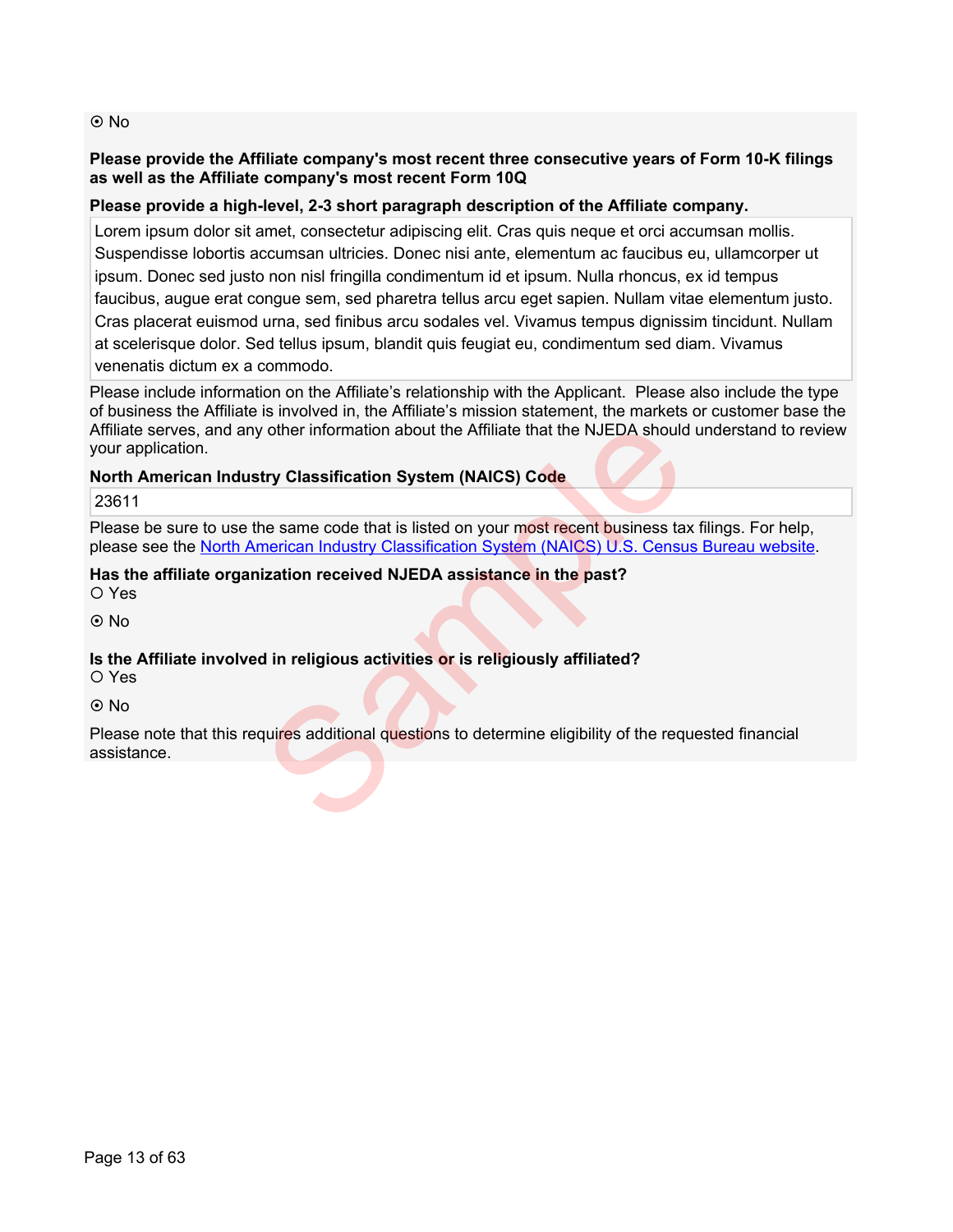# **5. Co-applicant**

In this section, we need more information about any entities that will be applying as a co-applicant.

**"Co-applicant"** means an entity that:

- 1. is non-profit for taxation purposes under the provisions of Section 501(c)3 of the Internal Revenue Code;
- 2. contributes capital, real property, or services related to the project that directly affect and serve the anticipated residents, tenants or customers of the tenants of the redevelopment project; and
- 3. enters into a participation agreement with the developer that specifies the co-applicant's participation in the redevelopment project.

### **Is there a co-applicant associated with this project?**

- **⊙** Yes
- O No

# **Co-applicant**

### **Co-applicant 1**

Please provide the following information about the Co-applicant.

# **Co-applicant Organization Name** Co-applicant Company The full name of the registered legal entity. **Co-applicant Doing Business As (DBA)** Does the co-applicant operate under a different name? **Co-applicant Primary Point of Contact** Annie First Co-Applicant Last **Co-applicant Primary Point of Contact Address** Address Line 1 Address Line 2 City State Zip Code **Primary Point of Contact Phone** (123) 456-7890 **Primary Point of Contact Email** test@abc.com 123 Co-applicant Road newark **New Jersey** New Jersey 207101 Wing information about the Co-applicant.<br>
Ation Name<br>
istered legal entity.<br>
usiness As (DBA)<br>
perate under a different name?<br>
Point of Contact<br>
Co-Applicant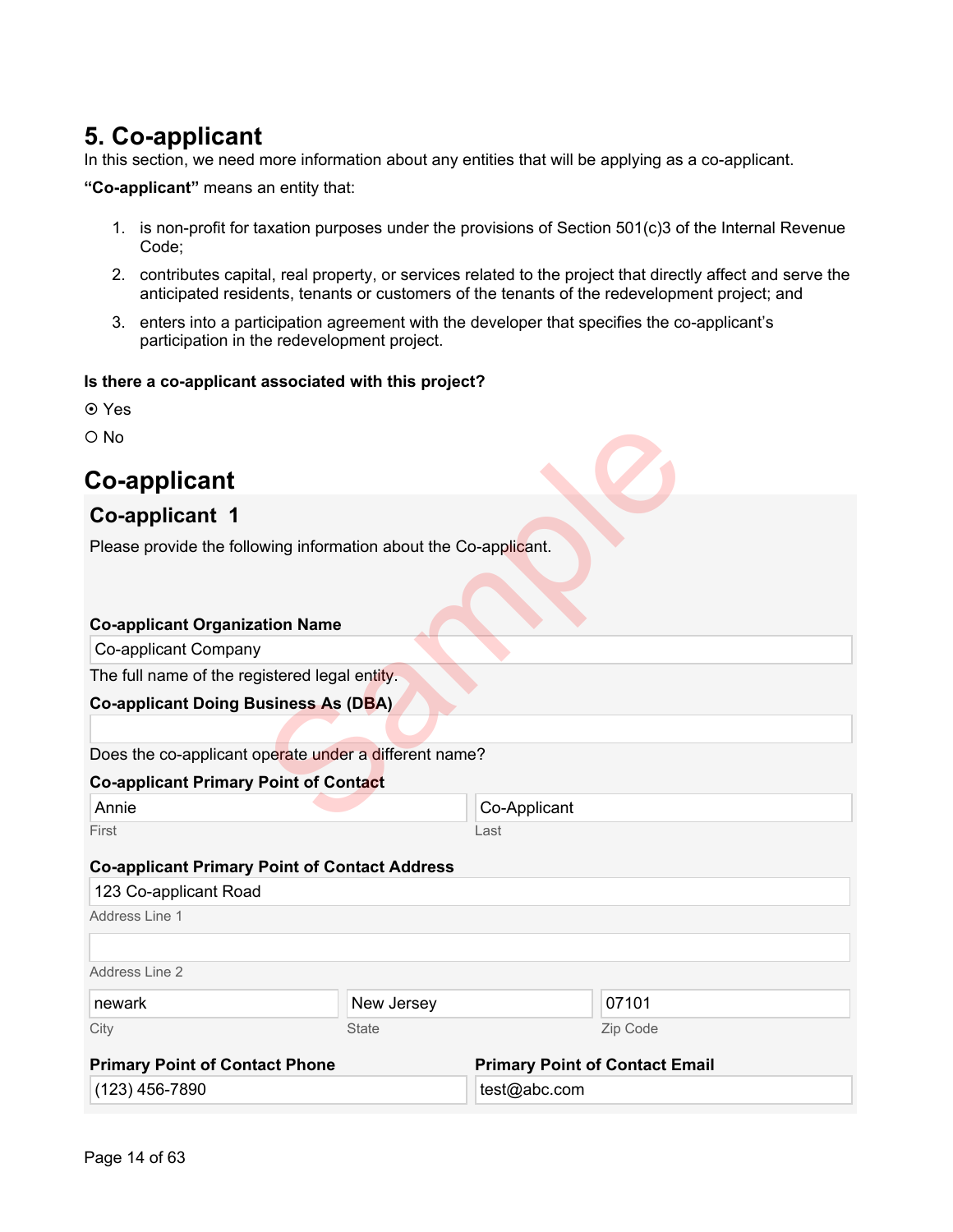### **Will the Co-applicant be contributing capital, real property, or services related to the project? ⊙** Yes

 $\Omega$  No

### **Please describe the capital, real property or services the co-applicant will be contributing to the project?**

Lorem ipsum dolor sit amet, consectetur adipiscing elit. Cras quis neque et orci accumsan mollis. Suspendisse lobortis accumsan ultricies. Donec nisi ante, elementum ac faucibus eu, ullamcorper ut ipsum.

### **Please upload a participation agreement with the applicant that specifies the co-applicant's participation in the redevelopment project**

Test Document.docx

### **Co-Applicant Entity Type**

Nonprofit Organization

What is the ownership structure of the co-applicant?

### **Co-Applicant Country of Incorporation/Establishment/Formation**

United States

**Country** 

### **Co-applicant State of Incorporation/Establishment/Formation**

New Jersey

**State** 

### **Co-applicant Year of Incorporation/Establishment/Formation**

2005

# **Please upload any formation documents for the Co-applicant** Test Document.docx pe<br>
structure of the co-applicant?<br>
of Incorporation/Establishment/Formation<br>
Incorporation/Establishment/Formation<br>
metroporation/Establishment/Formation<br>
mation documents for the Co-applicant<br>
Employer Identification Num

### **Co-applicant Federal Employer Identification Number (FEIN)**

12-3456789

The 9 digit Federal Tax ID number of the affiliate.

### **Co-applicant New Jersey Tax ID Number**

**Three consecutive years of Business Tax Returns & Financial Statements** Test Document.docx

# **Addresses**

### **Does the Co-applicant Organization have a US-based headquarters?** Yes

O No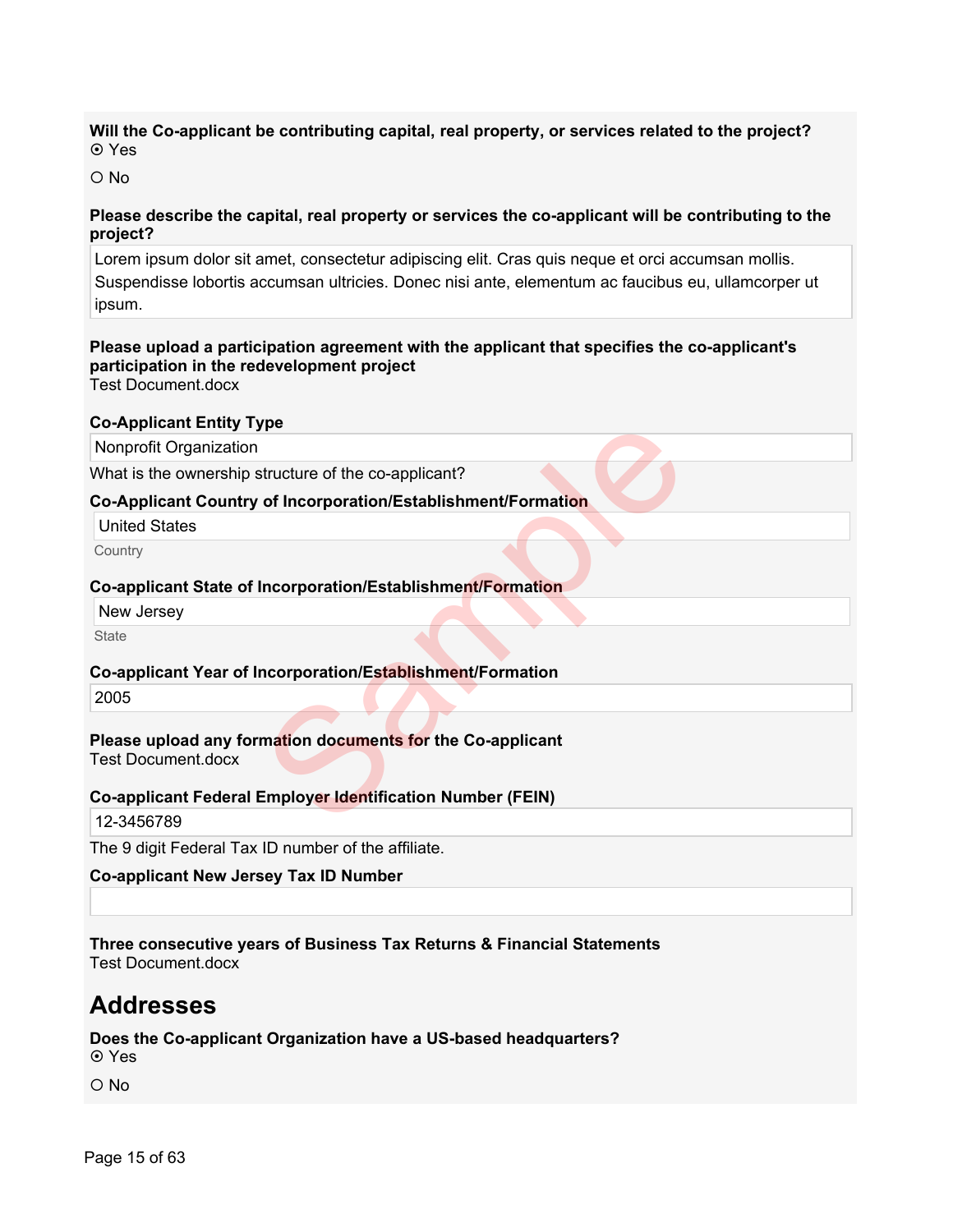| 123 Co-applicant Road |              |          |  |
|-----------------------|--------------|----------|--|
| Address Line 1        |              |          |  |
| Address Line 2        |              |          |  |
| <b>Newark</b>         | New Jersey   | 07101    |  |
| City                  | <b>State</b> | Zip Code |  |

Yes

© No

**If the NJEDA needs to mail the Co-applicant Organization any information, which address should be used?**

The headquarters address

O A different address

### **Co-Applicant Organization Phone**

(123) 456-7909

**If the Co-applicant company has a Tax Clearance Certificate from the NJ Division of Taxation, please upload that information here. Please note this is not required at the time of application, but will be required prior to Board approval.**

**Co-Applicant Website** http://coapplicant.com

Certificates may be requested through the State of New Jersey's online Premier [Business Services](https://www16.state.nj.us/NJ_PREMIER_EBIZ/jsp/home.jsp)  [\(PBS\) portal.](https://www16.state.nj.us/NJ_PREMIER_EBIZ/jsp/home.jsp) Under the Tax & Revenue Center, select Tax Services, then select Business Incentive Tax Clearance. If the affiliate's account is in compliance with its tax obligations and no liabilities exist, the Business Incentive Tax Clearance can be printed directly through PBS. dress<br>
ation Phone<br>
Co-Applicant Website<br>
http://coapplicant.co[m](https://www16.state.nj.us/NJ_PREMIER_EBIZ/jsp/home.jsp)<br>
npany has a Tax Clearance Certificate from the NJ Divis<br>
or Board approval.<br>
Co Board approval.<br>
Example State of New Jersey's online Premier Bu<br>
Tax & Reve

# **Locations and Employees**

### **Number of Locations/Offices (Co-applicant Only)**

1

How many locations or offices does the Co-applicant have worldwide, including New Jersey?

**Estimated Number of Employees (Co-Applicant Only)** 

20

How many employees (regardless of type of employee) do you estimate the Co-applicant has across all locations, including New Jersey?

### **Please provide a high-level, 2-3 short paragraph description of the Co-applicant's organization.**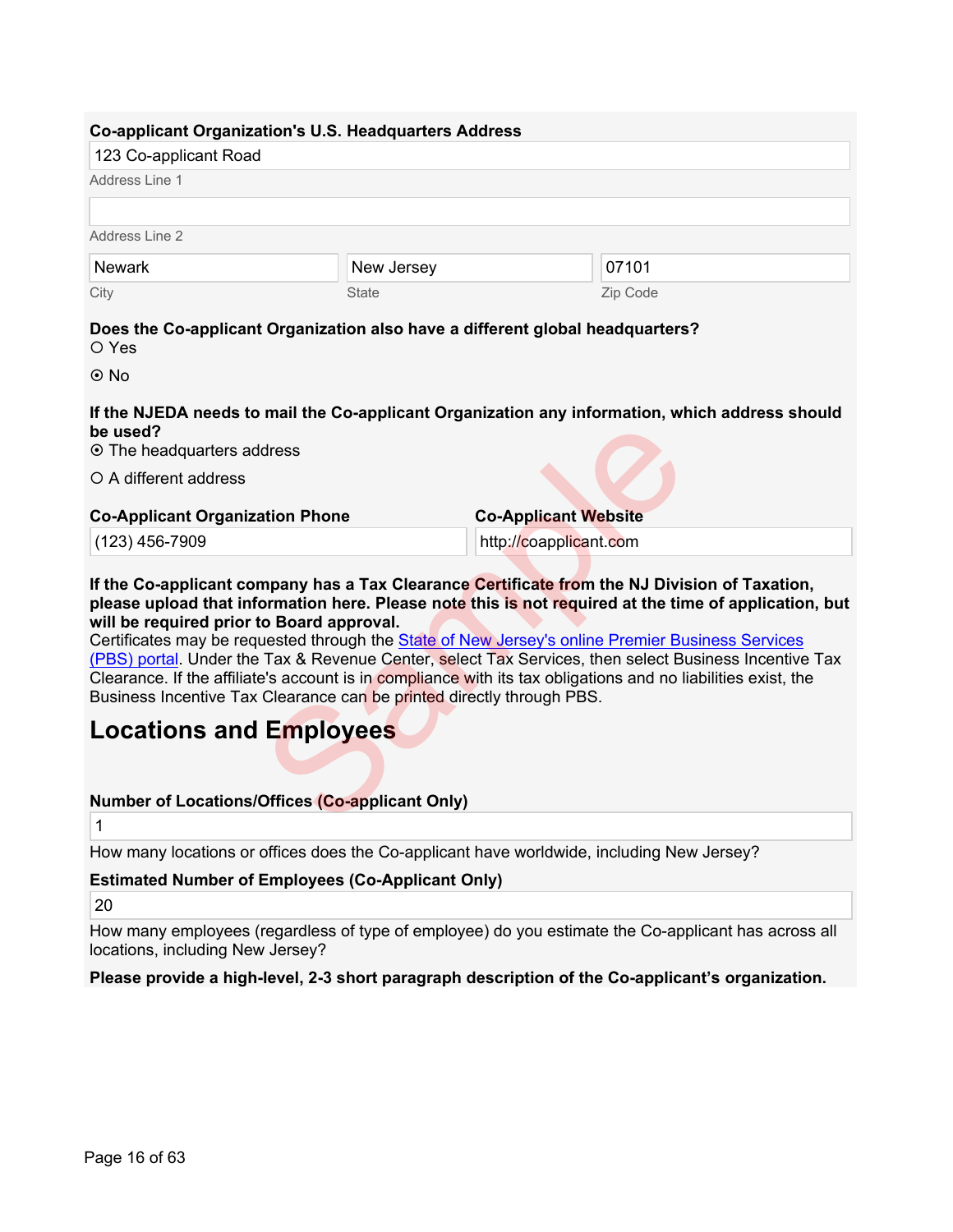Lorem ipsum dolor sit amet, consectetur adipiscing elit. Cras quis neque et orci accumsan mollis. Suspendisse lobortis accumsan ultricies. Donec nisi ante, elementum ac faucibus eu, ullamcorper ut ipsum. Donec sed justo non nisl fringilla condimentum id et ipsum. Nulla rhoncus, ex id tempus faucibus, augue erat congue sem, sed pharetra tellus arcu eget sapien. Nullam vitae elementum justo. Cras placerat euismod urna, sed finibus arcu sodales vel. Vivamus tempus dignissim tincidunt. Nullam at scelerisque dolor. Sed tellus ipsum, blandit quis feugiat eu, condimentum sed diam. Vivamus venenatis dictum ex a commodo.

Please include information on the Co-applicant's relationship with the Applicant. Please describe the Coapplicant's mission, activities the Co-applicant is involved in, the markets or client base the Co-applicant serves, and any other information about the Co-applicant that the NJEDA should understand to review your application.

### **Has the Co-applicant organization received NJEDA assistance in the past?** O Yes

⊙ No

### **Is the co-applicant involved in religious activites or is religiously affiliated?**

O Yes

 $O$  No

Please note that this requires additional questions to determine eligibility of the requested financial assistance.

### **Is the Co-applicant requesting or receiving development subsidies for the redevelopment project?**

O Yes

⊙ No

### **Please upload an organization chart and other materials that provide a summary description of the type of organization and its ownership structure.**

Test Document.docx

These materials should provide summary description of the type of organization and its ownership structure; an organizational chart identifying owners and percentages of ownership if multiple partners; any subscription agreements for all partners or members for investment funds contributing equity to the Project; and/or any other materials needed to delineate the applicant team's ownership, structure, and roles olved in religious activites or is religiously affiliated?<br>
applies additional questions to determine eligibility of the requesting or receiving development subsidies for the red<br>
pressure and the read of the read of the r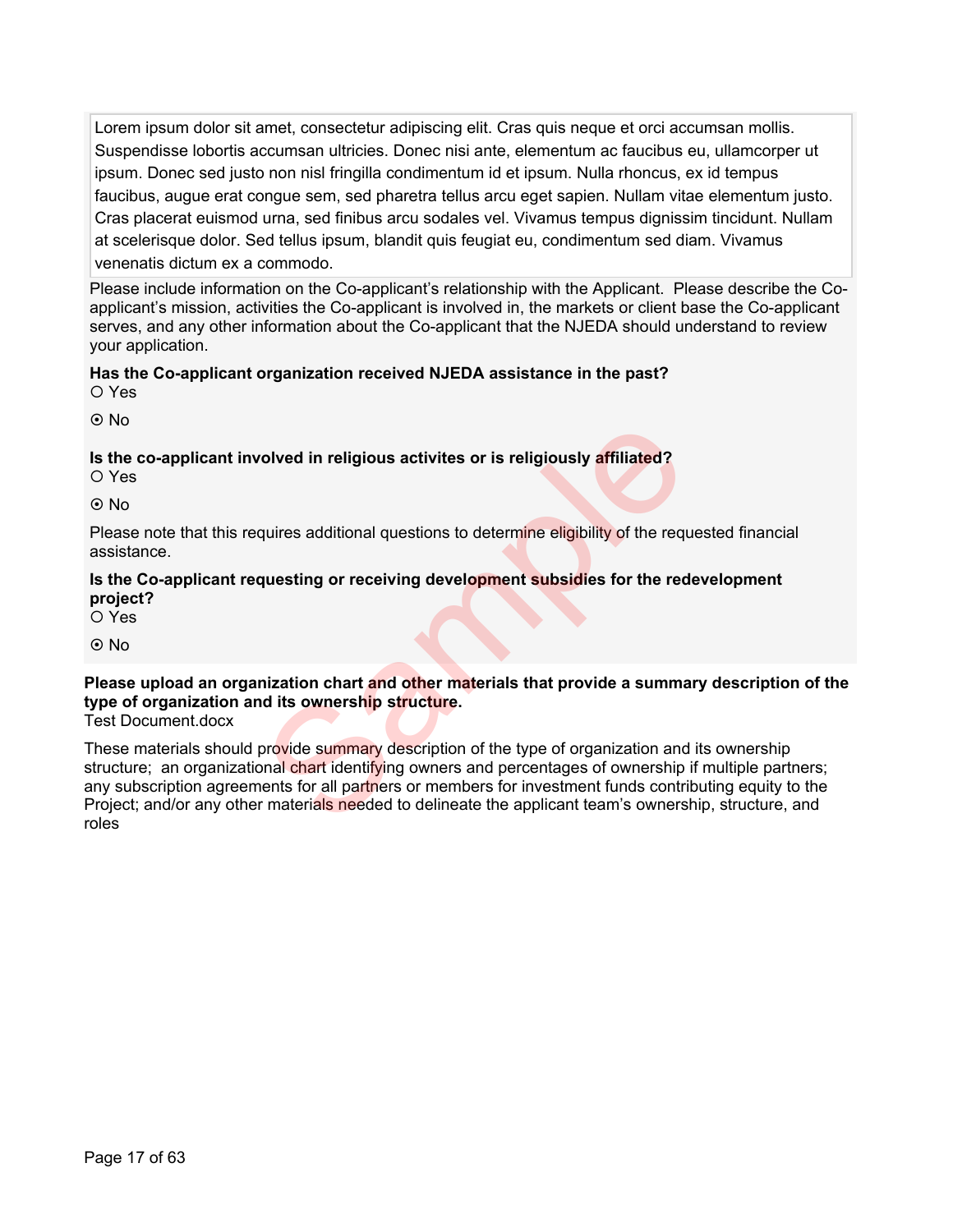# **6. Ownership**

**Is the applicant, or any person who controls the applicant or owns or controls more than 1% of the stock of the applicant, an officer or employee of any agency, authority or other instrumentality of the State of New Jersey?**

O Yes

No

**In addition to any parents/holding companies/affiliates identified in the prior section, is there any individual or entity with a 10% or greater ownership of the company?** Yes

O No

# **Owners**

Other than the holding company and/or affiliates detailed above, please list of all owners with a 10% or more interest in the Applicant.

### **Owner 1**

| Other than the holding company and/or anniates detailed above, please list of all owners with a 10% or<br>more interest in the Applicant. |                           |        |  |
|-------------------------------------------------------------------------------------------------------------------------------------------|---------------------------|--------|--|
| <b>Owner 1</b>                                                                                                                            |                           |        |  |
| <b>Percent Ownership Stake in Applicant Company</b>                                                                                       |                           |        |  |
| 40%                                                                                                                                       |                           |        |  |
| <b>Owner Type</b><br>$\odot$ Individual                                                                                                   |                           |        |  |
| O Company                                                                                                                                 |                           |        |  |
| O Trust                                                                                                                                   |                           |        |  |
| O Other                                                                                                                                   |                           |        |  |
| <b>Legal Name</b>                                                                                                                         |                           |        |  |
| Joe                                                                                                                                       | Smith                     |        |  |
| Middle<br>First                                                                                                                           | Last                      | Suffix |  |
| <b>Address</b>                                                                                                                            |                           |        |  |
| 123 Owner Blv                                                                                                                             |                           |        |  |
| Address Line 1                                                                                                                            |                           |        |  |
|                                                                                                                                           |                           |        |  |
| Address Line 2                                                                                                                            |                           |        |  |
| <b>Newark</b>                                                                                                                             | new jersey                |        |  |
| City                                                                                                                                      | State / Province / Region |        |  |
| 07101                                                                                                                                     | <b>United States</b>      |        |  |
| Postal / Zip Code                                                                                                                         | Country                   |        |  |
| Three consecutive years of Personal Tax Returns<br><b>Test Document.docx</b>                                                              |                           |        |  |

Joe Smith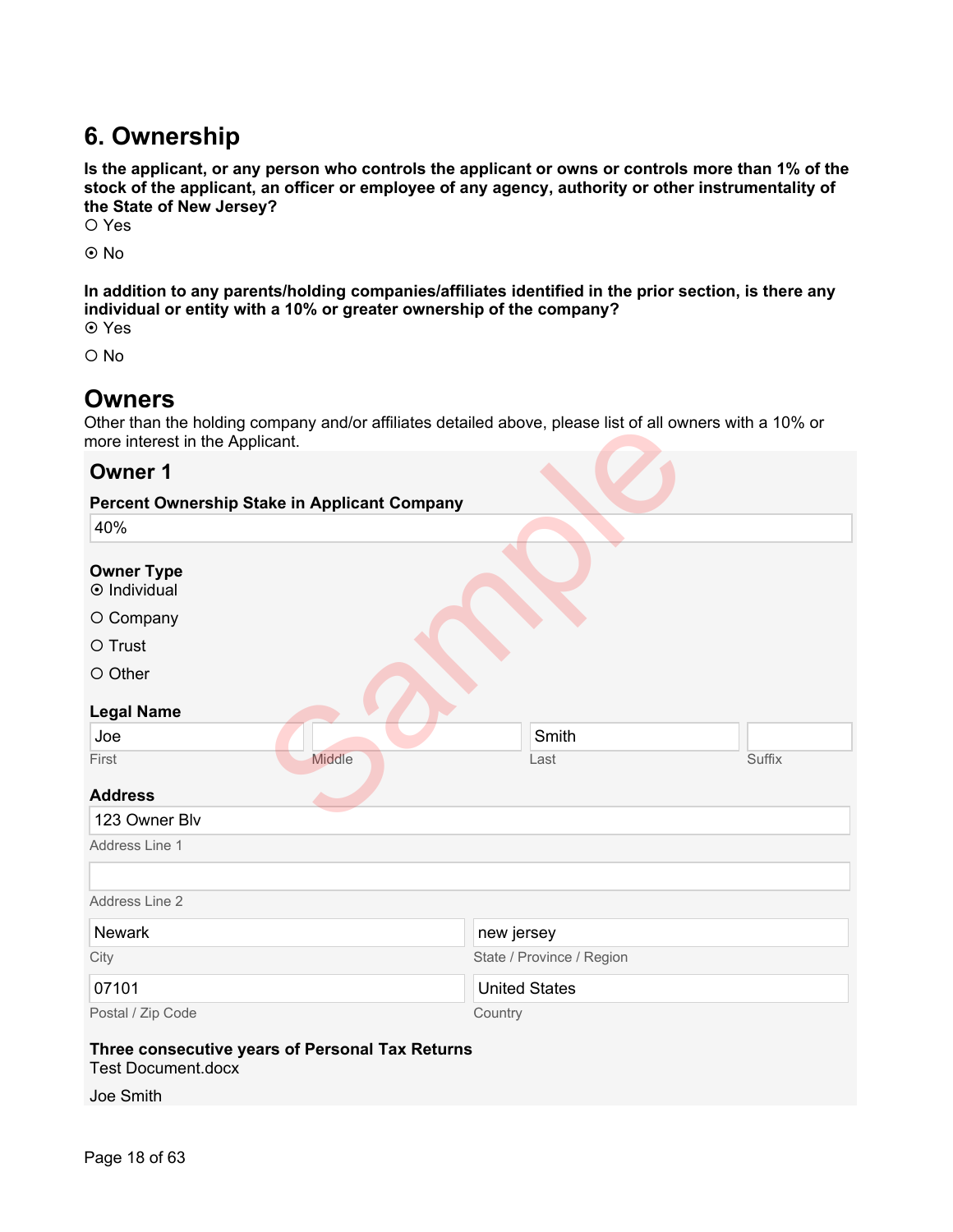### **Personal Financial Statement** Test Document.pdf

Joe Smith – please use this [Personal Financial Statement template](https://files.business.nj.gov/NJEDA/Emerge%20-%20Personal%20Financial%20Statement.pdf).

Sample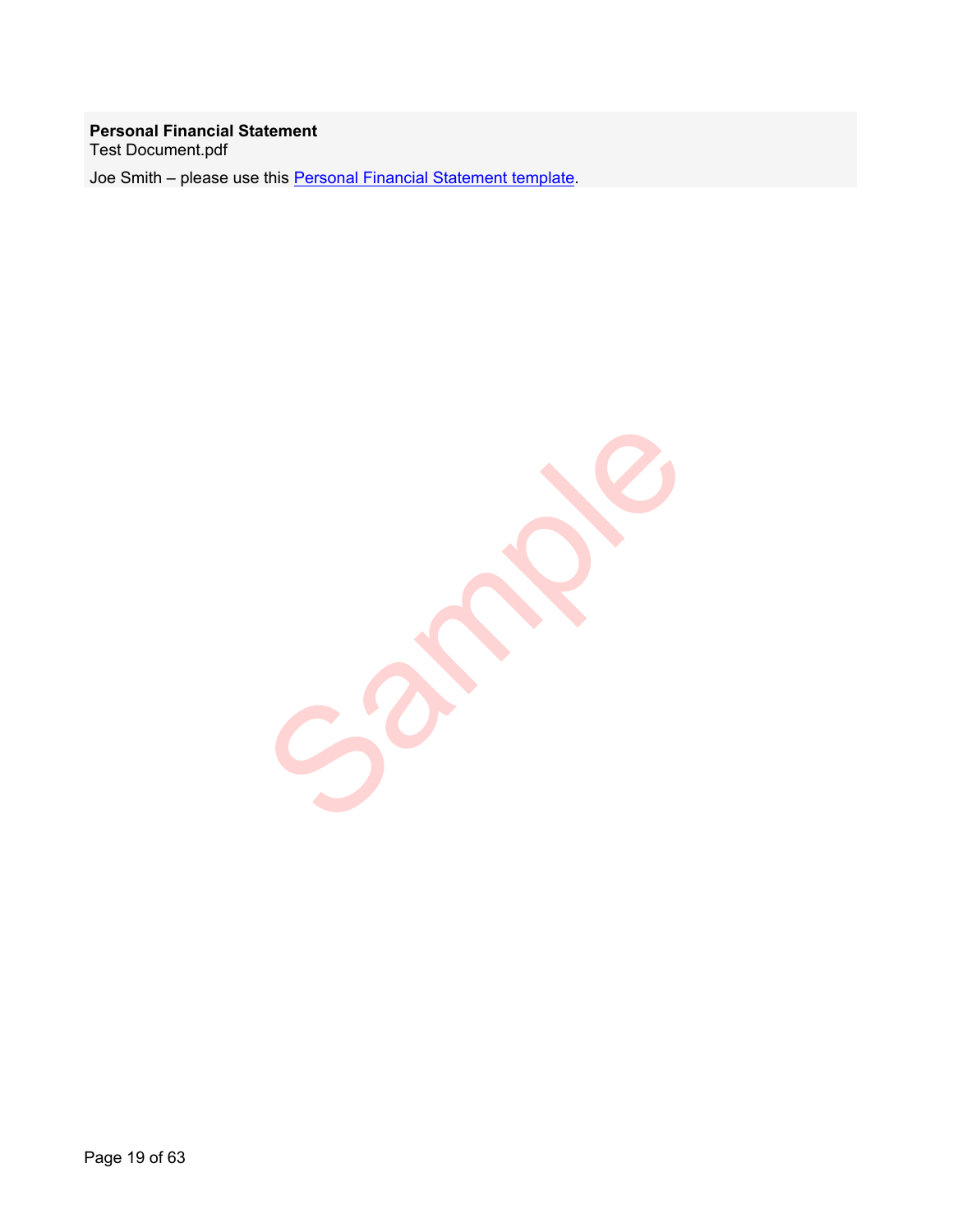# **7. General Project Information**

### **Project Name**

Redevelopment of Alphabet Lane

### **Please provide a 1–2 paragraph description of the scale and scope of the proposed project for which you are seeking Aspire Tax Credits.**

Lorem ipsum dolor sit amet, consectetur adipiscing elit. Cras quis neque et orci accumsan mollis. Suspendisse lobortis accumsan ultricies. Donec nisi ante, elementum ac faucibus eu, ullamcorper ut ipsum. Donec sed justo non nisl fringilla condimentum id et ipsum. Nulla rhoncus, ex id tempus faucibus, augue erat congue sem, sed pharetra tellus arcu eget sapien. Nullam vitae elementum justo. Cras placerat euismod urna, sed finibus arcu sodales vel. Vivamus tempus dignissim tincidunt. Nullam at scelerisque dolor. Sed tellus ipsum, blandit quis feugiat eu, condimentum sed diam. Vivamus venenatis dictum ex a commodo.

Please include site acreage, number of units of each different kind of housing, square feet of each kind of commercial or other non-residential use, building height, brief description of significant public amenities, provisions for personal mobility (car parking, transit and walking network, bike parking, car or ride sharing, etc.)

### **Please describe existing improvements on the site, if any, and whether they will be retained, demolished, relocated, or other.**

Lorem ipsum dolor sit amet, consectetur adipiscing elit. Cras quis neque et orci accumsan mollis. Suspendisse lobortis accumsan ultricies. Donec nisi ante, elementum ac faucibus eu, ullamcorper ut ipsum. Donec sed justo non nisl fringilla condimentum id et ipsum. Nulla rhoncus, ex id tempus faucibus, augue erat congue sem, sed pharetra tellus arcu eget sapien. Nullam vitae elementum justo. Cras placerat euismod urna, sed finibus arcu sodales vel. Vivamus tempus dignissim tincidunt. Nullam at scelerisque dolor. Sed tellus ipsum, blandit quis feugiat eu, condimentum sed diam. Vivamus venenatis dictum ex a commodo. age, number of units of each different kind of housing, square-residential use, building height, brief description of significanobility (car parking, transit and walking network, bike parking improvements on the site, if a

If not applicable please type N/A in the above box

### **Please discuss the project's targeted end user(s) and the anticipated demand for the proposed project in the local and regional market.**

Lorem ipsum dolor sit amet, consectetur adipiscing elit. Cras quis neque et orci accumsan mollis. Suspendisse lobortis accumsan ultricies. Donec nisi ante, elementum ac faucibus eu, ullamcorper ut ipsum. Donec sed justo non nisl fringilla condimentum id et ipsum. Nulla rhoncus, ex id tempus faucibus, augue erat congue sem, sed pharetra tellus arcu eget sapien. Nullam vitae elementum justo. Cras placerat euismod urna, sed finibus arcu sodales vel. Vivamus tempus dignissim tincidunt. Nullam at scelerisque dolor. Sed tellus ipsum, blandit quis feugiat eu, condimentum sed diam. Vivamus venenatis dictum ex a commodo.

**You may attach or provide additional documentation that includes more detail for the NJEDA to understand more about the project, such as site plans, project elevation views, corridor views, project presentation materials presented in municipal review settings, etc.** Test Document.pdf

**Do you have a letter evidencing support from the governing body of the municipality (or municipalities) in which the project is located?**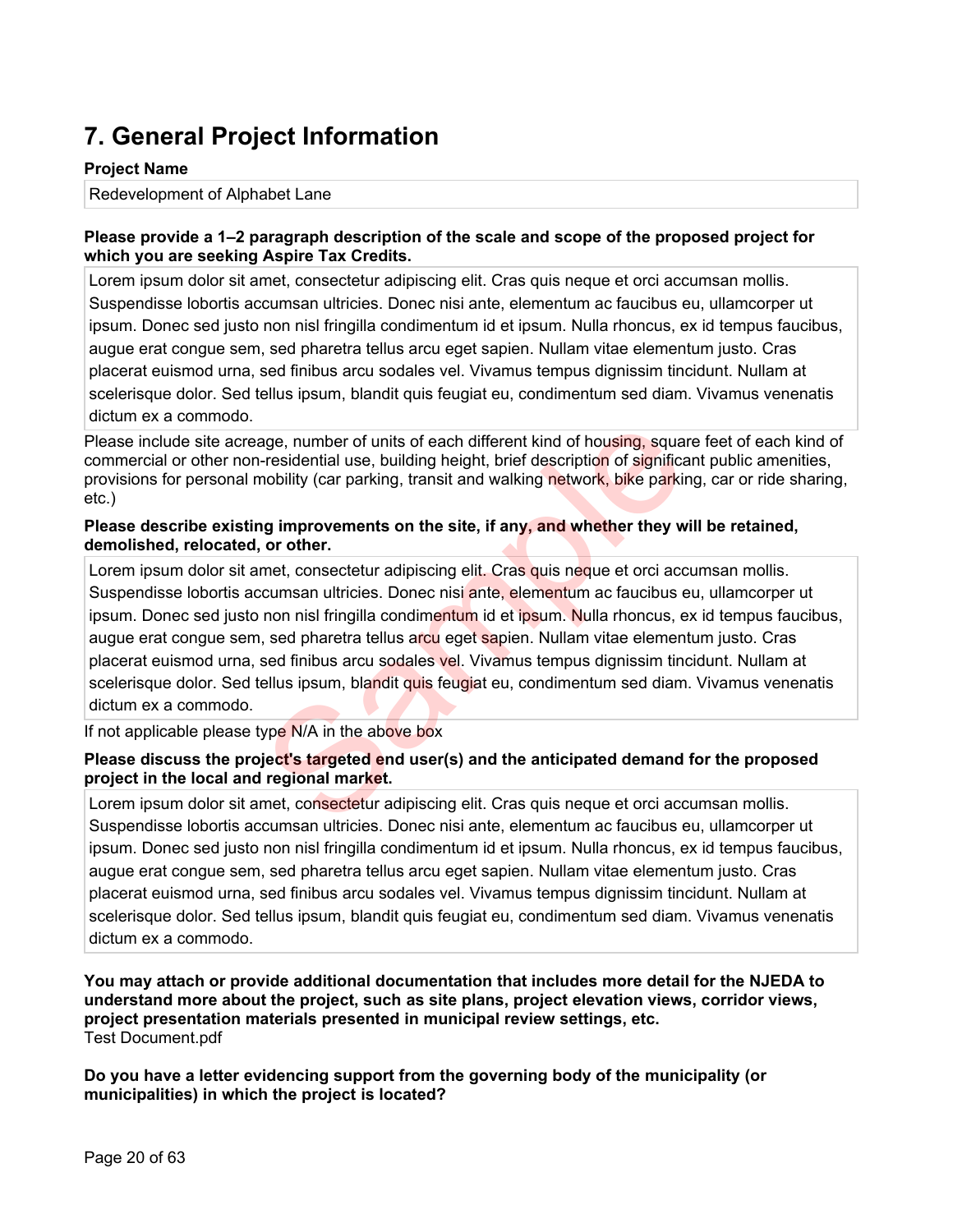- **⊙** Yes
- O No

This letter of support should address any inconsistencies between the project as proposed and land use rules in place. Additionally, it should serve to provide assurances that the project as proposed is likely to receive permits and to conclude agreements that would allow for its timely completion consistent with Aspire Program rules. For a project applying as a Transformative Project; this letter of support should also include an acknowledgement from the Municipality that no more than two transformative projects can be located in the same municipality and that they would only be able to issue a letter of support for two projects actively being reviewed by the Authority.

### **Please upload letter evidencing support**

Test Document.pdf

# **Project Location**



**NOTE:** The Census Tract is the number for the project location, not the borrower's company address (unless it is the same address)

The number must be in the following format 34XXXXXXX.XX the first two digits are the State of NJ code of 34, the next three digits will be the county code, and the remaining six digits, XXXX.XX, will be the census tract code.

Census Tract numbers can be obtained by typing the project's address into the FFIEC locator at [https://geomap.ffiec.gov/FFIECGeocMap/GeocodeMap1.aspxI](https://geomap.ffiec.gov/FFIECGeocMap/GeocodeMap1.aspx)nsert and format text, links, and images here.

**Is the project located in an Eligible Incentive location?**

**⊙** Yes

O No

Eligible "Incentive Areas" are areas designated pursuant to the "State Planning Act" P.L.1985, c.398 (C.52:18A-196 et seq.), as Planning Area 1 (Metropolitan) **OR** Planning Area 2 (Suburban) or a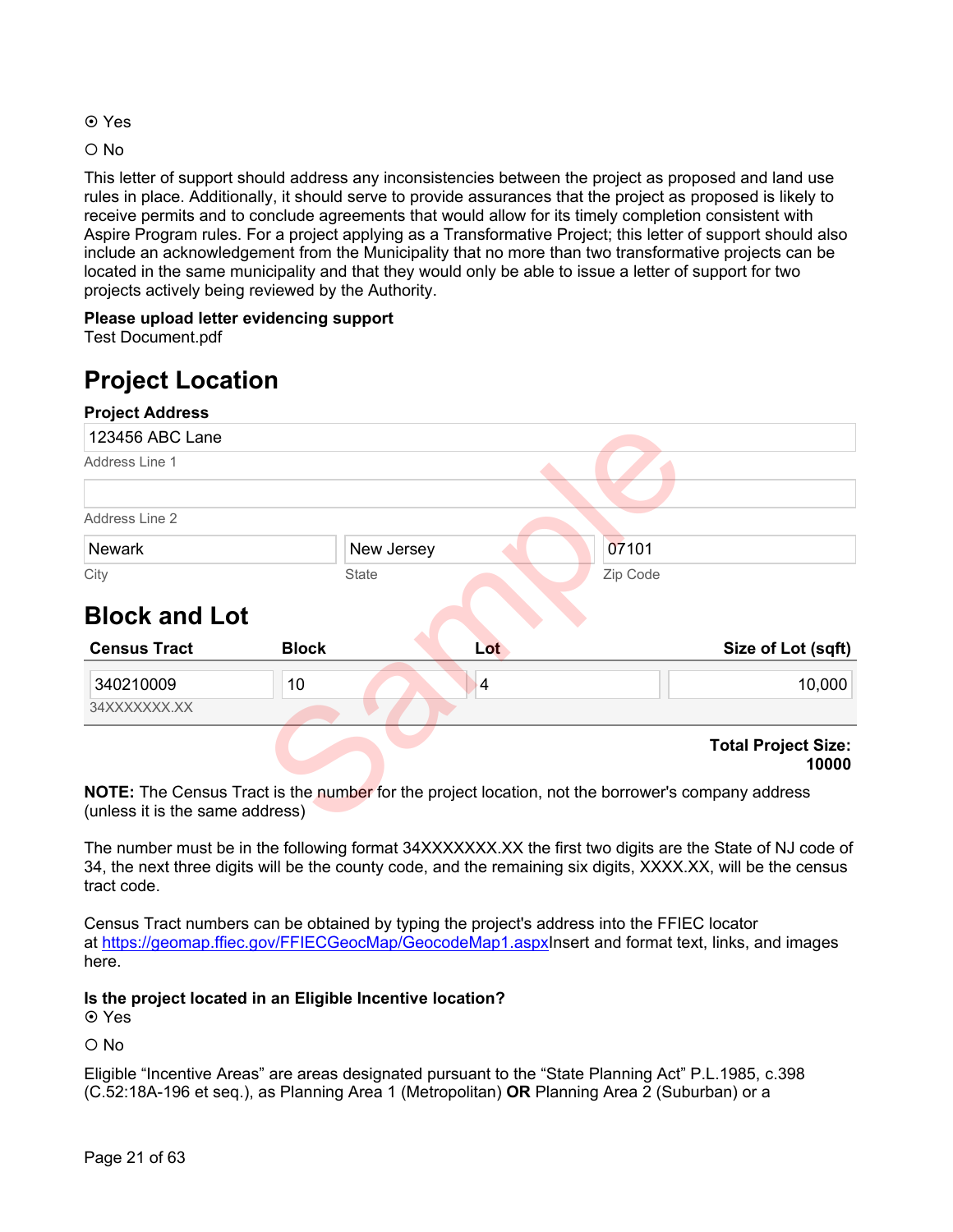Designated Center located within a one-half mile radius of the mid-point, with bicycle and pedestrian connectivity, of a New Jersey Transit Corporation, Port Authority Transit Corporation, or Port Authority Trans-Hudson Corporation rail, bus, or ferry station, including all light rail stations, or a high frequency bus stop as certified by the New Jersey Transit Corporation.

The NJEDA has provided this**[mapping tool](https://njeda.maps.arcgis.com/apps/webappviewer/index.html?id=b32ea4347e6a4403a36859e6ee6e5c0a)** to assist potential applicants to determine if projects may be eligible to participate in the Aspire Program, or related "Transformative Projects.

### **Upload a copy of the mapping tool report**

Test Document.pdf

### **Is the project located in any of the below incentive areas or districts? (Check all that apply)**

- Government Restricted Municipality
- $\boxtimes$  **Enhanced Area Municipality**
- $\square$  Distressed Municipality
- $\Box$  Municipal revitalization Index Distresss Score over 50
- $\Box$  Transit Oriented Development
- □ Aviation District
- □ Port District
- $\square$  Designated Center
- $\Box$  Planning Area 1 (Metro)
- □ Planning Area 2 (Suburban)
- □ Qualified Incentive Tract
- $\square$  Not Applicable

If you are unsure about whether or not your project is located within an eligible incentive area, please use the [mapping tool.](https://njeda.maps.arcgis.com/apps/webappviewer/index.html?id=b32ea4347e6a4403a36859e6ee6e5c0a) Under location details tools, search by location and then click "Report". resultants and the control of the control of the control of the control of the control of the control of the control of the control of the control of the control of the control of the control of the control of the control

# **Site Control**

### **Does the Applicant have site control?**

**⊙** Yes

O No

### **Does the Applicant own the site?**

**⊙** Yes

O No

### **Upload documentation evidencing site control**

Test Document.pdf

# **Community Benefit Agreement**

Projects that have a total upfront project cost of at least \$10 million must enter into a community benefits agreement with NJEDA and the municipality in which the project is located. In some circumstances, the municipality may request that the relevant county enter into the agreement on the municipality's behalf. Certain other exceptions are possible when a project over \$10M in total upfront project cost is located at a site with an existing redevelopment agreement and the municipality or county certifies the NJEDA's Tax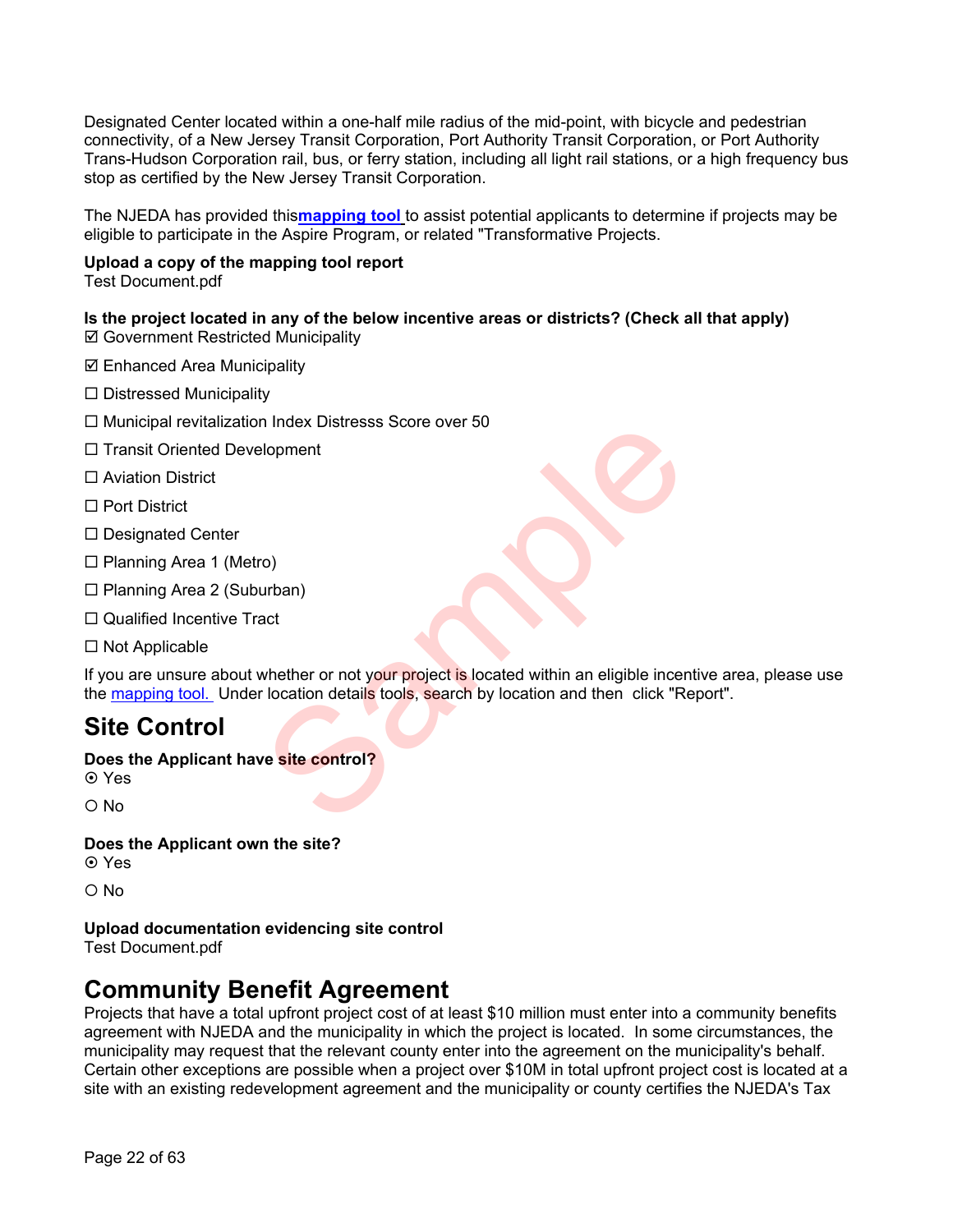Credit Approval Letter.

For any questions about this requirement, please contact your NJEDA representative.

**For all projects with project costs greater than \$10 million, the project will need to negotiate a Community Benefit Agreement (CBA) with the host municipality. Will the CBA requirement apply to your project?** 

**⊙** Yes

 $O$  No

**Aspire program rules specify that applications for projects requiring a Community Benefits Agreement include a letter from the chief executive of the municipality or county acknowledging the requirement for a community benefits agreement for the redevelopment project and affirming that they shall proceed to negotiate a community benefits agreement in good faith with the developer and execute the community benefits agreement within the time required by the Aspire program rules. Do you have such a letter? ⊙** Yes

O No

This letter **from the chief executive** of the municipality is separate and distinct from the Letter of Support from the municipality's governing body which is also required as part of the Aspire program rules. of executive of the municipality is separate and distinct from<br>overning body which is also required as part of the Aspire p<br>idencing support

**Please upload letter evidencing support** 

Test Document.pdf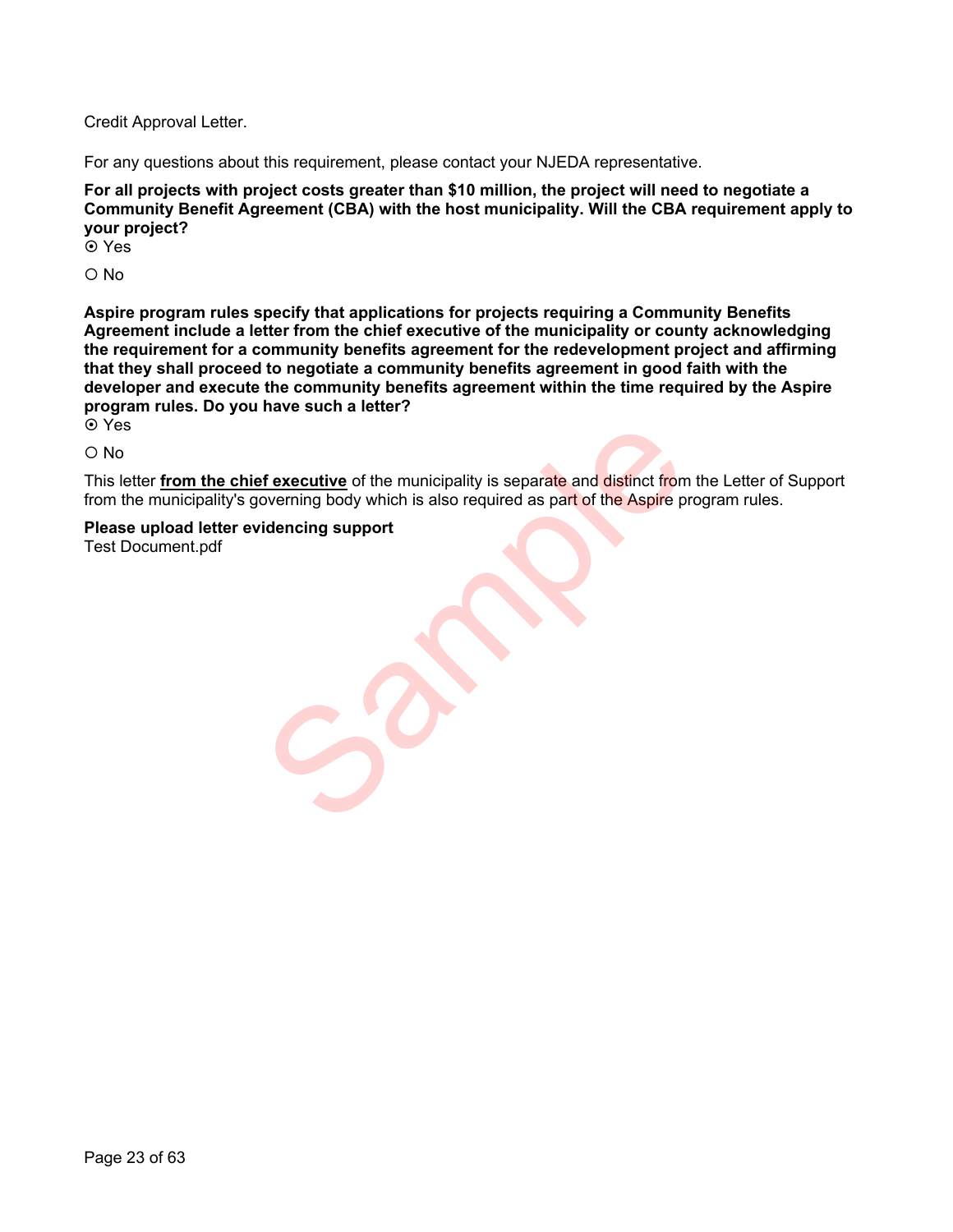# **8. Project Scoring**

The Authority is statutorily obliged to use a scoring system for Aspire projects. This scoring will set a minimum acceptable scoring level and, if needed, allocate tax credits to the highest-scoring projects in the event that demand for Aspire funding exceeds tax credit awards available.

The questions in this section will be used to confirm that applicants seeking Aspire program funds are proposing projects that advance program policy objectives.

More detailed background on the following project scoring section, can be found at <https://www.njeda.com/aspire/appendix-d-aspire-program-scoring-criteria/>

# **Equitable Development**

The following questions will be used to determine if the proposed project is consistent with NJEDA policy goals associated with the concept of Equitable Development, specifically related to whether or not the project will improve existing conditions related to public space, public access, public safety, etc.

**NOTE:** An application must answer yes to a minimum of 4 of the following questions in order to receive a qualifying score.

**Will this project increase the amount of publicly accessible open space?**  Yes

O No

**Please describe how this project will increase the amount of publicly accessible open space in specific detail including existing conditions and the size, scope, and anticipated programming to be represented by new publicly accessible open space.**

Lorem ipsum dolor sit amet, consectetur adipiscing elit. Cras quis neque et orci accumsan mollis. Suspendisse lobortis accumsan ultricies. Donec nisi ante, elementum ac faucibus eu, ullamcorper ut ipsum. Donec sed justo non nisl fringilla condimentum id et ipsum. Nulla rhoncus, ex id tempus faucibus, augue erat congue sem, sed pharetra tellus arcu eget sapien. Nullam vitae elementum justo. Cras placerat euismod urna, sed finibus arcu sodales vel. Vivamus tempus dignissim tincidunt. Nullam at scelerisque dolor. Sed tellus ipsum, blandit quis feugiat eu, condimentum sed diam. Vivamus venenatis dictum ex a commodo. ust answer yes to a minimum of 4 of the following questions<br>se the amount of publicly accessible open space?<br>is project will increase the amount of publicly accessible<br>gexisting conditions and the size, scope, and anticipa

### **Will this project activate vacant or underutilized lands or buildings?**

Yes

© No

### **Will this project remediate environmental contamination?**

**⊙** Yes

O No

**Please describe how this project will remediate environmental contamination, on-site or off-site, describing in detail any existing contamination that exposes the community to health or environmental risk, and how the proposed redevelopment would remove, remediate, reduce, or otherwise mitigate existing contamination.**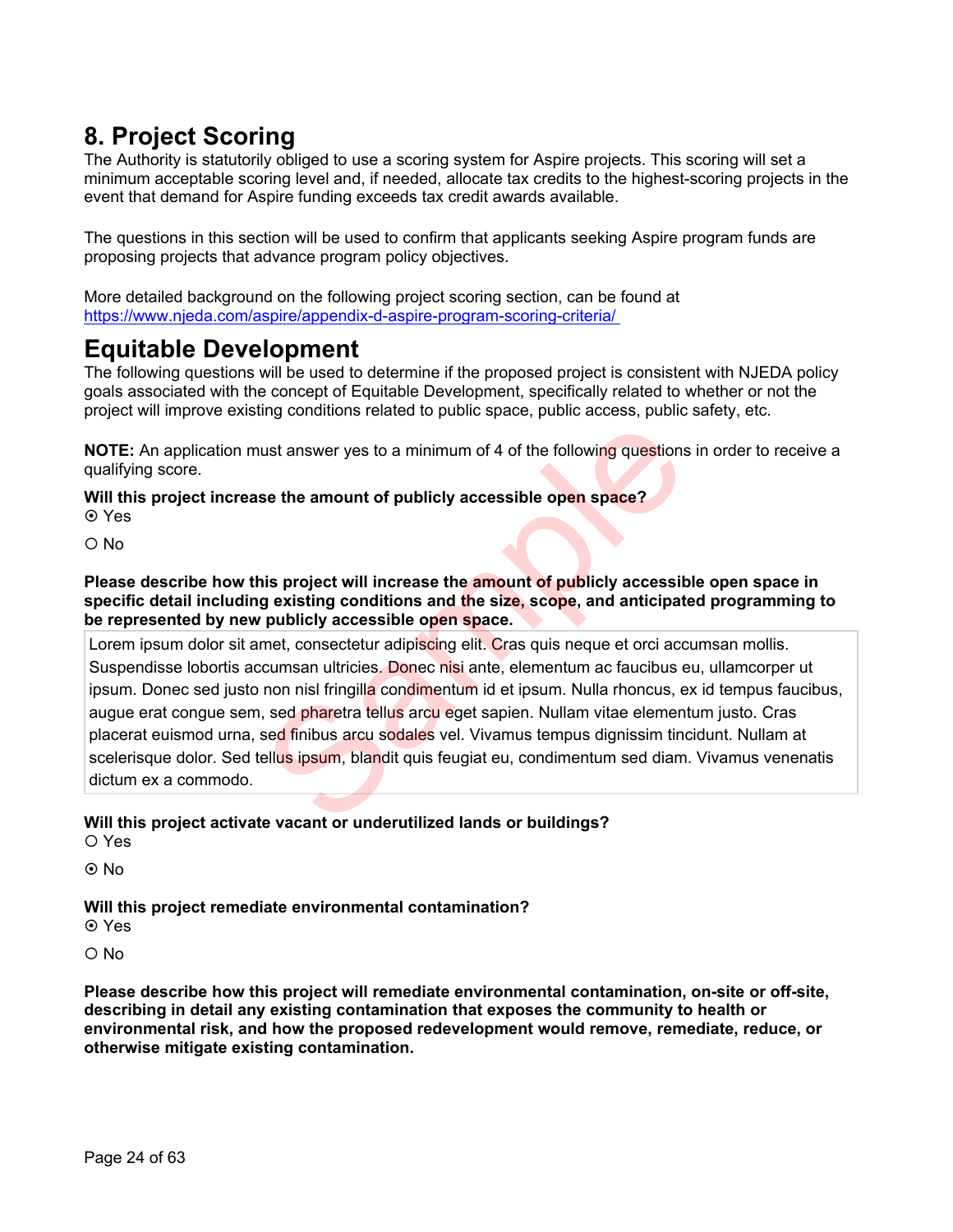Lorem ipsum dolor sit amet, consectetur adipiscing elit. Cras quis neque et orci accumsan mollis. Suspendisse lobortis accumsan ultricies. Donec nisi ante, elementum ac faucibus eu, ullamcorper ut ipsum. Donec sed justo non nisl fringilla condimentum id et ipsum. Nulla rhoncus, ex id tempus faucibus, augue erat congue sem, sed pharetra tellus arcu eget sapien. Nullam vitae elementum justo. Cras placerat euismod urna, sed finibus arcu sodales vel. Vivamus tempus dignissim tincidunt. Nullam at scelerisque dolor. Sed tellus ipsum, blandit quis feugiat eu, condimentum sed diam. Vivamus venenatis dictum ex a commodo.

### **Will this project add new Green Stormwater Management Infrastructure?**

**⊙** Yes

O No

**Please describe any on-site or off-site Green Stormwater Management investments this project will make, describing how such investments retain would retain water on site, increase street shade, reduce and/or cool peak stormwater flows and resulting erosion and siltation, support groundwater recharge, prevent contaminants from reaching waterways, etc.**

Lorem ipsum dolor sit amet, consectetur adipiscing elit. Cras quis neque et orci accumsan mollis. Suspendisse lobortis accumsan ultricies. Donec nisi ante, elementum ac faucibus eu, ullamcorper ut ipsum. Donec sed justo non nisl fringilla condimentum id et ipsum. Nulla rhoncus, ex id tempus faucibus, augue erat congue sem, sed pharetra tellus arcu eget sapien. Nullam vitae elementum justo. Cras placerat euismod urna, sed finibus arcu sodales vel. Vivamus tempus dignissim tincidunt. Nullam at scelerisque dolor. Sed tellus ipsum, blandit quis feugiat eu, condimentum sed diam. Vivamus venenatis dictum ex a commodo. In strategy and resulting erosion and siltation,<br>aminants from reaching waterways, etc.<br>met, consectetur adipiscing elit. Cras quis neque et orci acc<br>ccumsan ultricies. Donec nisi ante, elementum ac faucibus e<br>non nisi fri

### **Will this project improve access to municipal amenities (e.g., groceries, health care, community center, library) for existing community residents?**

**⊙** Yes

 $\Omega$  No

### **Please describe how this project will improve access to municipal amenities (e.g., groceries, health care, community center, library) for existing community residents?**

Lorem ipsum dolor sit amet, consectetur adipiscing elit. Cras quis neque et orci accumsan mollis. Suspendisse lobortis accumsan ultricies. Donec nisi ante, elementum ac faucibus eu, ullamcorper ut ipsum. Donec sed justo non nisl fringilla condimentum id et ipsum. Nulla rhoncus, ex id tempus faucibus, augue erat congue sem, sed pharetra tellus arcu eget sapien. Nullam vitae elementum justo. Cras placerat euismod urna, sed finibus arcu sodales vel. Vivamus tempus dignissim tincidunt. Nullam at scelerisque dolor. Sed tellus ipsum, blandit quis feugiat eu, condimentum sed diam. Vivamus venenatis dictum ex a commodo.

### **Will this project will add elements to the streetscape that would improve safety for non-auto users beyond minimums required by law**

O Yes

⊙ No

**Will this project will increase sidewalk coverage?** O Yes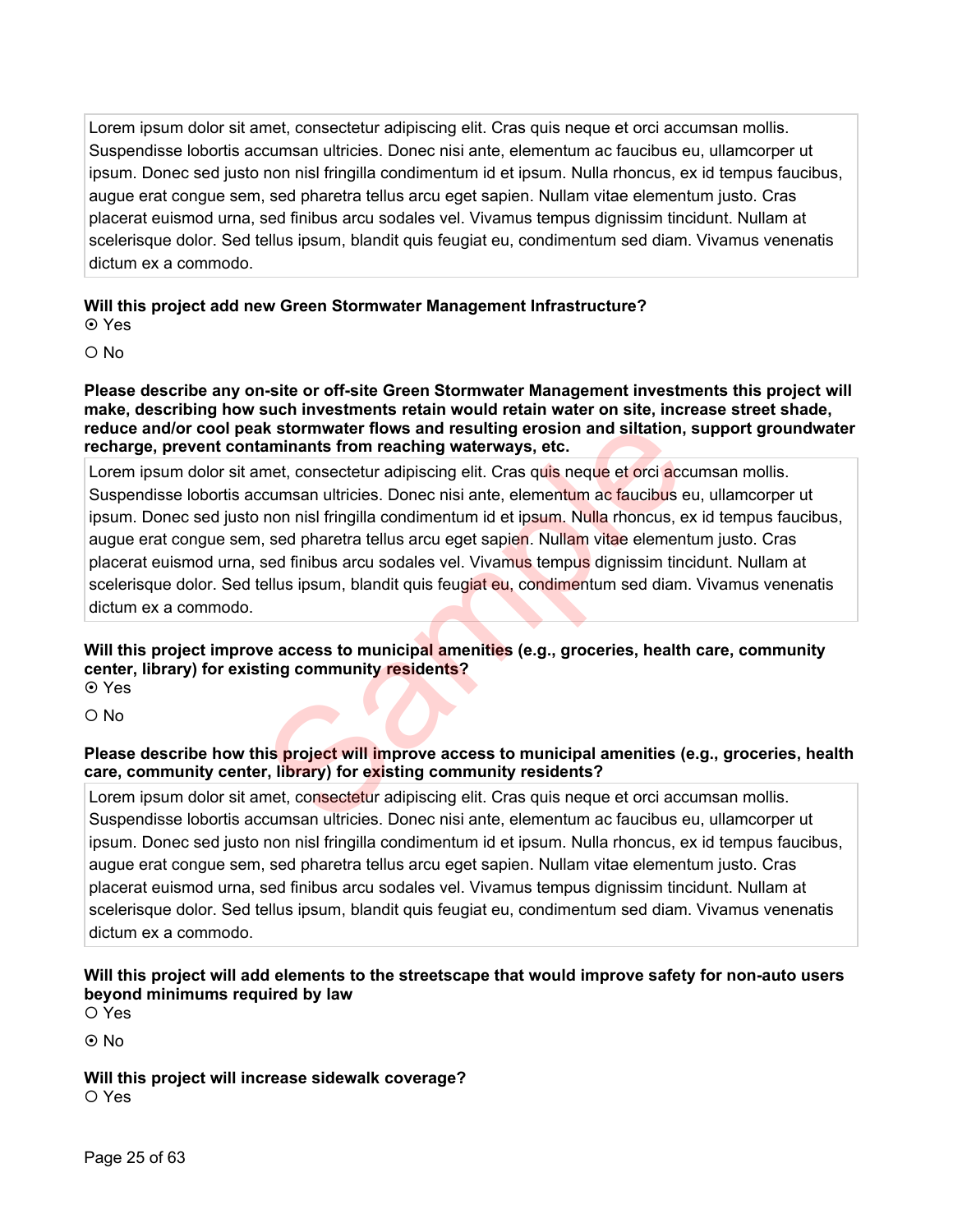### © No

**Will this project will add elements to the streetscape that would improve ADA accessibility beyond minimums required by law?**

O Yes

No

**Will this project will add project elements that would increase Walk Score?**

Yes

© No

### **Will this project add transit access amenities (shelters, seating, etc.)?**

**⊙** Yes

O No

### **Please describe how this project will add transit access amenities (shelters, seating, etc.)**

Lorem ipsum dolor sit amet, consectetur adipiscing elit. Cras quis neque et orci accumsan mollis. Suspendisse lobortis accumsan ultricies. Donec nisi ante, elementum ac faucibus eu, ullamcorper ut ipsum. Donec sed justo non nisl fringilla condimentum id et ipsum. Nulla rhoncus, ex id tempus faucibus, augue erat congue sem, sed pharetra tellus arcu eget sapien. Nullam vitae elementum justo. Cras placerat euismod urna, sed finibus arcu sodales vel. Vivamus tempus dignissim tincidunt. Nullam at scelerisque dolor. Sed tellus ipsum, blandit quis feugiat eu, condimentum sed diam. Vivamus venenatis dictum ex a commodo. nis project will add transit access amenities (shelters, street, consectetur adipiscing elit. Cras quis neque et ord accromeran ultricies. Donec nisi ante, elementum ac faucibus e non nisi fringilla condimentum id et ipsum

### **Will this project add street shade and shelter (shade cover from trees, awnings)?**

Yes

No

**Please upload any additional documentation that will help show consistency with NJEDA policy goals associated with the concept of Equitable Development, specifically related to whether or not the project will improve existing conditions related to public space, public access, public safety, etc.**

# **Workforce Housing Opportunities**

Increasing the affordability of housing to middle-income New Jersey residents is important to housing the workforce needed to support economic growth. This question asks whether the proposed project – if it has a residential component – will provide at least 10 percent of newly-constructed units as workforce housing, i.e., households with between 80% and 120% of area median income (AMI).

### **Is the project a commercial project with no housing component?**

O Yes

® No

### **Is it in a GRM, Enhanced Area, Qualified Incentive Tract (QIT), or Distressed Municipality?** Yes

O No

If you are unsure about whether or not your project is located within an eligible incentive area, please use the [mapping tool.](https://njeda.maps.arcgis.com/apps/webappviewer/index.html?id=b32ea4347e6a4403a36859e6ee6e5c0a) Under location details tools, search by location and then click "Report".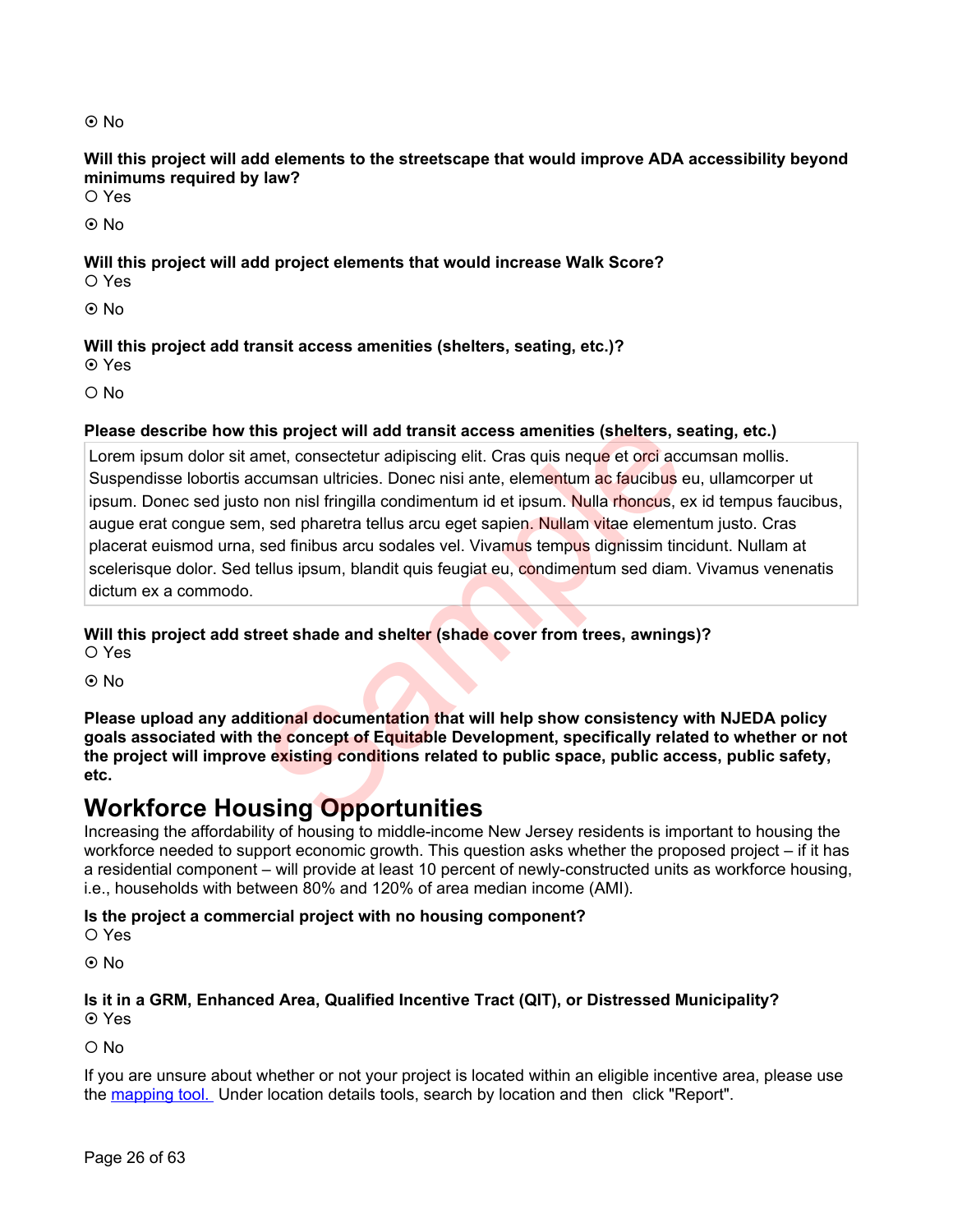# **Smart Growth**

Walkable*,* transit-oriented communities

- **1.** Have been shown to reduce vehicle trip-making and vehicle travel per capita and per household;
- **2.** Are needed to attract and accommodate the State's future workforce;
- **3.** Are more affordable for more households, increasing equitable opportunity; and
- **4.** Advance sustainability and climate impact mitigation goals.

Projects can achieve these outcomes by: increasing the mix of residential, retail, and commercial development; adding retail/commercial development to a primarily residential community; providing greater housing densities than in surrounding areas; being located near high-quality transit service; providing less off-street parking compared to the surrounding community; and/or improving local biking and walking networks.

**Based on the results of a a mixed-use trip generation tool (either proprietary or publicly available), does the project reduce or hold constant vehicle trip-making per capita and reduce vehicle travel per capita for the project environs, compared to NOT building the project as proposed?** Yes

 $\Omega$  No

**In the box below, please describe how your project, including any proposed on-site or off-site investments, would achieve these goals.**

Lorem ipsum dolor sit amet, consectetur adipiscing elit. Cras quis neque et orci accumsan mollis. Suspendisse lobortis accumsan ultricies. Donec nisi ante, elementum ac faucibus eu, ullamcorper ut ipsum. Donec sed justo non nisl fringilla condimentum id et ipsum. Nulla rhoncus, ex id tempus faucibus, augue erat congue sem, sed pharetra tellus arcu eget sapien. Nullam vitae elementum justo. Cras placerat euismod urna, sed finibus arcu sodales vel. Vivamus tempus dignissim tincidunt. Nullam at scelerisque dolor. Sed tellus ipsum, blandit quis feugiat eu, condimentum sed diam. Vivamus venenatis dictum ex a commodo. The animation which can include any findings resulting the correlation of the error hold constant vehicle trip-making per capita and rect environs, compared to NOT building the project as per describe how your project, inc

*More background information describing the objective of this question is available [here.](https://1e7pr71cey5c3ol2neoaoz31-wpengine.netdna-ssl.com/wp-content/uploads/2021/11/Appendix-D%E2%80%93-Aspire-Program-Scoring-Criteria.pdf)* 

**Upload supporting documentation which can include any findings resulting from the use of mixeduse trip generation tool or other related materials prepared by a traffic engineer for the project.** Test Document.pdf

# **Environmental Justice**

**Is the proposed project a "facility" as defined in P.L. 2020, c. 92?**

**⊙** Yes

 $\bigcirc$  No

**"Facility"** means any: (1) electric generating facility with a capacity of more than ten megawatts; (2) resource recovery facility or incinerator; (3) sludge combustor or incinerator; (4) sewage treatment plant with a capacity of more than 50 million gallons per day; (5) transfer station, recycling center, or other solid waste facility with a combined monthly volume in excess of 25 tons; (6) landfill, including, but not limited to, a landfill that accepts ash, construction or demolition debris, or solid waste; (7) medical waste incinerator; or (8) major source of air pollution, as defined by the federal "Clean Air Act," 42 U.S.C.s.7401 et seq.

### **Is the project located in an overburdened community as defined in P.L. 2020, c. 92?**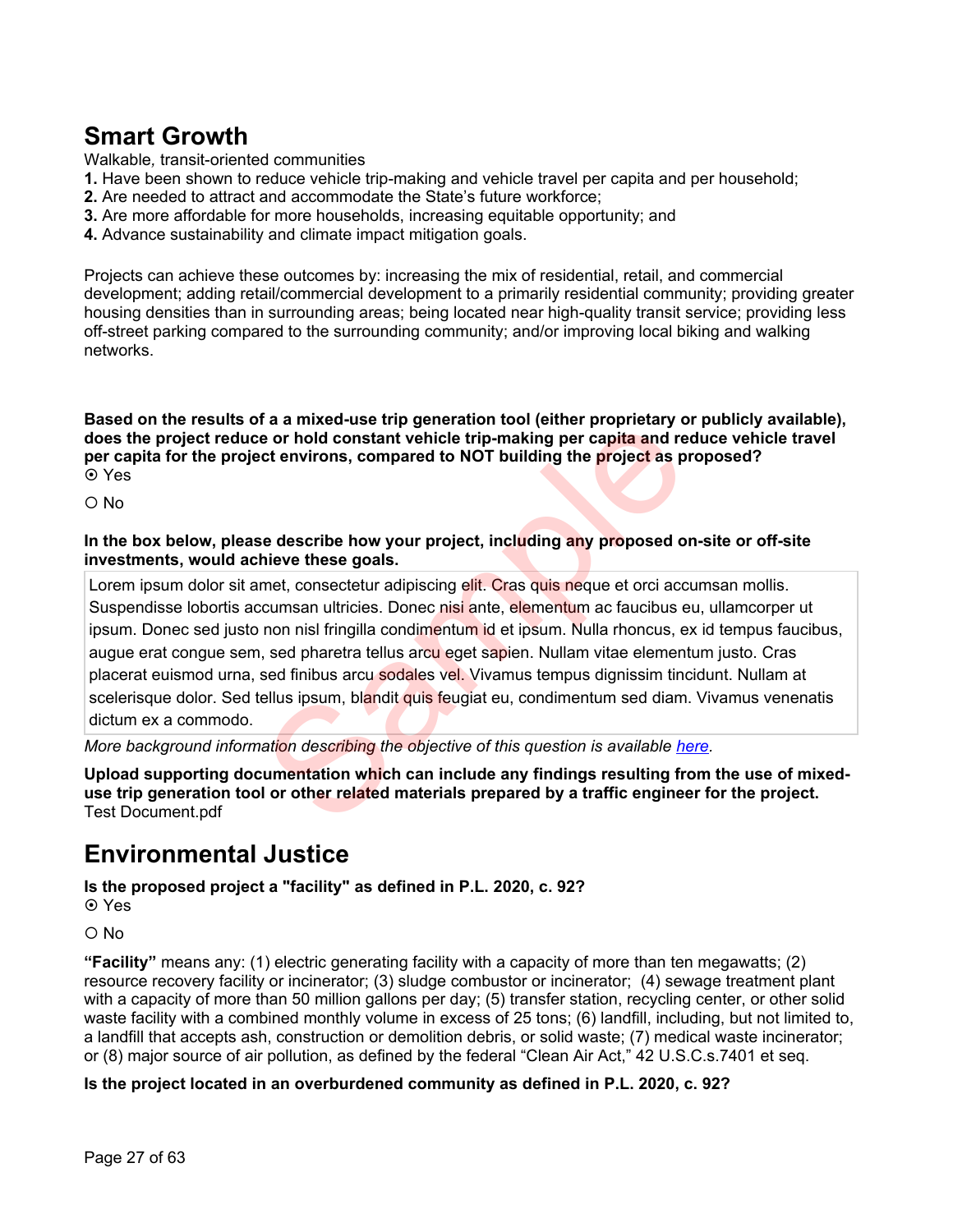- **⊙** Yes
- O No

**"Overburdened community"** means any census block group, as determined in accordance with the most recent United States Census, in which: (1) at least 35 percent of the households qualify as low-income households; (2) at least 40 percent of the residents identify as minority or as members of a State recognized tribal community; or (3) at least 40 percent of the households have limited English proficiency. [Click here](https://www.njleg.state.nj.us/2020/Bills/PL20/92_.HTM) for more information

**Has this project received the required permits or any other type of approval from NJDEP (which, pursuant to the Environmental Justice Law, means that NJDEP has published the developer's environmental justice impact statement and received and considered public comment from the required public hearing)?**

Yes

 $O$  No

**Please upload required permits or any other type of approval from NJDEP**  Test Document.pdf

# **Climate Resilience**

**Is the project located in a 100-year flood plain as identified by the Federal Emergency Management Agency?** 

Yes

© No

Flood hazard areas identified on the Flood Insurance Rate Map are identified as a Special Flood Hazard Area (SFHA). SFHA are defined as the area that will be inundated by the flood event having a 1-percent chance of being equaled or exceeded in any given year. The 1-percent annual chance flood is also referred to as the base flood or 100-year flood.Click here to learn more information. The permits or any other type or approval from NJJLP<br>
The a 100-year flood plain as identified by the Federal Emergency<br>
tified on the Flood Insurance Rate Map are identified as a S<br>
defined as the area that will be inunda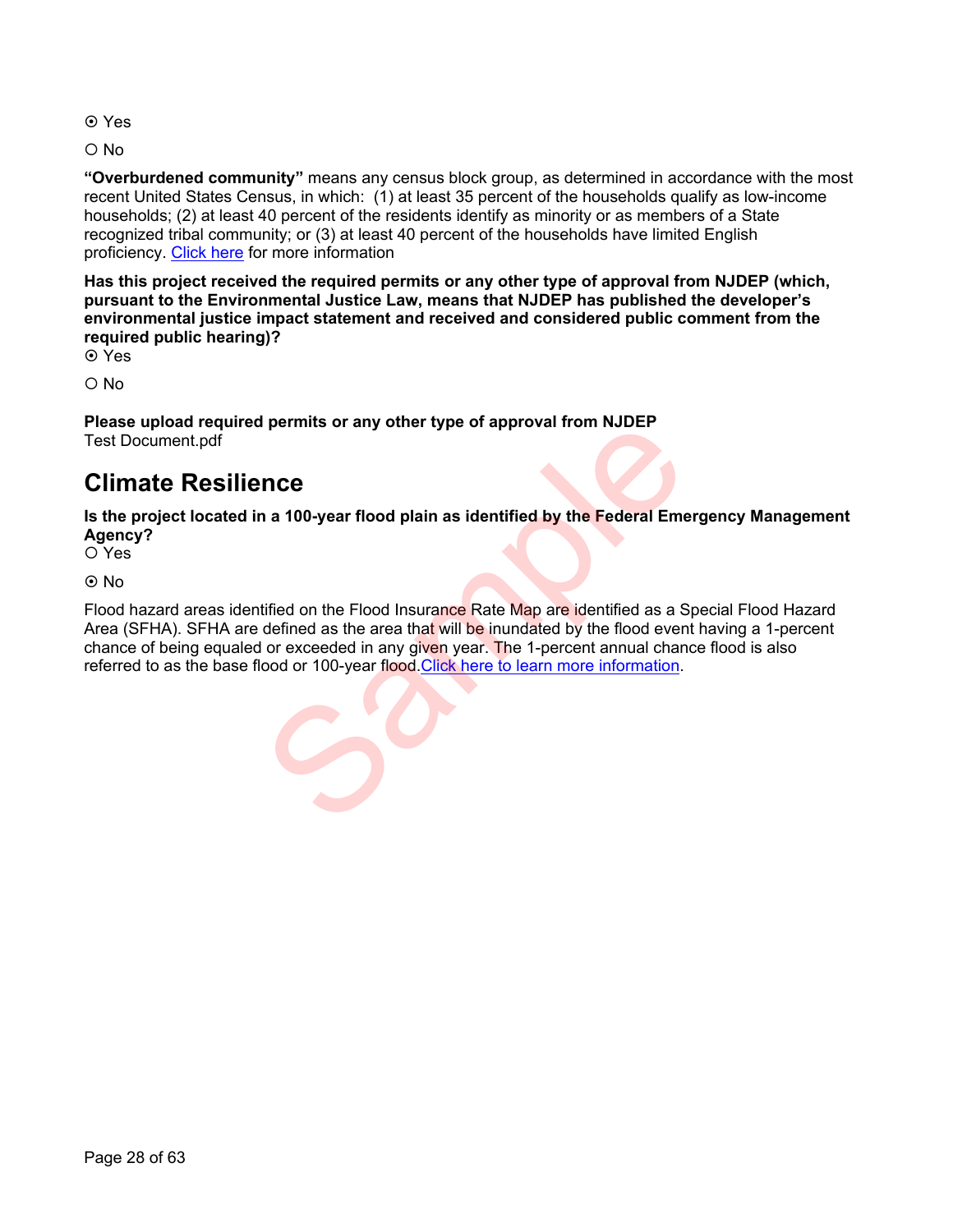# **9. Project Elements**

Eligibility for Aspire program tax credit awards varies significantly according to multiple factors that derive from any given project's specific development mix.

In this section, the online application is soliciting information about proposed uses that will be used by the NJEDA to determine the predominance of uses for purposes of categorizing the project as either predominantly commercial or predominantly residential. For purposes of this evaluation, while typically an eligible cost, parking shall constitute neither a commercial or residential use.

A predominantly commercial project will be subject to a net positive economic benefit to the state analysis and the information provided here relating to commercial uses will be utilized to calculate expected employment and resulting economic activities at the project.

This analysis shall exclude any aspect of the project that is either residential, a food delivery source defined as providing access to nutritious foods, such as fresh fruits and vegetables, through grocery operators, including, but not limited to, a full-service supermarket or grocery store, and other healthy food retailers of at least 16,000 square feet, including, but not limited to, a prepared food establishment selling primarily nutritious ready-to-serve meals, or health care or health services center having a minimum of 10,000 square feet of space devoted to health care or health services AND located in a municipality with a Municipal Revitalization Index distress score of at least 50 lacking adequate access, as determined by the Commissioner of the Department of Health. not limited to, a full-service supermarket or grocery store, a<br>
not square feet, including, but not limited to, a prepared food<br>
r-to-serve meals, or health care or health services center ha<br>
ace devoted to health care or

A predominantly residential project or a predominantly commercial project including the new construction of residential units will be required to reserve at least 20 percent of the all the newly constructed residential units for occupancy by low- and moderate-income households with affordability controls as required pursuant to the "Fair Housing Act". Additionally, the provision of either affordable or workforce housing units, in addition to this requirement, may be relevant for purposes of scoring this application or with respect to eligibility for a predominantly residential project applying as a transformative project.

Please indicate below what uses will be included in your proposed development.

### **What are the proposed future uses of the building(s)?**

O Commercial

O Residential

**⊙** Both

As part of the NJEDA review of the Aspire Program application the authority will apply Aspire program rules to determine whether the project is a predominantly commercial or predominantly residential project. However, the NJEDA is requesting the applicant identify what they believe the use of the proposed project to be.

# **Commercial Uses**

| <b>Identify the Type of</b><br><b>Commercial Use</b> | <b>New Constuction or</b><br><b>Rehabilitation</b> | <b>Total Square Footage</b> |
|------------------------------------------------------|----------------------------------------------------|-----------------------------|
| ਾAll other Retail                                    | <sup>¶</sup> New Construction                      | 25,000                      |

**Total sqft: 25,000**

# **Residential Uses**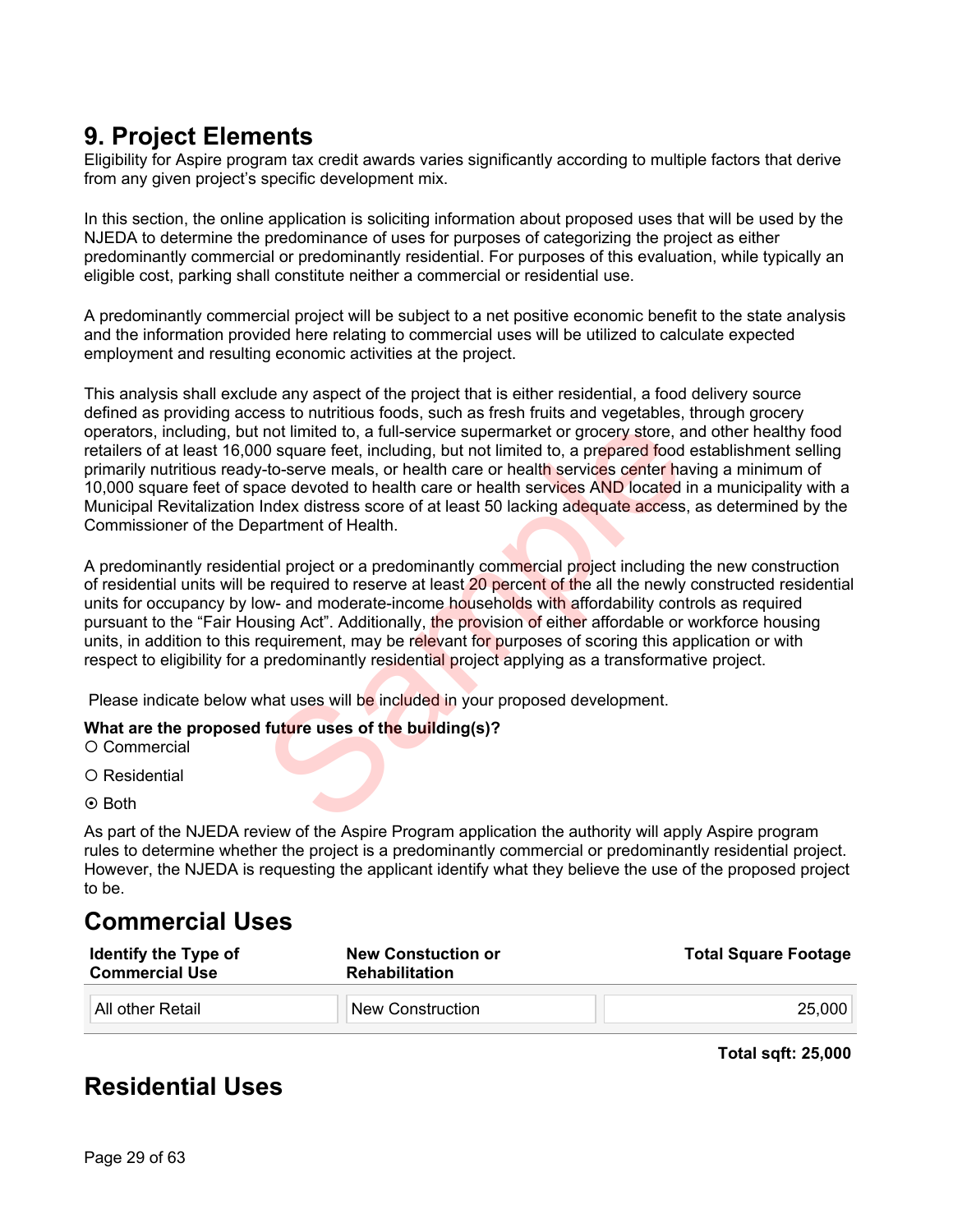| Identify the type of<br>residential use | <b>New Construction or</b><br><b>Rehabilitation?</b> | How many units? | <b>Total Square Footage</b> |
|-----------------------------------------|------------------------------------------------------|-----------------|-----------------------------|
| <b>Multi-Family Owner</b>               | Rehabilitation of an<br><b>Existing Building</b>     | 100             | 9,000                       |

**Total Units: 100 Total sqft: 9,000**

**Please confirm that 34,000 sqft is the total square footage for the proposed project.**  Yes

O No

# **If Residential**

**How many of the residential units will be....**

| 1.) Workforce Housing Units: |  |
|------------------------------|--|
|------------------------------|--|

20

As defined as 80-120% of Area Median Income AMI

### **2.) Affordable Housing Units:**

70

This number should include all very low income units as defined as below 30% AMI, low income units as defined as 30%-50% AMI and moderate income units as defined as 50%-80% AMI. Workforce housing units should NOT be included in this number. Units:<br>
Sof Area Median Income AMI<br>
Units:<br>
ude all <u>very low income</u> units as defined as below 30% AMI,<br>
Il and moderate income units as defined as 50%-80% AMI.<br>
uded in this number.<br>
ints:<br>
4 AMI<br>
AMI<br>
Inits:

### **3.) Very Low Income Units:**

35

As defined as below 30% AMI

### **4.) Low Income Units:**

15

As defined as 30%-50% AMI

### **5.) Moderate Income Units:**

20

As defined as 50%-80% AMI

### **Affordable Housing Obligations**

 **I acknowledge that I will comply with any request by the Authority to verify that I have reserved at least 20 percent of the all the newly constructed residential units for occupancy by low- and moderate-income households with affordability controls as required pursuant to the "Fair Housing Act".** 

### **Please upload a plan for allocation of affordable units that meets the requirements to reserve residential units as set forth in the "Fair Housing Act".**  Test Document.pdf

Plans should include timing of when affordable units will be delivered and how they will be spread proportionally across unit types.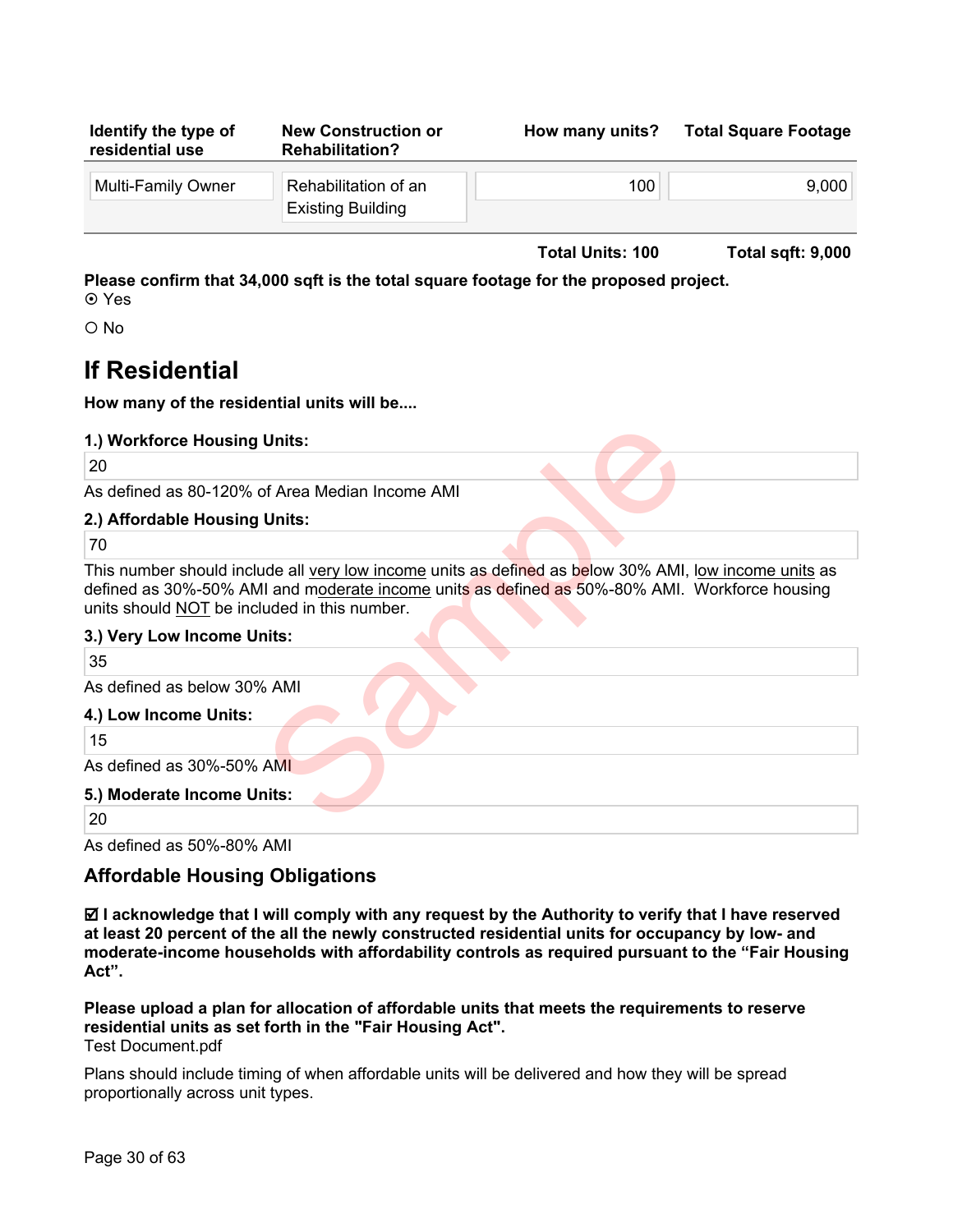**Please upload a copy of the appropriate resolution from the municipality declaring the affordable housing proposed advances, satisfies, or otherwise is consistent with local affordable housing provision obligations.**

Test Document.pdf

**Does the proposed project contain a "food delivery source", meaning a facility that provides access to nutritious foods, such as fresh fruits and vegetables, through grocery operators, including, but not limited to, a full-service supermarket or grocery store, and other healthy food retailers of at least 16,000 square feet, including, but not limited to, a prepared food establishment selling primarily nutritious ready-to-serve meals?** Yes

<u>⊚ No</u>

**Does the proposed project include a health care or services center with a minimum of 10,000 square feet of space devoted to the provision of health care or services? ⊙** Yes

O No

### **Please describe the total square footage and the type of retailer**

Lorem ipsum dolor sit amet, consectetur adipiscing elit. Cras quis neque et orci accumsan mollis. Suspendisse lobortis accumsan ultricies. Donec nisi ante, elementum ac faucibus eu, ullamcorper ut ipsum. Donec sed justo non nisl fringilla condimentum id et ipsum. Nulla rhoncus, ex id tempus faucibus, augue erat congue sem, sed pharetra tellus arcu eget sapien. Nullam vitae elementum justo. Cras placerat euismod urna, sed finibus arcu sodales vel. Vivamus tempus dignissim tincidunt. Nullam at scelerisque dolor. Sed tellus ipsum, blandit quis feugiat eu, condimentum sed diam. Vivamus venenatis dictum ex a commodo. al square footage and the type of retailer<br>met, consectetur adipiscing elit. Cras quis neque et orci acc<br>cumsan ultricies. Donec nisi ante, elementum ac faucibus e<br>non nisl fringilla condimentum id et ipsum. Nulla moncus,

**If the project will provide any public amenities, whether voluntarily as part of project development, as part of a redevelopment or other agreement, or as a result of any other agreement, process or for any other purpose, please describe these:**

Lorem ipsum dolor sit amet, consectetur adipiscing elit. Cras quis neque et orci accumsan mollis. Suspendisse lobortis accumsan ultricies. Donec nisi ante, elementum ac faucibus eu, ullamcorper ut ipsum. Donec sed justo non nisl fringilla condimentum id et ipsum. Nulla rhoncus, ex id tempus faucibus, augue erat congue sem, sed pharetra tellus arcu eget sapien. Nullam vitae elementum justo. Cras placerat euismod urna, sed finibus arcu sodales vel. Vivamus tempus dignissim tincidunt. Nullam at scelerisque dolor. Sed tellus ipsum, blandit quis feugiat eu, condimentum sed diam. Vivamus venenatis dictum ex a commodo.

**Does this project have any other revenue-generating components?**

Yes

 $\Omega$  No

**Please check all other revenue generating components**   $\boxtimes$  **Commercial Parking Component** 

 $\Box$  Marina Slip Rental

 $\Box$  Storage Rental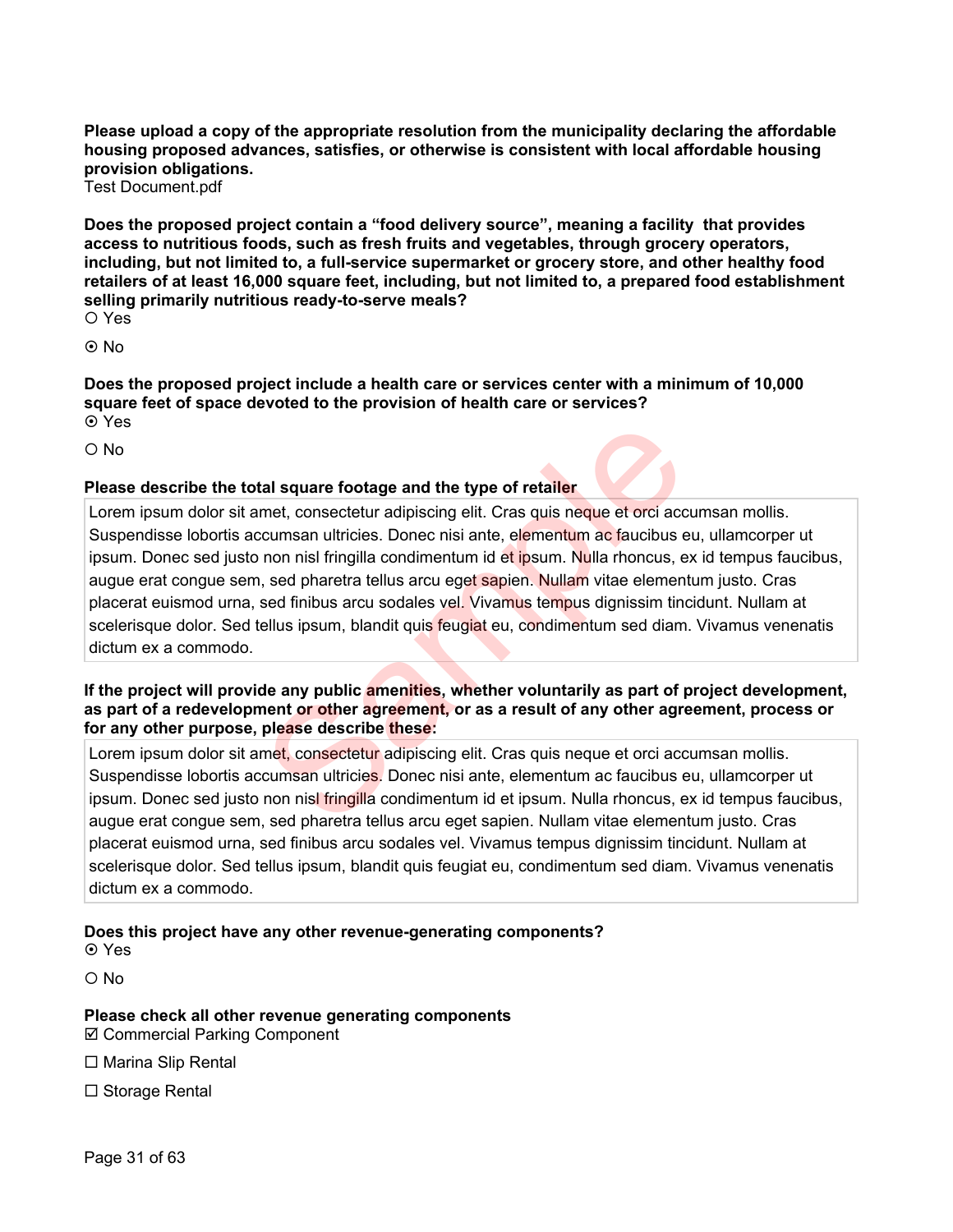- □ Seasonal Rental
- $\Box$  Highway Signage
- $\Box$  Telecommunications or Utility Lease

### $\Box$

# **Phases**

Aspire projects may be completed in phases, but such phasing is subject to conditions. First, only projects with a cost above \$50,000,000 may have more than one phase. Second, EACH phase except for the project's final phase needs to be at least \$50,000,000; Third, a temporary certificate of occupancy must be issued for all construction in each phase; and Fourth, the first temporary certificate of occupancy shall be obtained within four years of executing the incentive award agreement; and the final temporary certificate of occupancy may not be issued later than six years from the date on which the incentive award agreement is executed

For transformative projects that are to be completed in phases, the transformative project must be complete, and the project have received temporary certificates of occupancy for all phases within eight years of executing either the incentive award agreement or the first transformative phase agreement corresponding to the transformative project. As above, for any project component or group of components to be allowed as a phase, a temporary certificate of occupancy for the entirety of the component (or group components); and each phase must be \$50,000,000 or more except for the last component. city that are to be completed in phases, the transformative pit have received temporary certificates of occupancy for all proteins the first transformative proteins on the first transformative proporative proporative compo

**Will this project be completed in phases?**

Yes

No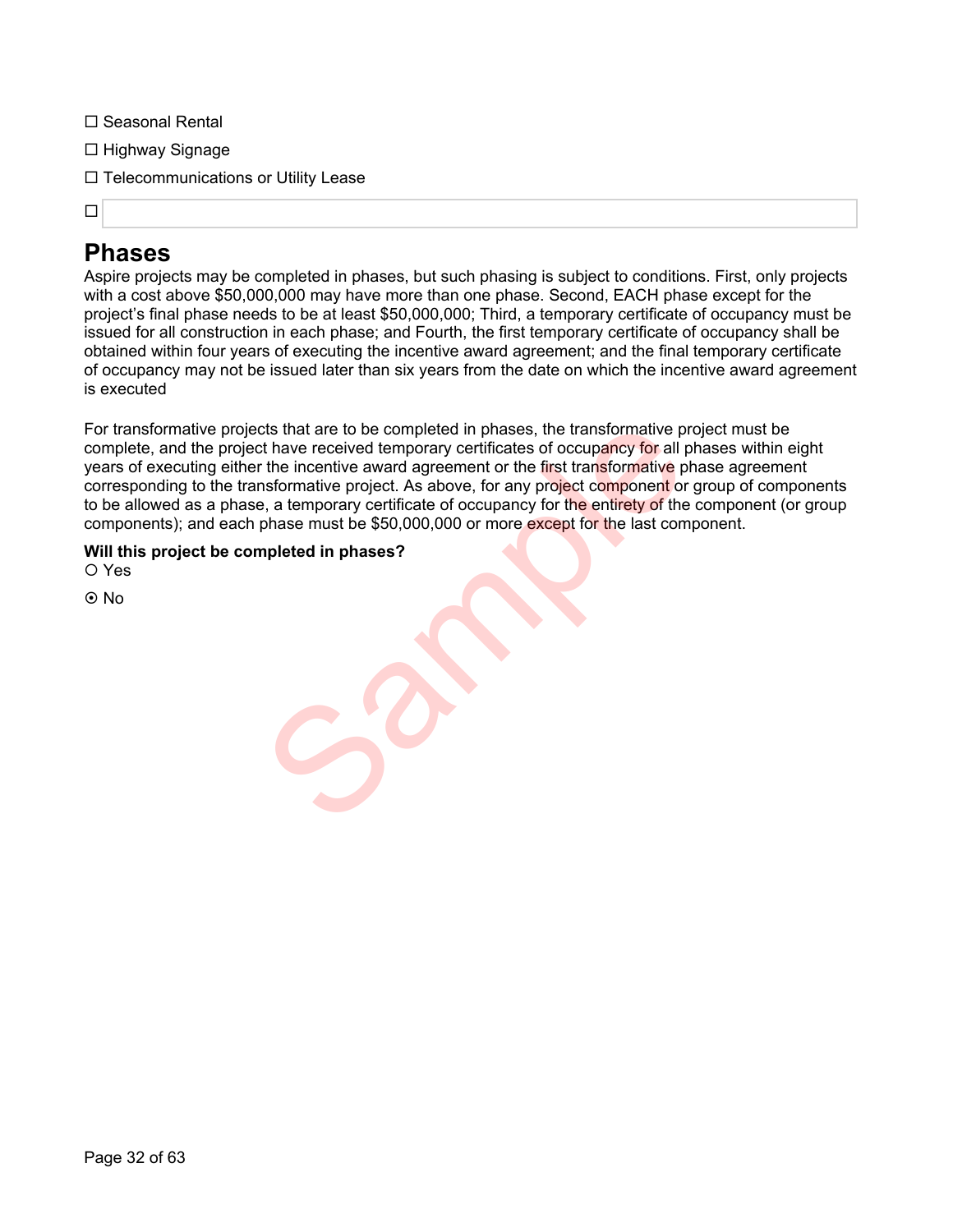# **10. Capital Investment**

In this section, we will collect information about the the incurred and future capital investment of this project.

# **Project Costs**

**NOTE:** "project cost" or "total project cost" is defined as follows:

*The sum of the costs incurred in connection with a redevelopment project by a developer until the earlier of the issuance of a permanent certificate of occupancy and the certification of costs pursuant to N.J.A.C. 19:23-8(f), or until such other time specified by the Authority, based upon such other documentation evidencing project completion as set forth in the incentive award agreement, for a specific investment or improvement, including the costs relating to lands, buildings, improvements, real or personal property, or any interest therein, including leases discounted to present value, including lands under water, riparian rights, space rights, and air rights acquired, owned, developed or redeveloped, constructed, reconstructed, rehabilitated, or improved, any environmental remediation costs, plus soft costs of an amount not to exceed 20 percent of the total project costs, and the cost of infrastructure improvements, including ancillary infrastructure projects. Project cost shall not include the cost of acquiring land. Project cost shall include otherwise qualifying costs incurred by an affiliate of the developer. The fees paid by the developer or any co-applicant to the Authority associated with the application or administration of an incentive award under sections 54 through 67 of P.L. 2020, c. 156 (N.J.S.A. 34:1B-322 through 34:1B-335) shall not constitute a project cost.* et total project costs, and the cost of infrastructure improvem<br>
to total project costs, and the cost of infrastructure improvem<br>
roject cost shall not include the cost of acquiring land. Project<br>
sincurred by an affiliate

Conversely "total development cost" or "total redevelopment cost" is defined as:

*Any and all costs incurred for and in connection with the redevelopment project by the developer and any affiliate of the developer until the issuance of a permanent certificate of occupancy, or upon such other event evidencing project completion as set forth in the incentive grant agreement, which shall include, but is not limited, to project costs, soft costs, and cost of acquisition of land and buildings.*

NJEDA will use the below information for several different calculations including determining project costs for purposes of eligibility and award sizing and determining total development costs for purposes of evidencing a financing gap and project return calculations, so please read these instructions carefully and be as thorough as possible in your answers to this section.

As part of our evaluation process, NJEDA will first review all cost estimates. This evaluation will include looking at the applicant's justification and supporting documents. Please include relevant information on assumptions or how estimates were derived in the justification field for each category cost estimate. Please provide any supporting documentation that will help NJEDA staff validate these assumptions.

NJEDA staff may follow-up with applicants to get further information about any cost category that is not clearly justified or supported through documentation.

**NOTE:** Re-engaging with applicants to clarify project costs is one of the largest causes of application review delays. Providing clear, and where possible third-party document supported, cost justifications in your original application is one of the best ways to ensure timely processing of your application.

See below for a full list of costs and descriptions of each cost category.

Applicants should complete an entry for each cost category.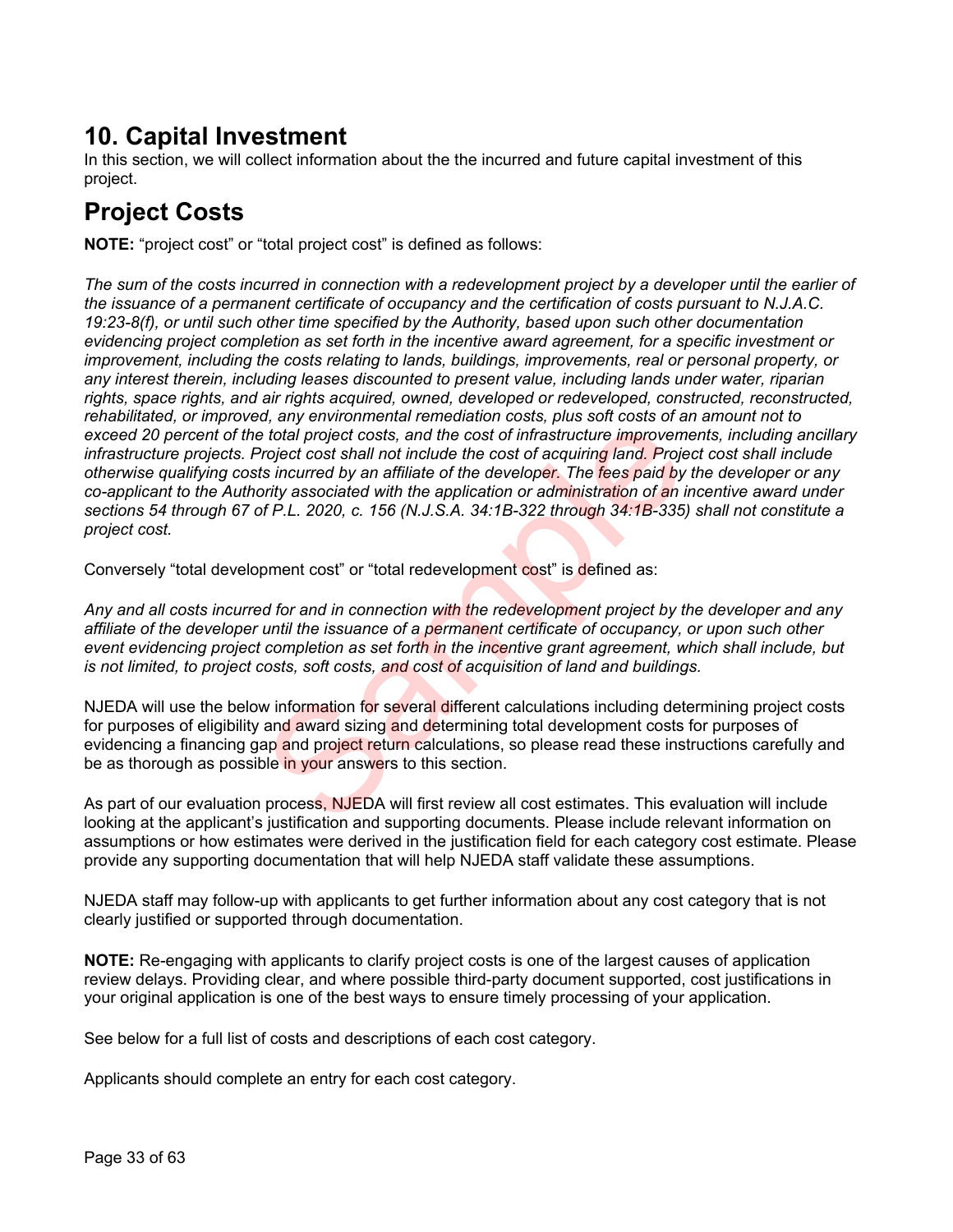Project Costs and total development costs will be calculated using the following categories:

- Hard construction costs for new construction
- Hard construction cost for renovations, repairs, or improvements
- Remediation
- Demolition and site preparation
- Site-related utility and infrastructure improvements
- Permanent heavy machinery and equipment acquisition and installation
- Furniture, Fixtures and Equipment
- Soft costs) Add help text: Soft costs in excess of 20% of project costs shall not be reflected as project costs and therefore will not result in an increase in the award. However, such costs may still be reflected as total development costs for the purposes of calculating project returns.

### **DEFINITIONS AND FURTHER DETAILS FOR PROJECT COSTS AND TOTAL DEVELOPMENT COSTS**

- Building acquisition (only for arms-length transactions)
- Land acquisition (if separate from building acquisition and only for arms-length transactions)
- Hard construction costs for new construction (of buildings, structures, or facilities)
- Hard construction cost for renovations, repairs, or improvements (of a building, structure, or facility)
- Remediation (both site and building remediation can be included; please exclude any federal, state or local financial assistance)
- Demolition and site preparation
- Site-related utility and infrastructure improvements (including but not limited to: water, electric, sewer, and stormwater, and transportation infrastructure improvements; landscaping and tree planting; solar panel and energy storage components installations, installation costs of renewable energy systems, etc.) **EXTHER DETAILS FOR PROJECT COSTS AND TOTAL DE**<br>
(if separate from building acquisition and only for arms-leng<br>
in costs for new construction (of buildings, structures, or faci<br>
in costs for new construction (of buildings,
- Permanent heavy machinery and equipment acquisition and installation (please include any major machinery or equipment that is permanently built into the facility and could not be moved; do not double count any costs already included in hard construction costs)
- Eligible project soft costs (eligible costs include, but are not limited to: architecture, design, permitting and permit fees, engineering, financing and legal, loan origination and closing costs, construction management, and freight and shipping delivery; )
- Ineligible project soft costs (ineligible project soft costs will be included in the overall project cost comparison across sites, but will not be included as eligible capital investment to meet the Program's eligibility requirements; please include costs such as air fare, mileage, tolls, gas, meals, related to project development, site launch marketing costs, temporary signage costs, incentive consultant fees, Authority tax credit application fees, loan interest payments, escrows, or other similar costs).
- Furniture, fixtures and equipment (such as fixtures and appliances to fit out commercial and/or residential spaces e.g. residential kitchens and office break rooms)
- Other one-time costs (please specify what these costs are in the justification field; NJEDA staff will review justification and supporting documentation and determine eligibility of these items at the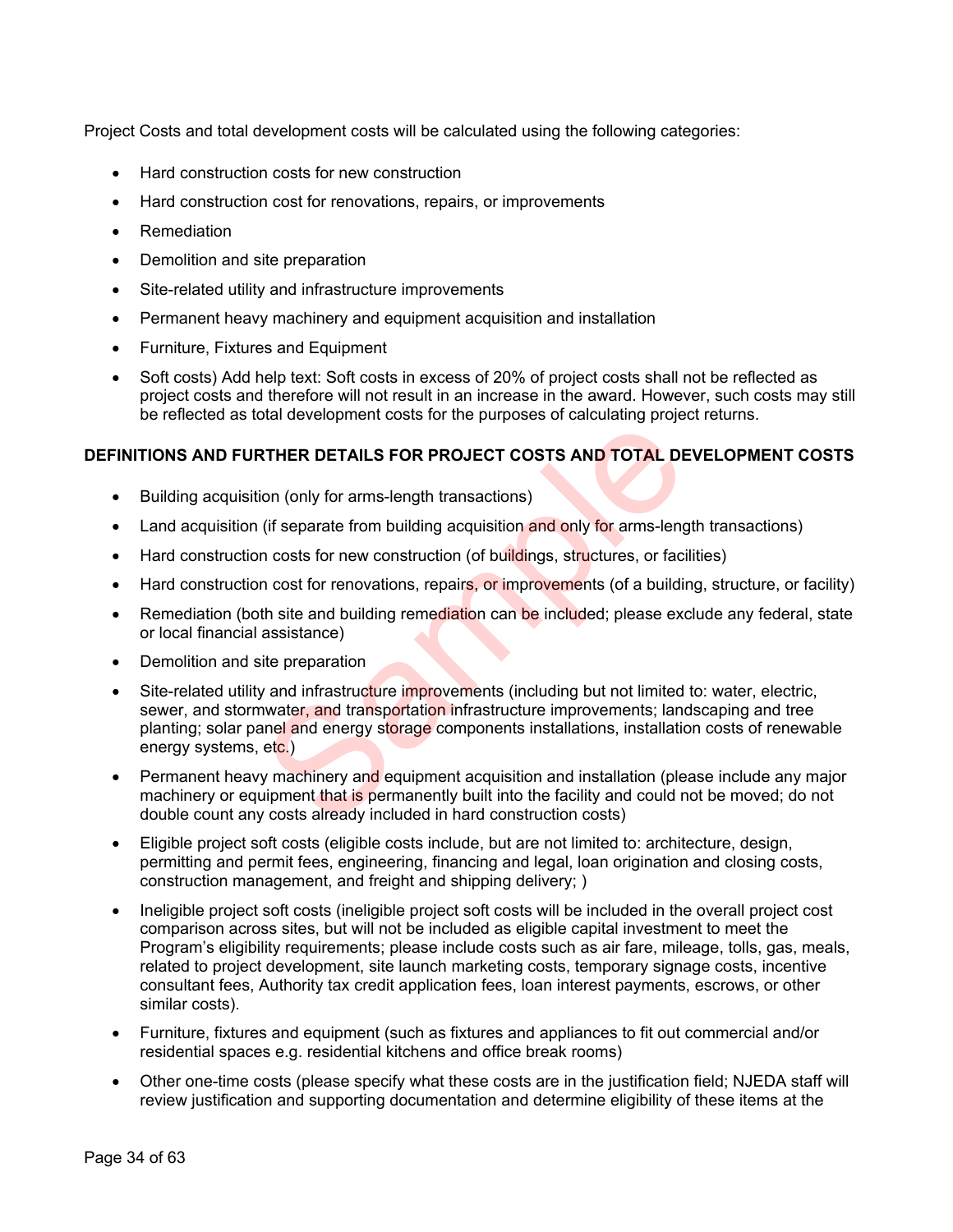### Authority's discretion)

Be advised that projects utilizing financial assistance for construction related costs are subject to state prevailing wage requirements. The prevailing wage requirement applies to any construction related costs incurred prior to submitting the application as well as any outstanding construction related costs included in the application that the Applicant anticipates incurring, for which the applicant is seeking financial assistance.

### **Have any costs been incurred prior to this application?**

Yes

O No

If applicant responds "Yes," applicants should be advised that the only costs incurred prior to application that are eligible to be included as project costs are demolition, site remediation, and acquisition of buildings (exclusive of land costs) or other site improvements. Applicants should also be aware that Aspire program rules outline additional limitations on pre-application costs that are eligible as project costs based on the date of their occurrence. See Aspire rules section **19:31-23.3 Eligibility criteria (b)**

# **Project Costs Incurred Prior to Application**

**Does this project have any inccured costs associated with Building Acquisition?** Yes See Aspire rules section 19:31-23.3 Eligibility criteria (b)<br> **ncurred Prior to Application**<br>
any inccured costs associated with Building Acquisitio<br>
stion<br>
Acquisition Cost<br>
The Management of Application<br>
Management of Ap

O No

# **Building Acquistion**

### **Total Incurred Building Acquisition Cost**

150,000

### **Date of Acquisition (mm/yr)**

11/20

mm/yr

### **Appraised Value**

170,000

### **Explanation/Description**

Lorem ipsum dolor sit amet, consectetur adipiscing elit. Cras quis neque et orci accumsan mollis. Suspendisse lobortis accumsan ultricies. Donec nisi ante, elementum ac faucibus eu, ullamcorper ut ipsum. Donec sed justo non nisl fringilla condimentum id et ipsum. Nulla rhoncus, ex id tempus faucibus, augue erat congue sem,

### **Supporting Documentation**

Test Document.pdf

### **Does this project have any inccured costs associated with Land Acquisition?**

O Yes

© No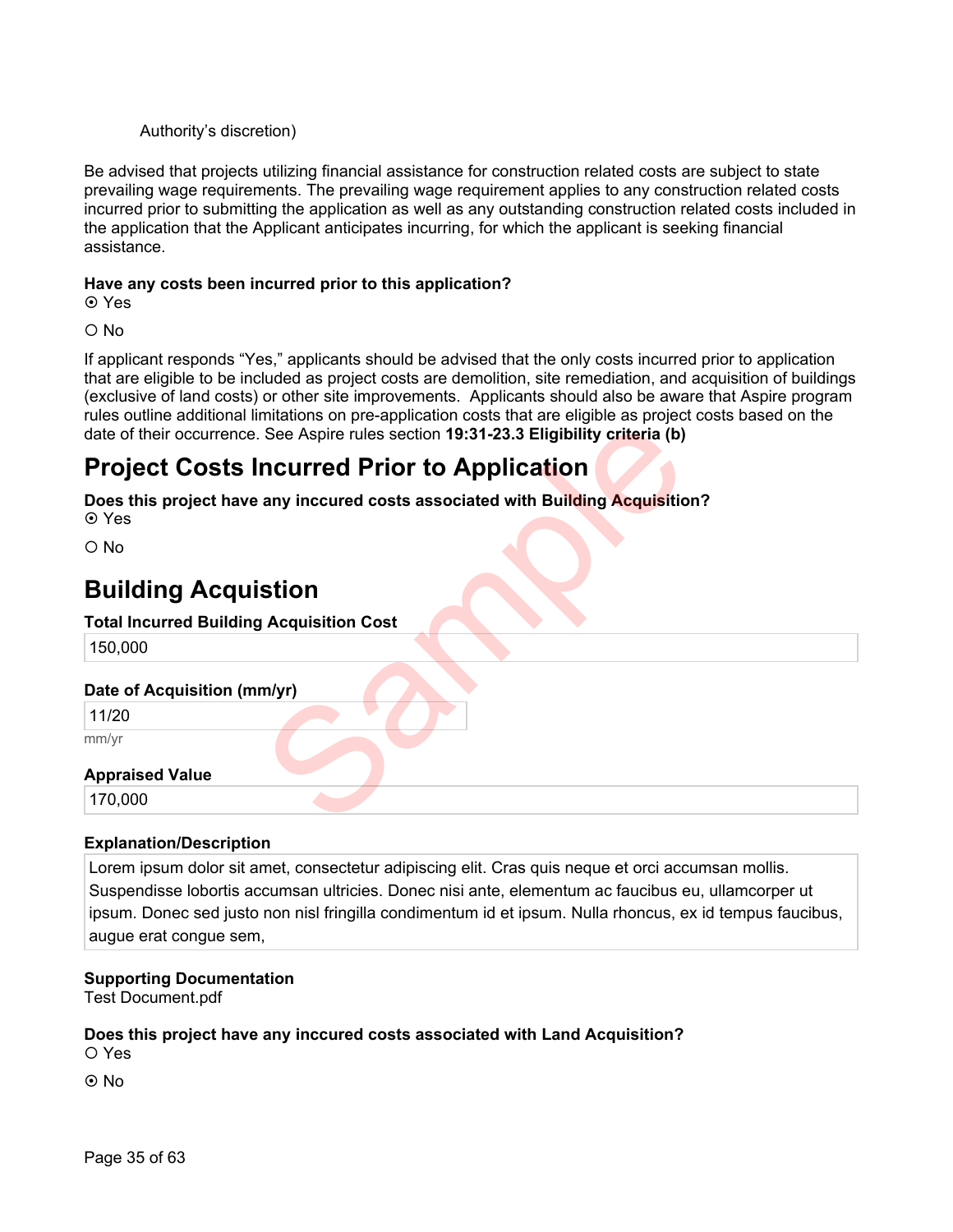### **Does this project have any incurred costs for Remediation?**

**⊙** Yes

 $\Omega$  No

# **Remediation**

**Total Incurred Remediation Costs** 

400,000

### **When was the cost incurred?**

5/20

mm/yr

### **Was this cost financied through State or Federal Funding?**

Yes

No

### **Explanation/Description**

Lorem ipsum dolor sit amet, consectetur adipiscing elit. Cras quis neque et orci accumsan mollis. Suspendisse lobortis accumsan ultricies. Donec nisi ante, elementum ac faucibus eu, ullamcorper ut ipsum. Donec sed justo non nisl fringilla condimentum id et ipsum. Nulla rhoncus, ex id tempus faucibus, augue erat congue sem,

Be advised that projects utilizing financial assistance for construction related costs are subject to state prevailing wage requirements. The prevailing wage requirement applies to any construction related costs incurred prior to submitting the application as well as any outstanding construction related costs included in the application that the Applicant anticipates incurring, for which the applicant is seeking financial assistance. met, consectetur adipiscing elit. Cras quis neque et orci accomsan ultricies. Donec nisi ante, elementum ac faucibus e<br>non nisi fringilla condimentum id et ipsum. Nulla rhoncus, e<br>intervaling financial assistance for const

### **Can the applicant demonstrate Prevailing Wage and Affirmative Action on this Incurred Remediation cost? ⊙** Yes

O No

### **Supporting Documentation**

Test Document.pdf

### **Does this project have any incurred demolition and site preparation costs?**

**⊙** Yes

 $O$  No

# **Incurred New Construction Costs**

### **Total Incurred Demolition and Site Preparation Costs**

50,000

**When was the cost incurred?**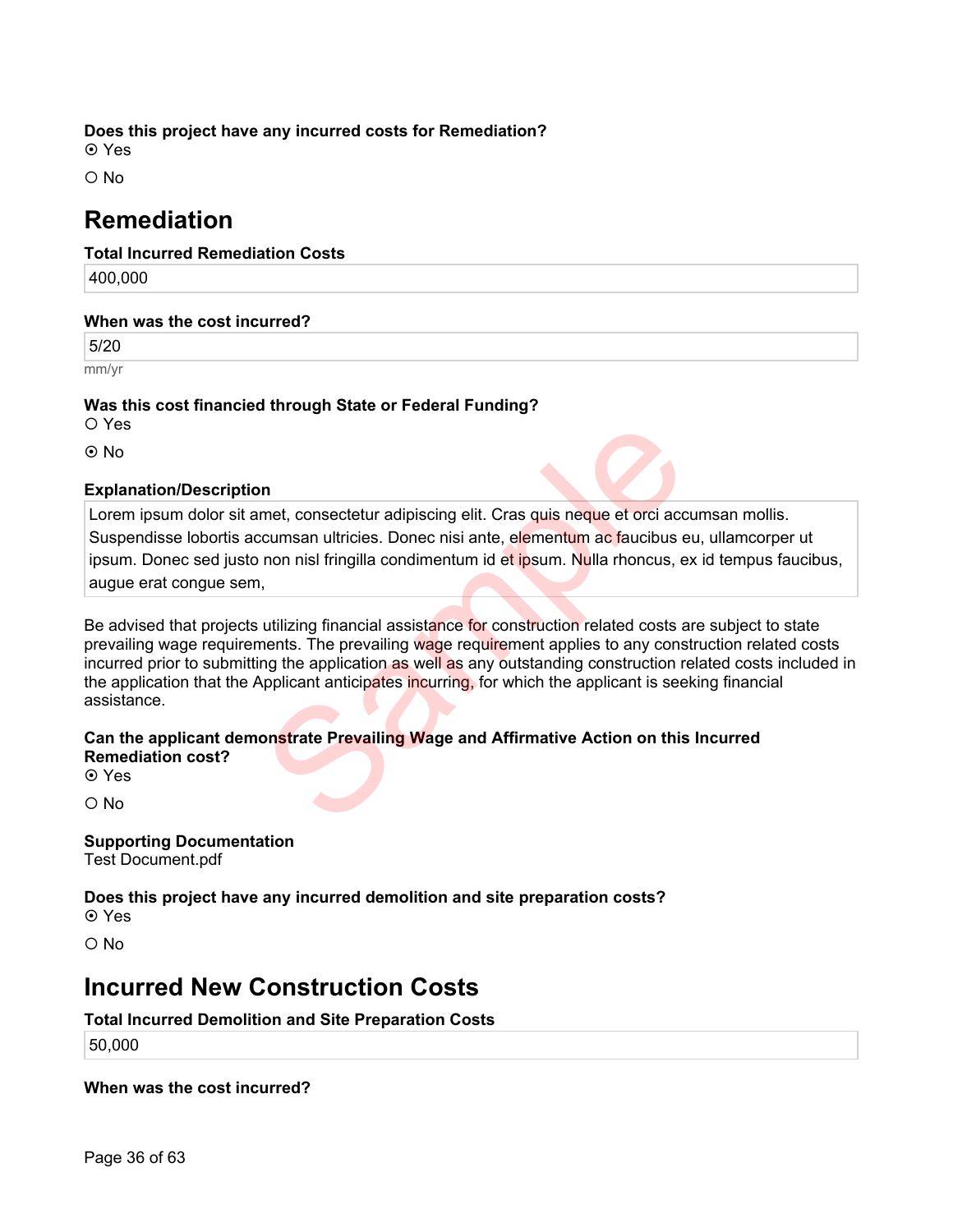| 10/21 |  |  |  |
|-------|--|--|--|
| mm/yr |  |  |  |

### **Was this cost financied through State or Federal Funding?**

O Yes

**⊙** No

### **Explanation/Description**

Lorem ipsum dolor sit amet, consectetur adipiscing elit. Cras quis neque et orci accumsan mollis. Suspendisse lobortis accumsan ultricies. Donec nisi ante, elementum ac faucibus eu, ullamcorper ut ipsum. Donec sed justo non nisl fringilla condimentum id et ipsum. Nulla rhoncus, ex id tempus faucibus, augue erat congue sem,

Be advised that projects utilizing financial assistance for construction related costs are subject to state prevailing wage requirements. The prevailing wage requirement applies to any construction related costs incurred prior to submitting the application as well as any outstanding construction related costs included in the application that the Applicant anticipates incurring, for which the applicant is seeking financial assistance. ments. The prevailing wage requirement applies to any constant and the application as well as any outstanding construction morplicant anticipates incurring, for which the applicant is see<br>onstrate Prevailing Wage and Affir

### **Can the applicant demonstrate Prevailing Wage and Affirmative Action on this Incurred Demolition and Site Preparation cost?**

Yes

O No

### **Supporting Documentation**

Test Document.pdf

### **Does this project have any incurred eligible soft costs?**

Yes

O No

# **Incurred Soft Costs**

### **Total Incurred Soft Costs**

100,000

### **When was the cost incurred?**

10/21

mm/yr

### **Was this cost financied through State or Federal Funding?**

Yes

⊚ No

### **Explanation/Description**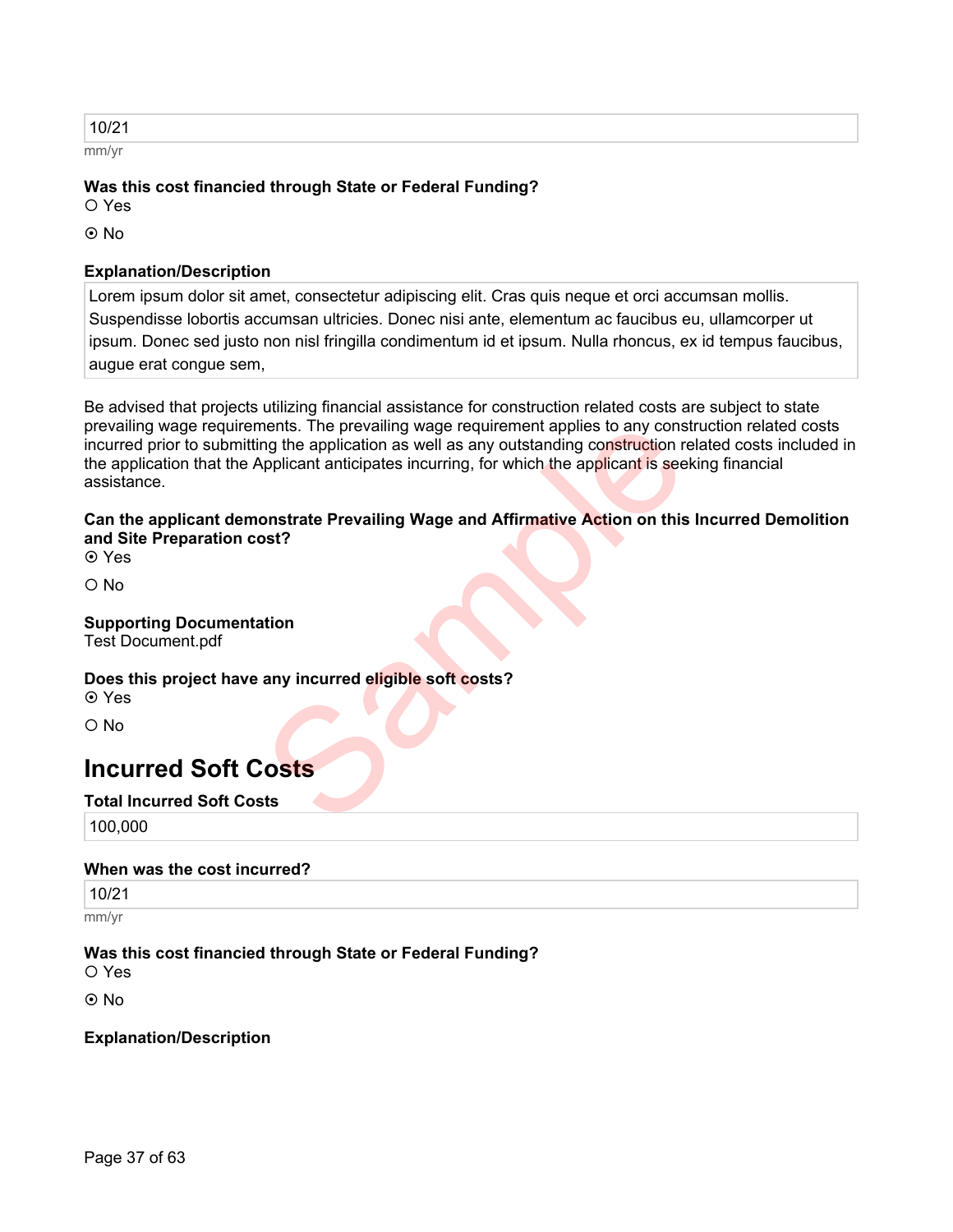Lorem ipsum dolor sit amet, consectetur adipiscing elit. Cras quis neque et orci accumsan mollis. Suspendisse lobortis accumsan ultricies. Donec nisi ante, elementum ac faucibus eu, ullamcorper ut ipsum. Donec sed justo non nisl fringilla condimentum id et ipsum. Nulla rhoncus, ex id tempus faucibus, augue erat congue sem,

### **Supporting Documentation**

Test Document.pdf

### **Does this project have any other incurred cost**

Yes

**⊙** No

# **Expected Project Costs**

### **Does this project have any costs associated with Building Acquistion?**

Yes

**⊙** No

### **Does this project have any costs associated with Land Acquistion?**

Yes

© No

### **Does this project have any hard construction costs for new construction?**

Yes

O No

# **New Construction Expected Cost**

### **Total Hard Construction Costs for New Construction**

20,000,000

### **Explanation/Description**

Lorem ipsum dolor sit amet, consectetur adipiscing elit. Cras quis neque et orci accumsan mollis. Suspendisse lobortis accumsan ultricies. Donec nisi ante, elementum ac faucibus eu, ullamcorper ut ipsum. Donec sed justo non nisl fringilla condimentum id et ipsum. Nulla rhoncus, ex id tempus faucibus, augue erat congue sem, any costs associated with Land Acquistion?<br>
any hard construction costs for new construction?<br>
Sample of the construction<br>
Sample of the construction<br>
In Costs for New Construction<br>
In met, consectetur adipiscing elit. Cra

Be advised that projects utilizing financial assistance for construction related costs are subject to state prevailing wage requirements. The prevailing wage requirement applies to any construction related costs incurred prior to submitting the application as well as any outstanding construction related costs included in the application that the Applicant anticipates incurring, for which the applicant is seeking financial assistance.

### **Supporting Documentation**

Test Document.pdf

### **Does this project have any hard construction costs for renovations, repairs, or improvements ⊙** Yes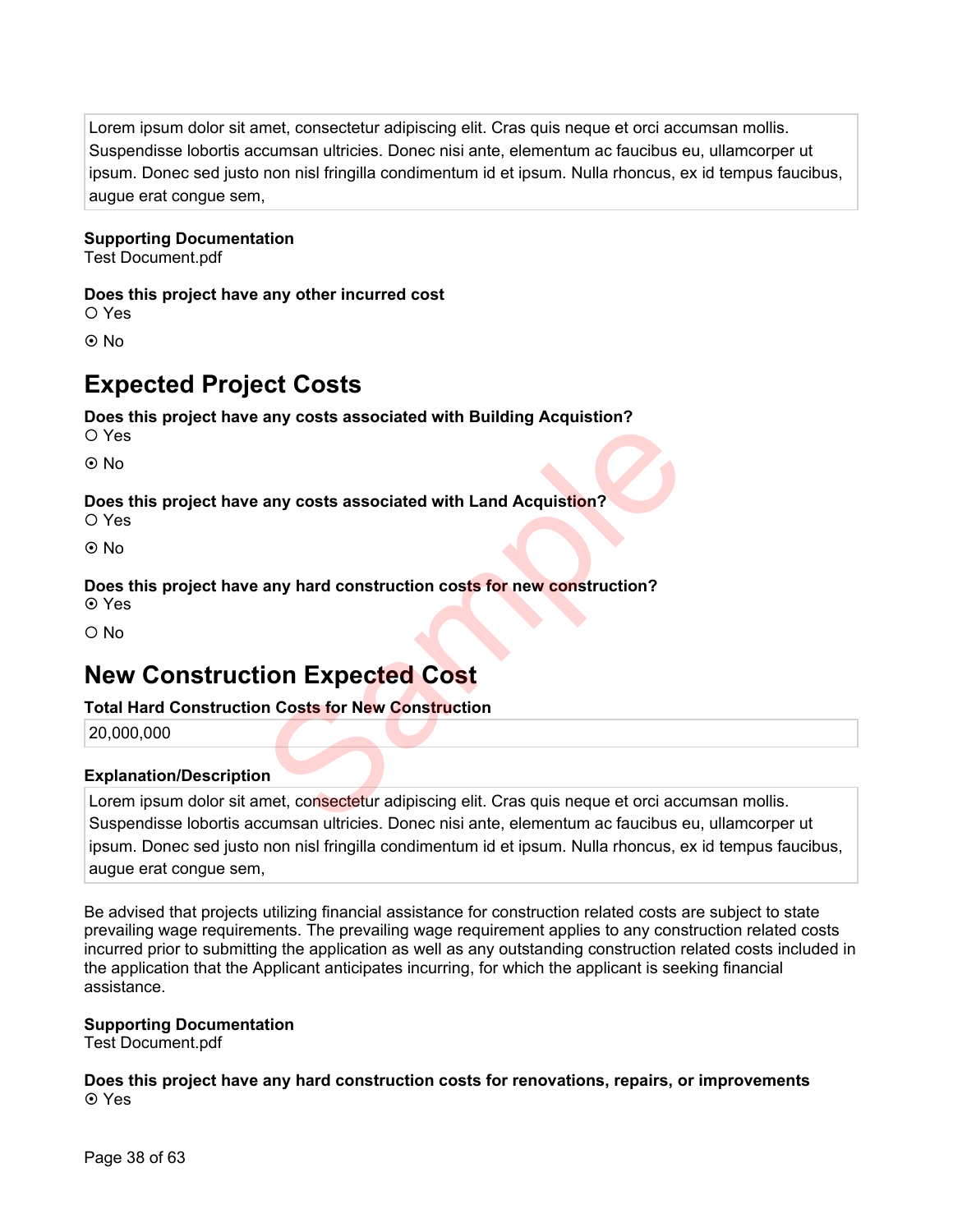# **Expected Costs for Renovation, Repairs or Improvements**

**Total Hard Construction Costs for Renovation, Repairs, or Improvements**

1,000,000

### **Explanation/Description**

Lorem ipsum dolor sit amet, consectetur adipiscing elit. Cras quis neque et orci accumsan mollis. Suspendisse lobortis accumsan ultricies. Donec nisi ante, elementum ac faucibus eu, ullamcorper ut ipsum. Donec sed justo non nisl fringilla condimentum id et ipsum. Nulla rhoncus, ex id tempus faucibus, augue erat congue sem,

Be advised that projects utilizing financial assistance for construction related costs are subject to state prevailing wage requirements. The prevailing wage requirement applies to any construction related costs incurred prior to submitting the application as well as any outstanding construction related costs included in the application that the Applicant anticipates incurring, for which the applicant is seeking financial assistance. Final the prevailing wage requirement applies to any construction repleted that the application as well as any outstanding construction repletion to applicant anticipates incurring, for which the applicant is see<br>ation<br>any

### **Supporting Documentation**

Test Document.pdf

### **Does this project have any remediation costs?**

Yes

© No

### **Does this project have any demolition and site preparation costs?** Yes

O No

# **Expected Cost for Demolition**

### **Total Demolition and Site Preparation Costs**

300,000

### **Explanation/Description**

Lorem ipsum dolor sit amet, consectetur adipiscing elit. Cras quis neque et orci accumsan mollis. Suspendisse lobortis accumsan ultricies. Donec nisi ante, elementum ac faucibus eu, ullamcorper ut ipsum. Donec sed justo non nisl fringilla condimentum id et ipsum. Nulla rhoncus, ex id tempus faucibus, augue erat congue sem,

Be advised that projects utilizing financial assistance for construction related costs are subject to state prevailing wage requirements. The prevailing wage requirement applies to any construction related costs incurred prior to submitting the application as well as any outstanding construction related costs included in the application that the Applicant anticipates incurring, for which the applicant is seeking financial assistance.

### **Supporting Documentation**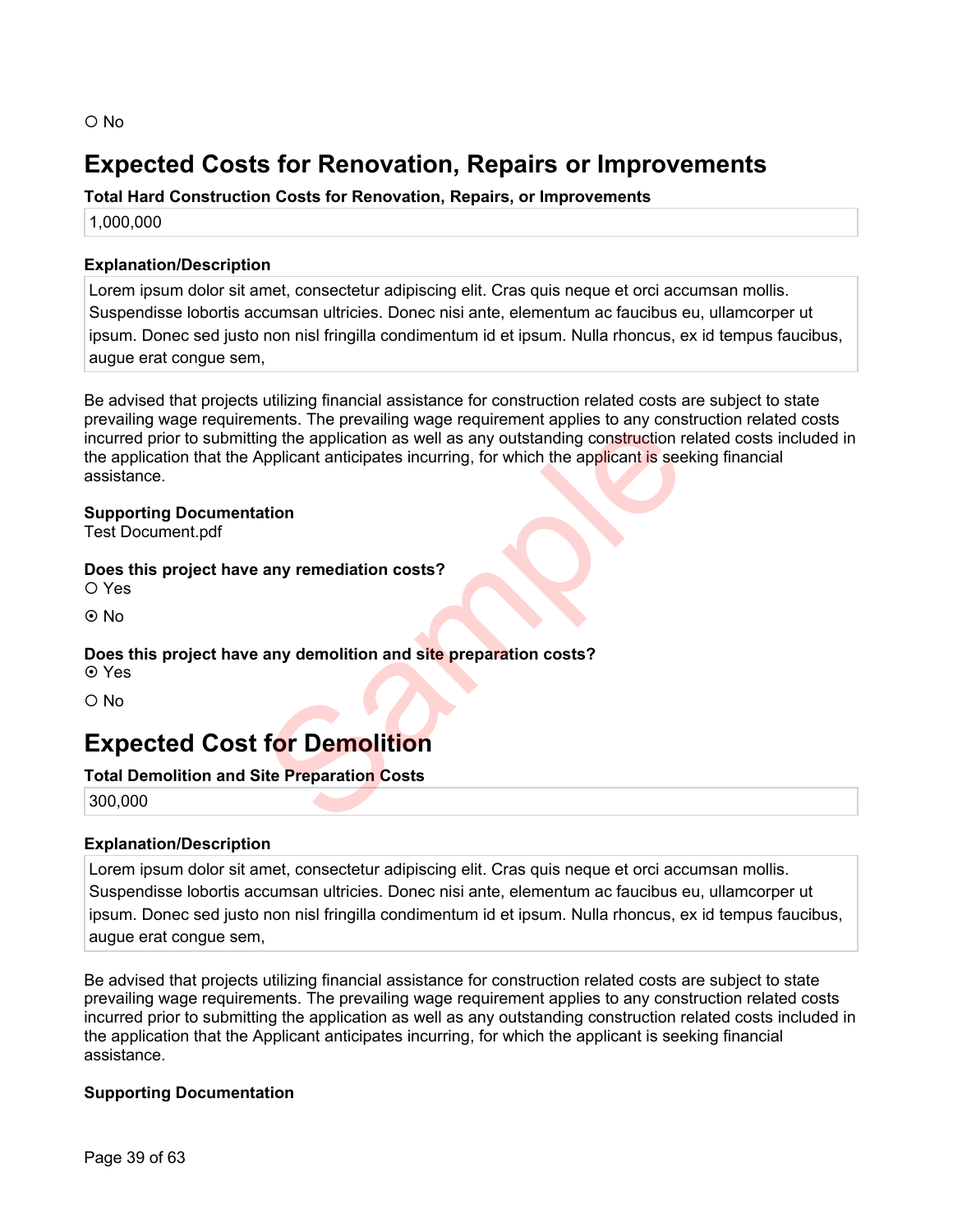Test Document.pdf

**Does this project have any site-related utility and infrastructure improvements costs?** Yes

 $\Omega$  No

# **Expected Cost for site-related utility and infrastructure improvements**

### **Total Site-related Utility and Infrastructure Improvement Cost**

40,000

### **Explanation/Description**

Lorem ipsum dolor sit amet, consectetur adipiscing elit. Cras quis neque et orci accumsan mollis. Suspendisse lobortis accumsan ultricies. Donec nisi ante, elementum ac faucibus eu, ullamcorper ut ipsum. Donec sed justo non nisl fringilla condimentum id et ipsum. Nulla rhoncus, ex id tempus faucibus, augue erat congue sem,

Be advised that projects utilizing financial assistance for construction related costs are subject to state prevailing wage requirements. The prevailing wage requirement applies to any construction related costs incurred prior to submitting the application as well as any outstanding construction related costs included in the application that the Applicant anticipates incurring, for which the applicant is seeking financial assistance. cumsan ultricies. Donec nisi ante, elementum ac faucibus e<br>non nisi fringilla condimentum id et ipsum. Nulla rhoncus, e<br>intents. The prevailing wage requirement applies to any construction<br>ang the application as well as an

### **Supporting Documentation**

Test Document.pdf

### **Does this project have any permanent heavy machinery and equipment acquisition and installation costs?**

Yes

**⊙** No

### **Does this project have any eligible soft costs?**

**⊙** Yes

 $O$  No

If this project will incur costs related to a Community Benefits Agreement, such costs – if they are construction-related – should be included here in the project soft cost category.

**Note:** CBA-related costs that will be incurred as part of project operations should be reflected as a recurring cost in the project's pro forma.

# **Expected Soft Cost**

**Do you have any Community Benefit Agreement-related costs to include here?** ⊙ Yes O No

### **Please enter the expected Community Benefit Agreement cost information below**

50,000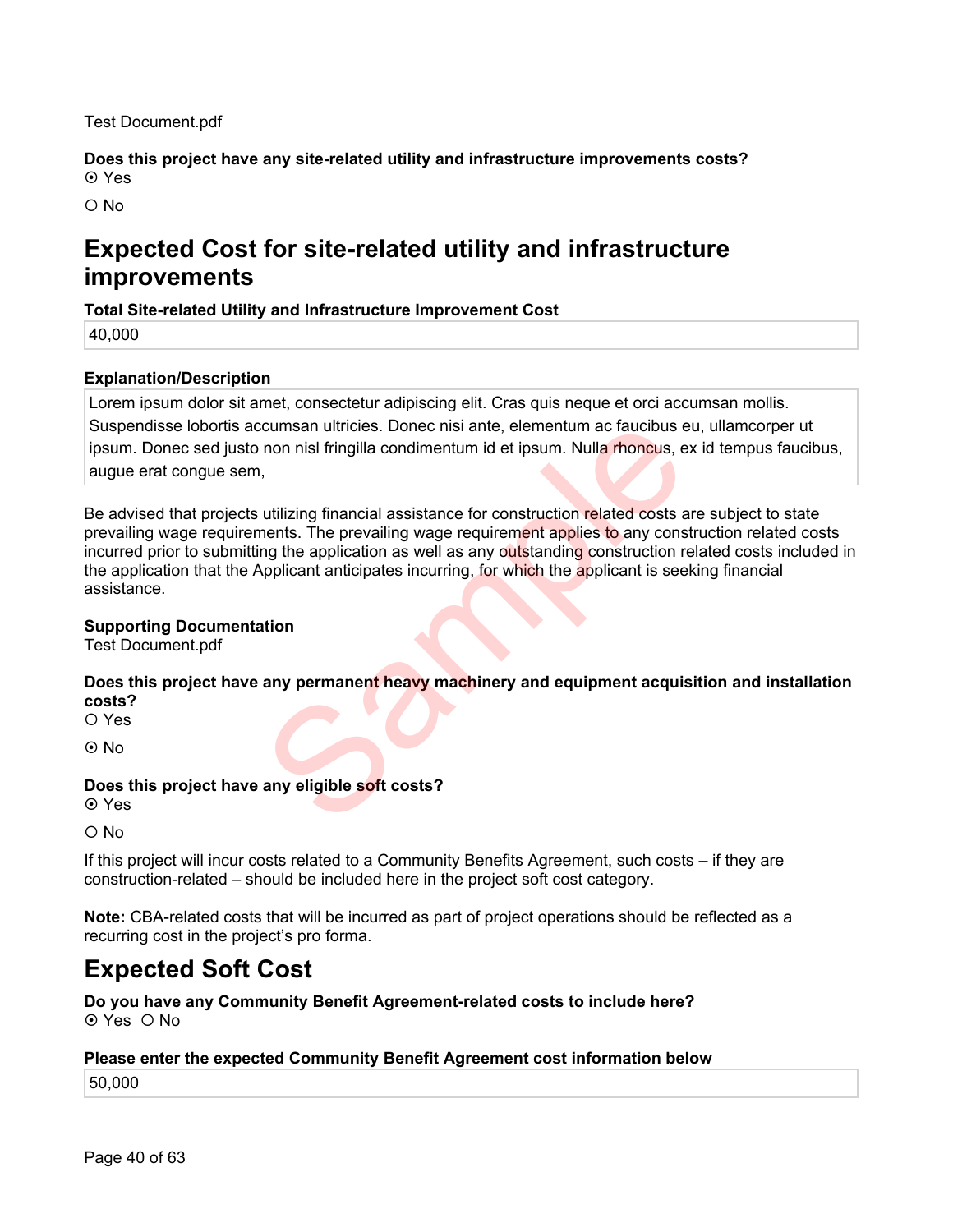### **Please enter all other soft cost information here**

100,000

### **Explanation/Description**

Lorem ipsum dolor sit amet, consectetur adipiscing elit. Cras quis neque et orci accumsan mollis. Suspendisse lobortis accumsan ultricies. Donec nisi ante, elementum ac faucibus eu, ullamcorper ut ipsum. Donec sed justo non nisl fringilla condimentum id et ipsum. Nulla rhoncus, ex id tempus faucibus, augue erat congue sem,

### **Supporting Documentation**

Test Document.pdf

### **Does this project have any furniture, fixture or equipment costs?**

Yes

### **Does this project have any other one-time costs?** O Yes

### **Did this project have a developer fee?**

# **Summary of Project Costs**

| $\odot$ No                                                                        |                      |                       |
|-----------------------------------------------------------------------------------|----------------------|-----------------------|
| Does this project have any other one-time costs?<br>O Yes                         |                      |                       |
| $\odot$ No                                                                        |                      |                       |
| Did this project have a developer fee?<br>O Yes                                   |                      |                       |
| $\odot$ No                                                                        |                      |                       |
| <b>Summary of Project Costs</b>                                                   |                      |                       |
|                                                                                   | <b>Incurred Cost</b> | <b>Expected Costs</b> |
| <b>Building Acquisition</b>                                                       | 150,000              |                       |
| <b>Land Acquistion</b>                                                            |                      |                       |
| <b>Hard Construction Costs for New</b><br><b>Construction</b>                     |                      | 20,000,000            |
| <b>Hard Construction Cost for</b><br><b>Renovations, Repairs, or Improvements</b> |                      | 1,000,000             |
| <b>Remediation</b>                                                                | 400,000              |                       |
| Demolition and site preparation                                                   | 50,000               | 300,000               |
| Site-related utility and infrastructure<br>improvements                           |                      | 40,000                |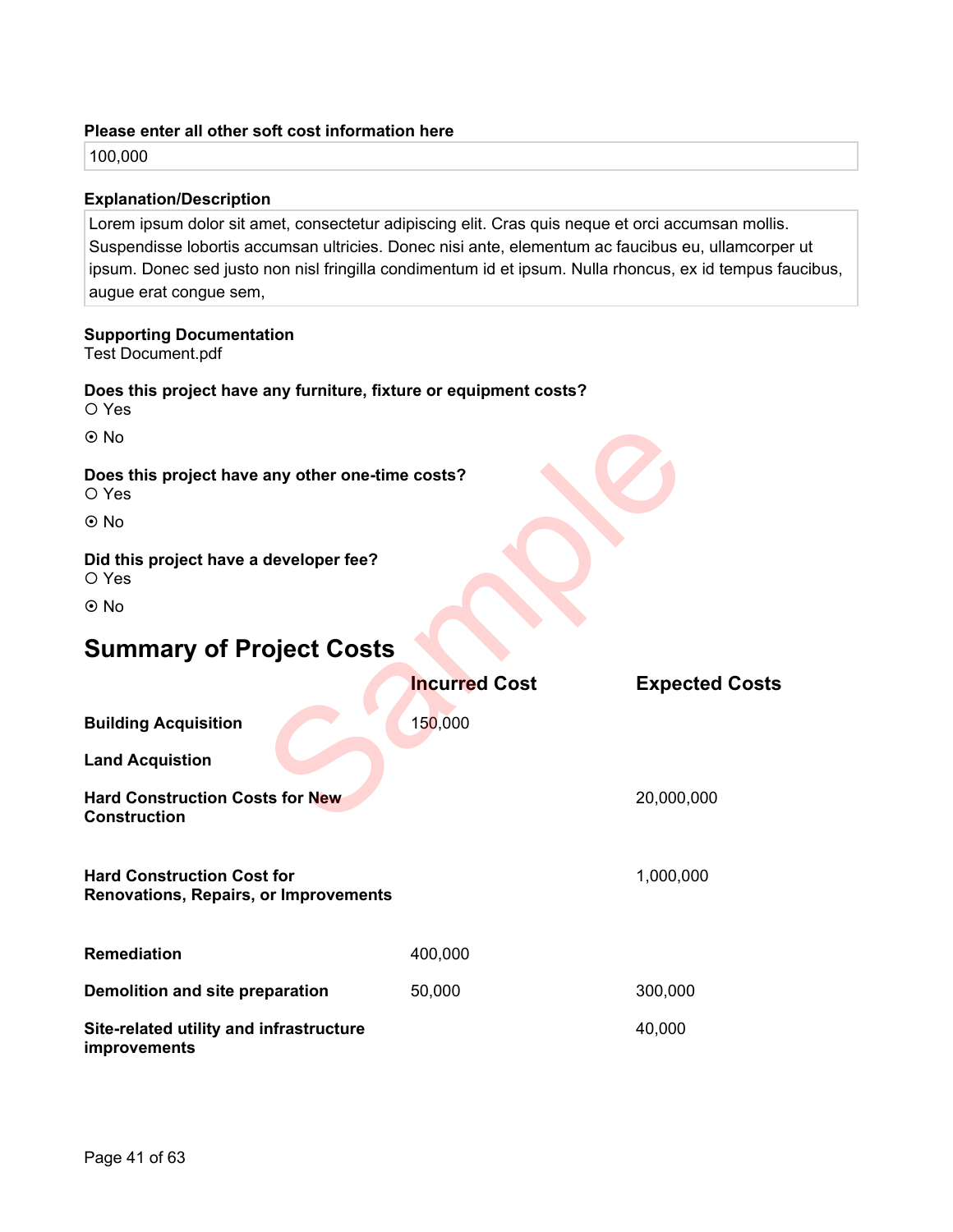| Permanent heavy machinery and<br>equipment acquisition and installation |         |            |
|-------------------------------------------------------------------------|---------|------------|
| <b>Eligible project soft costs</b>                                      | 100,000 | 150,000    |
| <b>Furniture, fixtures and Equipment</b>                                |         |            |
| <b>Other Costs</b>                                                      |         |            |
| <b>Developer Fee</b>                                                    |         |            |
| <b>TOTAL</b>                                                            | 700,000 | 21,490,000 |
|                                                                         |         |            |

| <b>Total Project Costs</b>                       |  |
|--------------------------------------------------|--|
| 22,190,000                                       |  |
| Total projected number of construction employees |  |
| 1,000                                            |  |
|                                                  |  |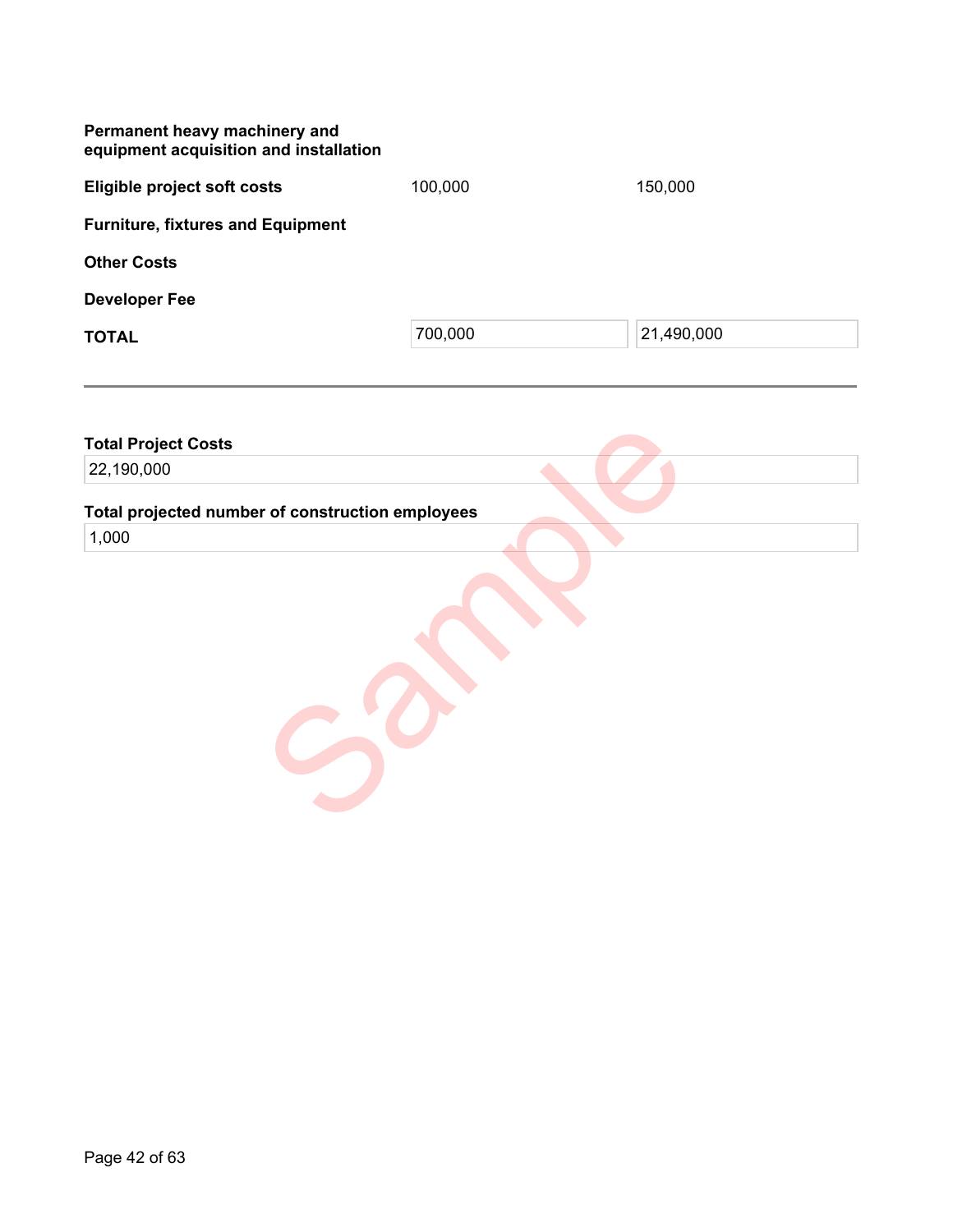# **11. Project Economics**

Based on the project costs reported in the prior section, the total eligible capital investment associated with this project is expected to be 22,190,000. In this section, we will need more information about the sources of funding the applicant intends to utilize to support the total eligible capital investment.

One of the foundational requirements of the Aspire program is the demonstration at the time of application that proposed projects have a financing gap (inclusive of a determination by NJEDA that closure of the financing gap with an Aspire award will result in a reasonable and appropriate rate of return on the applicant's investment, or a rate of return satisfactory to the applicant if less than the RARR).

This section asks for the applicant to describe each source of project funding that has been committed or is anticipated to be committed to project funding, whether equity, loan, grant, or other source. Details and documentation for each funding source will be requested, including (for grants, subsidies, tax credits, and the like) source, date of commitment, term of validity of commitment, amount of commitment, etc.; and for loans, information on the lender, duration of validity of loan commitment, and key loan terms.

All sources indicated should be committed with the exception of Low-Income Housing Tax Credits, which may be in process with HMFA on a parallel approval process with Aspire program support applications.

**Is this a new construction of a residential project that receives a four-percent allocation from the federal Low-Income Housing Tax Credit Program?**  Sample Hender, duration of vantally of barri communitating, and wey local<br>suid be committed with the exception of Low-Income Housing<br>MFA on a parallel approval process with Aspire program si<br>ion of a residential project th

O Yes

ര No

# **Funding Source**

### **Funding source 1**

**Name of Funding Source** 

NJ Aspire Tax Credit

### **Fundng Source Type**

NJEDA Assistance (Aspire Tax Credit)

### **Funding Amount**

\$1,000,000.00

**Please provide documentation supporting the funding source. For applicant equity, this may be a bank statement for a private company. For publicly traded companies, the Authority will look to the Form 10-K and Form 10-Q that was provided earlier in the application. For bank financing, please provide commitment letters or other documentation evidencing the bank financing commitment.** 

Test Document.pdf

### **Funding source 2**

### **Name of Funding Source**

Bank ABC loan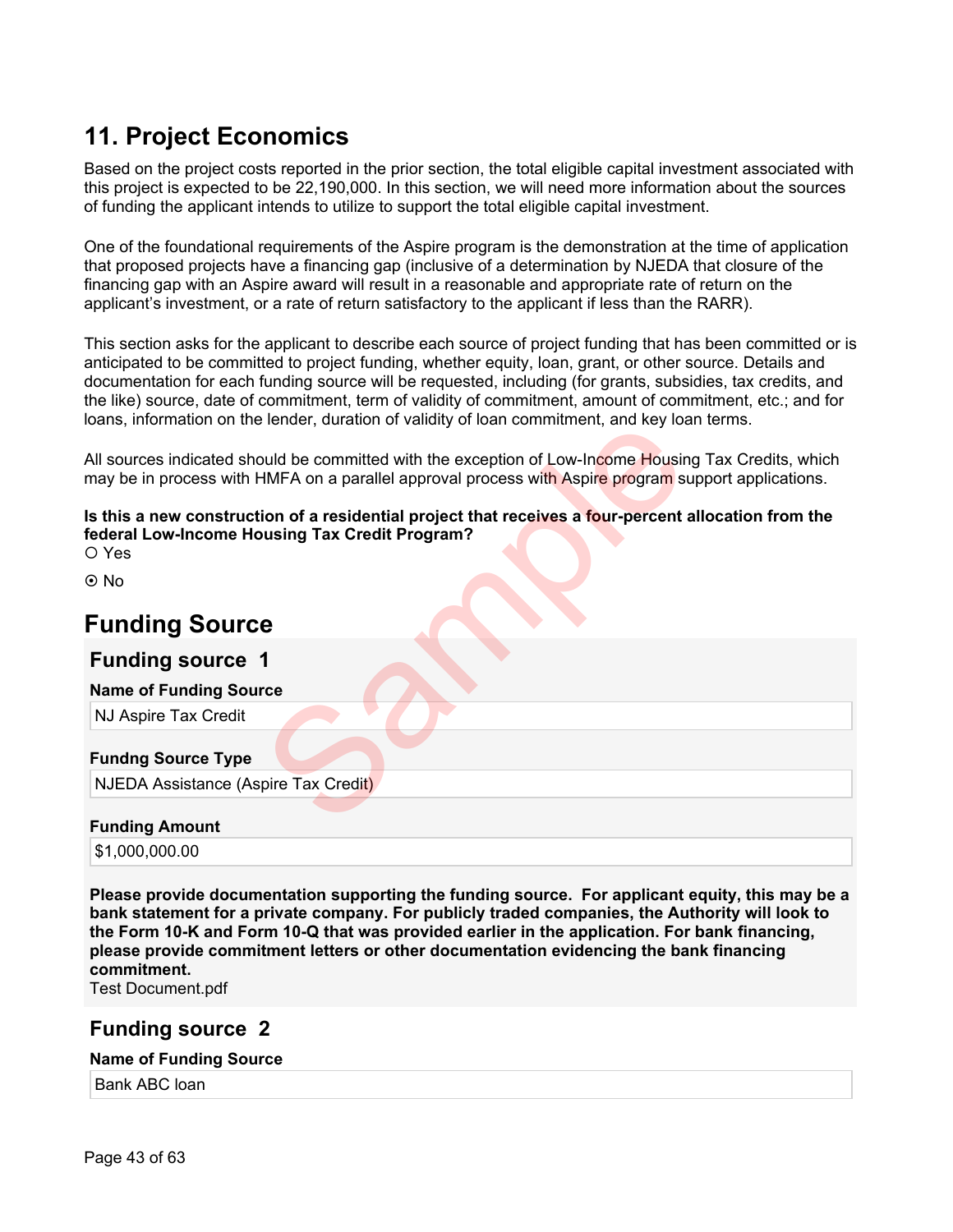### **Fundng Source Type**

Debt Financing

### **Please describe funding source**

Bank ABC loan

### **Funding Amount**

\$20,000,000.00

**Please provide documentation supporting the funding source. For applicant equity, this may be a bank statement for a private company. For publicly traded companies, the Authority will look to the Form 10-K and Form 10-Q that was provided earlier in the application. For bank financing, please provide commitment letters or other documentation evidencing the bank financing commitment.** 

Test Document.pdf

**Is there existing financing secured by the project?**

Yes

O No

**A requirement of the Aspire Program is that any existing financing directly secured by the subject project is not in arrears of more than 24 months. Below you will certify an acknowledgement of this fact and provide loan information for any relevant financing. Additionally, you will be able to upload supporting documentation evidencing that this loan(s) is not in arrears more than 24 months.** ing secured by the project?<br>
spire Program is that any existing financing directly see<br>
s of more than 24 months. Below you will certify an ackinformation for any relevant financing. Additionally, you<br>
tion evidencing that

 **I acknowledge that the developer, all principals of the developer, and any entity with common principals as the developer, must also demonstrate not being in arrears of more than 24 months of any financing obligation for the project at the time of application.**

# **Developer obligations**

| <b>Name of Lender</b> |  | Amount         |
|-----------------------|--|----------------|
|                       |  |                |
| l abc bank l          |  | \$2,500,000.00 |
|                       |  |                |

**\$2,500,000.00**

### **Please upload loan supporting documentation**

Test Document.pdf

Please upload a copy of a **market and/or feasibility study** for proposed use of the project site by an independent third party. This study must include the third party's position regarding the marketability and underwriting of the revenue and expense components of the proposed project for the duration of the eligibility period

The study must be dated within 90 days of the application and include the following:

**1.)** Firm's advice and counsel regarding the marketability and underwriting of the revenue and expense components of the proposed project. The assessment should contain the following: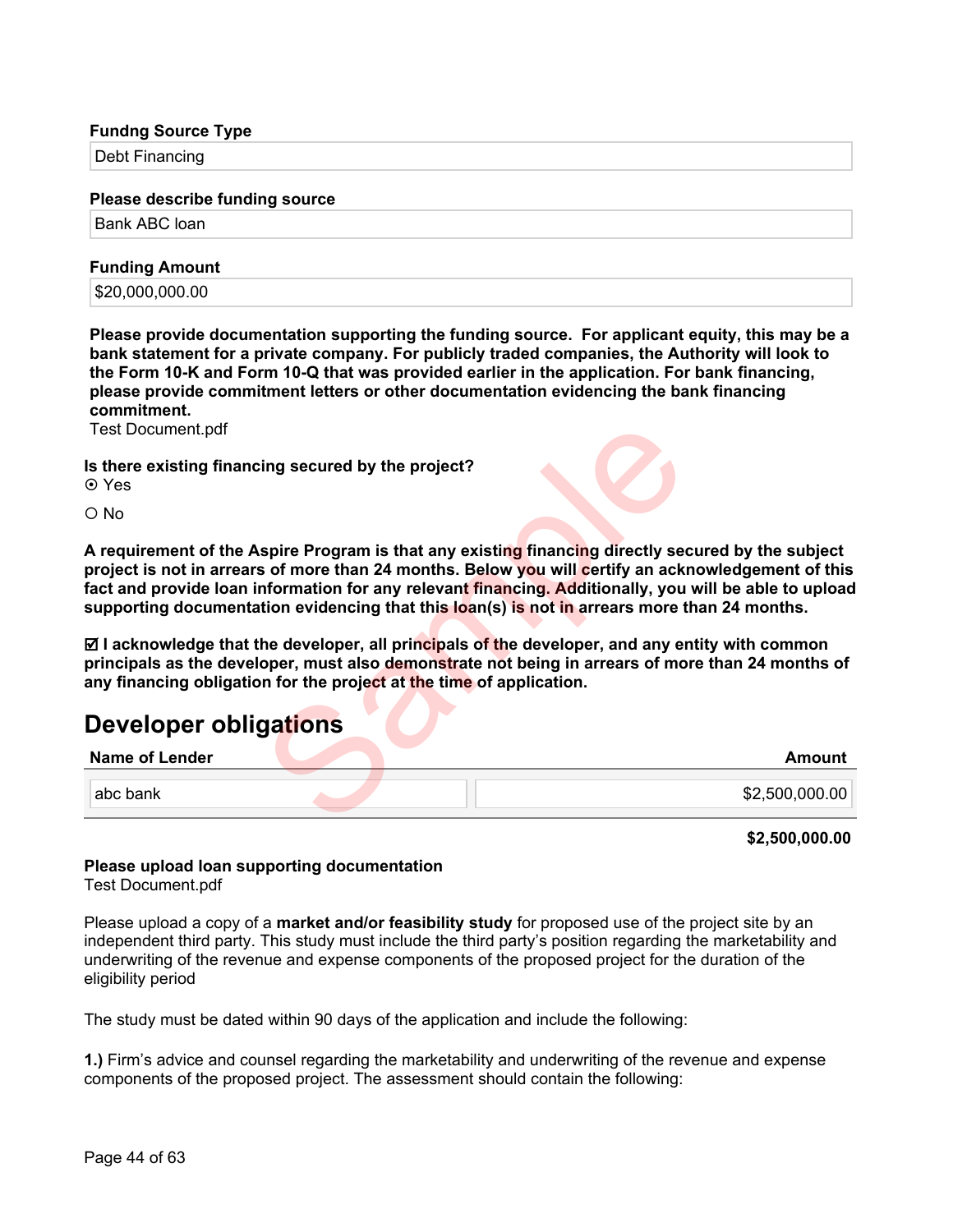- $\circ$  Findings from the inspection of the site and surrounding neighborhood
- o Research of comparable retail properties
- o Analysis of the retail trade area demand
- $\circ$  Consideration of general market factors and national trends in similar neighborhoods.

**2.)** A comprehensive overview of the potential for the retail development in the market at the site through a demand and supply analysis of the markets.

**3.)** A determination of the demand and achievable rents for retail space in the market.

**4.)** The recommended absorption/lease-up schedule for the retail component based on the potential market demand as well as recognition of current and proposed competitive supply.

**5.)** The study should address positive features of the site as well as the challenging site influences should be addressed. New retail developments in the area should be listed as well as other demand drivers such as housing/population trends, cultural and entertainment projects in the vicinity, and the impact of the project on other residential and/or similar projects in the area (if any)

### **Upload Market and/or Feasability Study**

Test Document.pdf

Please upload a project pro forma providing comprehensive project-level financial information for the proposed (including for all phases), that includes, but is not limited to, estimated project costs and total development costs, any State or local financial assistance for the project, proposed terms of financing, projected reasonable and appropriate return on investment on developer's contributed capital, net margin, and cash on cash yield. I developments in the area should be listed as well as other<br>ends, cultural and entertainment projects in the vicinity, and<br>ial and/or similar projects in the area (if any)<br>Feasability Study<br>pro forma providing comprehensi

### **Upload Project Pro Forma**

test.xlsx

Please upload project pro forma in excel only including all formulas.

**Will this project have ongoing Community Benefits Agreement costs as established as part of the terms of the Agreement. ⊙** Yes

O No

### **Please describe the annual ongoing annual amount and how long this cost is anticipated.**

Lorem ipsum dolor sit amet, consectetur adipiscing elit. Cras quis neque et orci accumsan mollis. Suspendisse lobortis accumsan ultricies. Donec nisi ante, elementum ac faucibus eu, ullamcorper ut ipsum. Donec sed justo non nisl fringilla condimentum id et ipsum. Nulla rhoncus, ex id tempus faucibus, augue erat congue sem,

# **Local Taxes and Other Public Assistance**

# **Local Taxes and Other Public Assistance**

**Is there a local payroll tax or other local taxes (other than property taxes) that would impact this**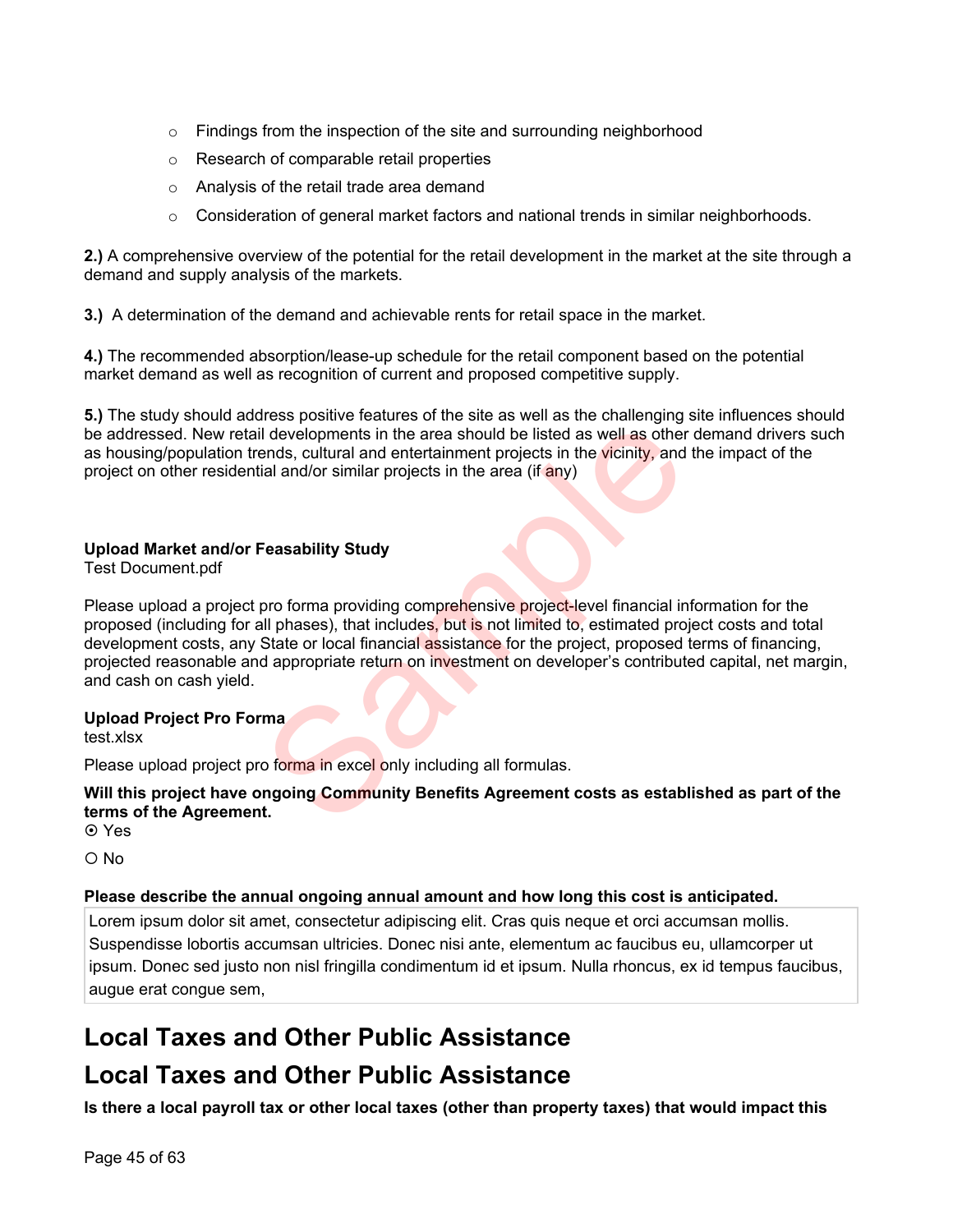### **project?**

O Yes

No

NJEDA does not typically include local property taxes in its net economic benefit calculations. However, for projects with new construction, we do provide an opportunity for applicants to make the case to NJEDA that new local property taxes will result in a positive net benefit to the State.

**Do you intend to request NJEDA to include incremental property taxes in the net benefit calculation for your project?**

O Yes

**⊙** No

**Does the project intend to utilize Urban Enterprise Zone sales tax benefits?** O Yes

**⊙** No

Sample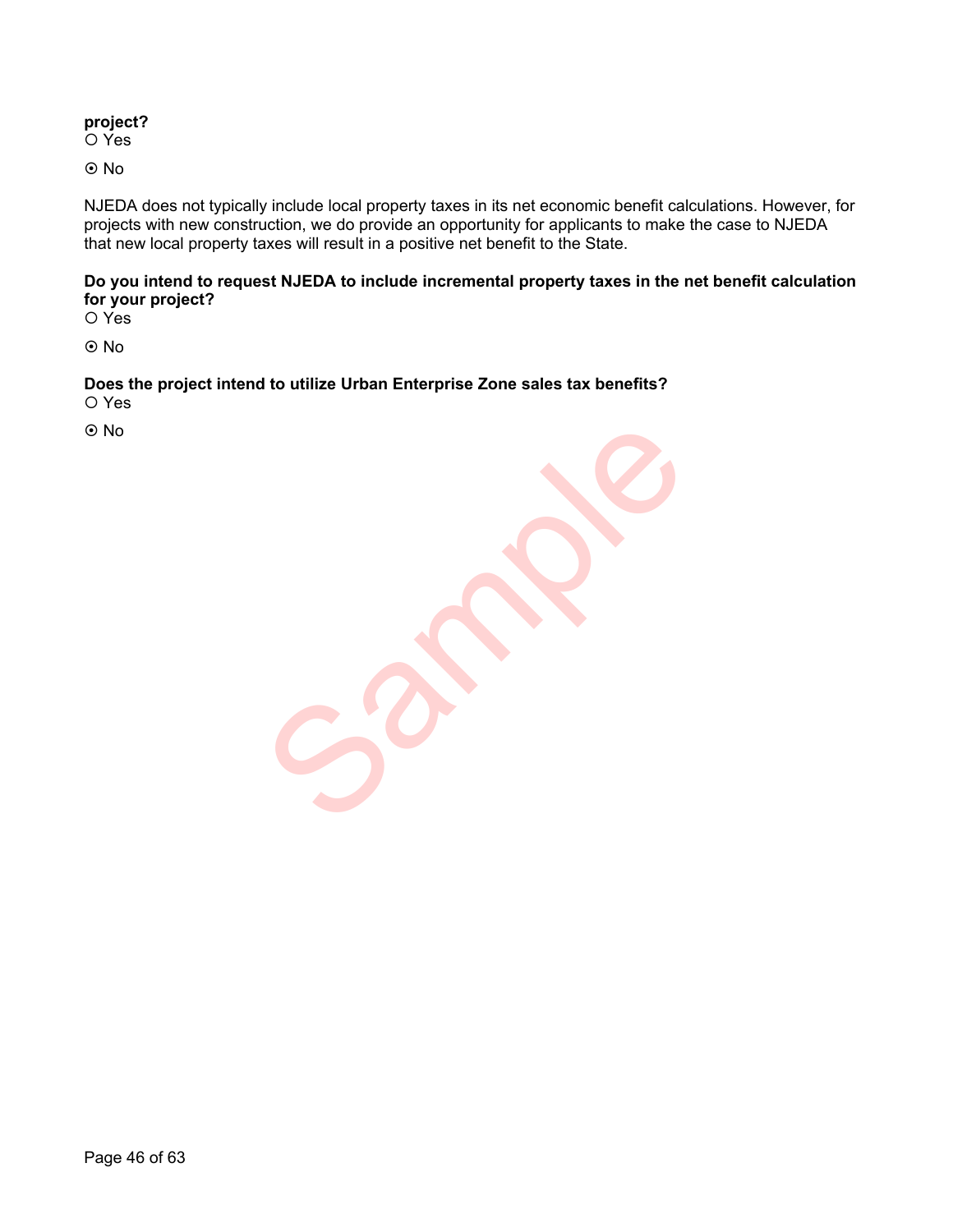# **12. Project Construction and Schedule**

# **Project Schedule**

Please provide estimated timing for each of the milestones identified below to help NJEDA better understand your project. We anticipate much of the schedule would be dependent on NJEDA Board approval, therefore we are requesting that project these dates based on the number months after a potential NJEDA Board approval.

For example if you anticipate getting a site plan approval one month after NJEDA Board approval please put the number 1 in the corresponding text box.

There will be an opportunity to upload a copy of your full project schedule at the end of this section.

### **Anticipated Months after NJEDA Board Approval until Site Plan Approval**

6

# of months after NJEDA Board Approval

### **Anticipated Months after NJEDA Board Approval until Committed Financing**

8

# of months after NJEDA Board Approval

### **Anticipated Months after NJEDA Board Approval until Construction Start**

12

# of months after NJEDA Board Approval

### **Anticipated Months after NJEDA Board Approval until Construction End**

18

# of months after NJEDA Board Approval

# **Anticipated Months after NJEDA Board Approval of first tenant activity following Temporary Certificate of Occupancy** Deard Approval<br>Deard Approval<br>Deard Approval<br>Deard Approval<br>Deard Approval<br>Deard Approval<br>Deard Approval<br>Deard Approval<br>Deard Approval<br>Deard Approval<br>Deard Approval<br>Deard Approval<br>Deard Approval<br>Deard Approval<br>Deard Approv

24

# of months after NJEDA Board Approval

### **Anticipated Months after NJEDA Board Approval until Capital Investment will be Certified**

24

# of months after NJEDA Board Approval

## **Please upload a copy of a anticipated project schedule**

### Test Document.pdf

Please include a project development schedule that shows key project milestones and their anticipated timing from the present through issuance of temporary certificate of occupancy.

### **Is this project consistent with an adopted land use plan?**

Yes

O No

**Please upload the adopted land use plan**

Test Document.pdf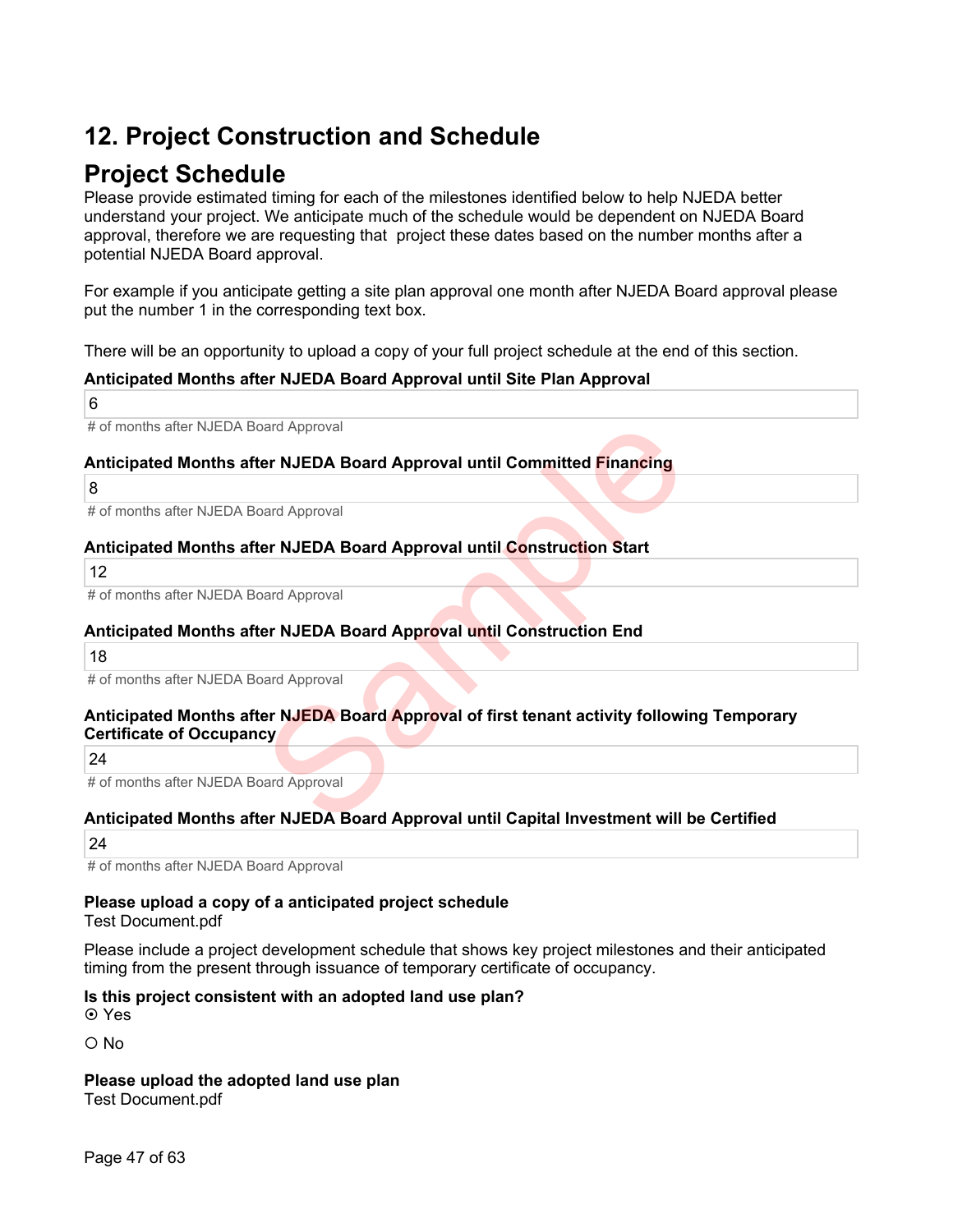Please share information demonstrating the consistency of the proposed project with municipal land use policy, e.g., evidence of the project's consistency with an adopted land use plan or, if inconsistent with an adopted plan, evidence of municipal intent to modify the land use plan to accommodate the project, for example via a municipally approved PILOT agreement."

# **Permits & Approvals**

# **Permits and Approvals**

Please identify all permits required on this project, including all New Jersey Department of Labor and Workforce Development, the Department of Environmental Protection, and the Department of the Treasury permits and approvals or obligations and responsibilities, with which the developer is associated with, or has an interest in. The list shall identify the entity that applied for or received such permits and approvals or have such obligations and responsibilities, such as by program interest numbers or licensing numbers.

## **Permit 1**

**Name of Permit**

Permit #1

### **Type of Permit (e.g. Federal, State, Muncipal, County or Other)**

**State** 

### **Status of Permit (Anticipated or Recieved)**

Anticipated

# **Architect**

**Do you have an Architect under contract at the time of this application?**  Yes

No

# **Construction Manager**

**Do you have an Construction Manager under contract at the time of this application? ⊙** Yes Expedient Asset Muncipal, County or Other)<br>Expanded or Recieved expedience and the time of this application?<br>Transport with the time of this application?<br>Transport with Manager under contract at the time of this applic

 $O$  No

# **Construction Manager Contact**

### **Name**

Contracting 123

### **Address**

123 Construction Blvd

Address Line 1

suite 100

Address Line 2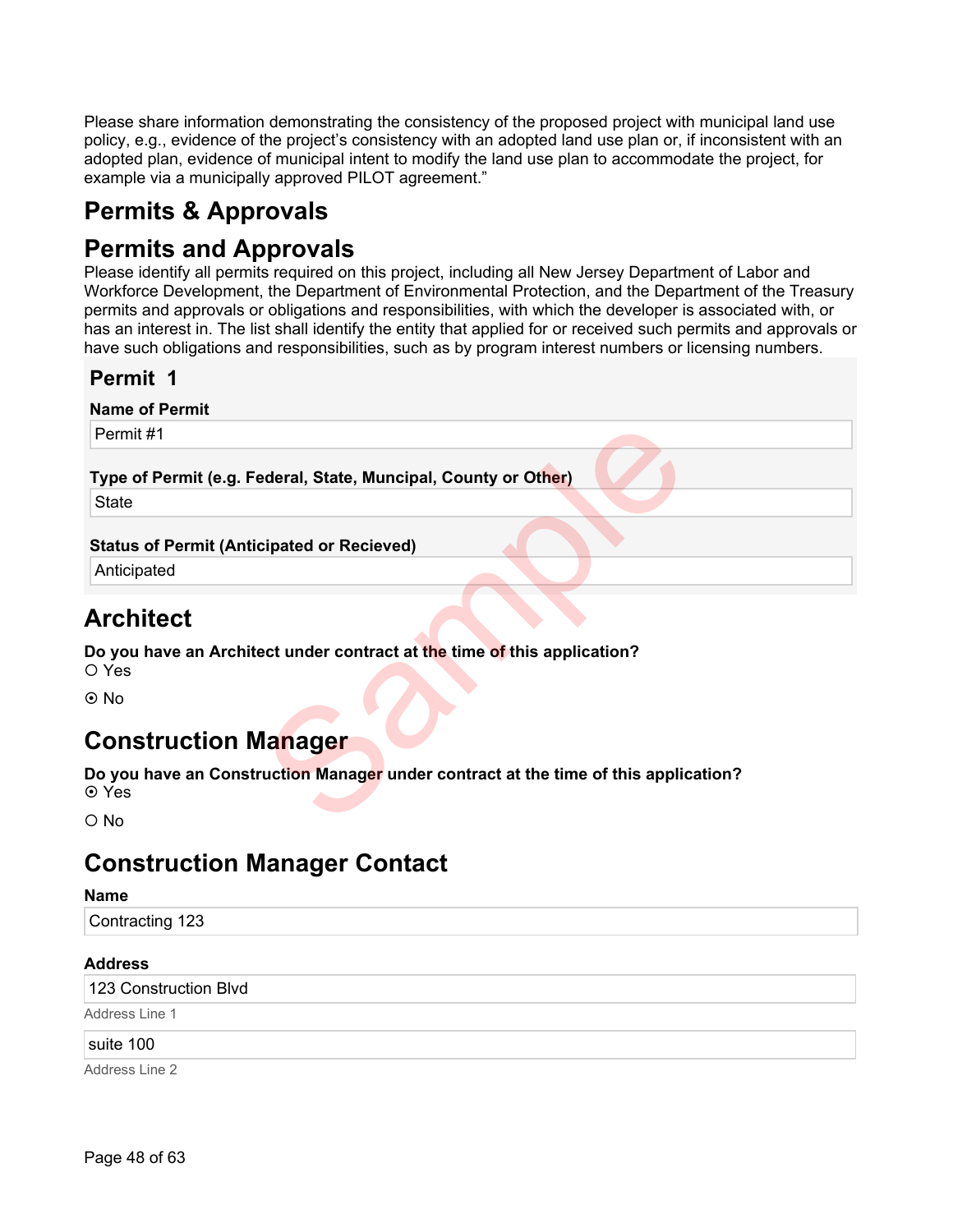| <b>Newark</b>           | New Jersey |              | 07101                       |  |
|-------------------------|------------|--------------|-----------------------------|--|
| City                    | State      |              | Zip Code                    |  |
| <b>Phone</b>            |            | <b>Email</b> |                             |  |
| (124) 567-9899 x9       |            |              | contracting@contracting.com |  |
| Website (if applicable) |            |              |                             |  |
| https://n/a             |            |              |                             |  |

# **General Contractor**

**Do you have an General Contractor under contract at the time of this application?** Yes

No

Sample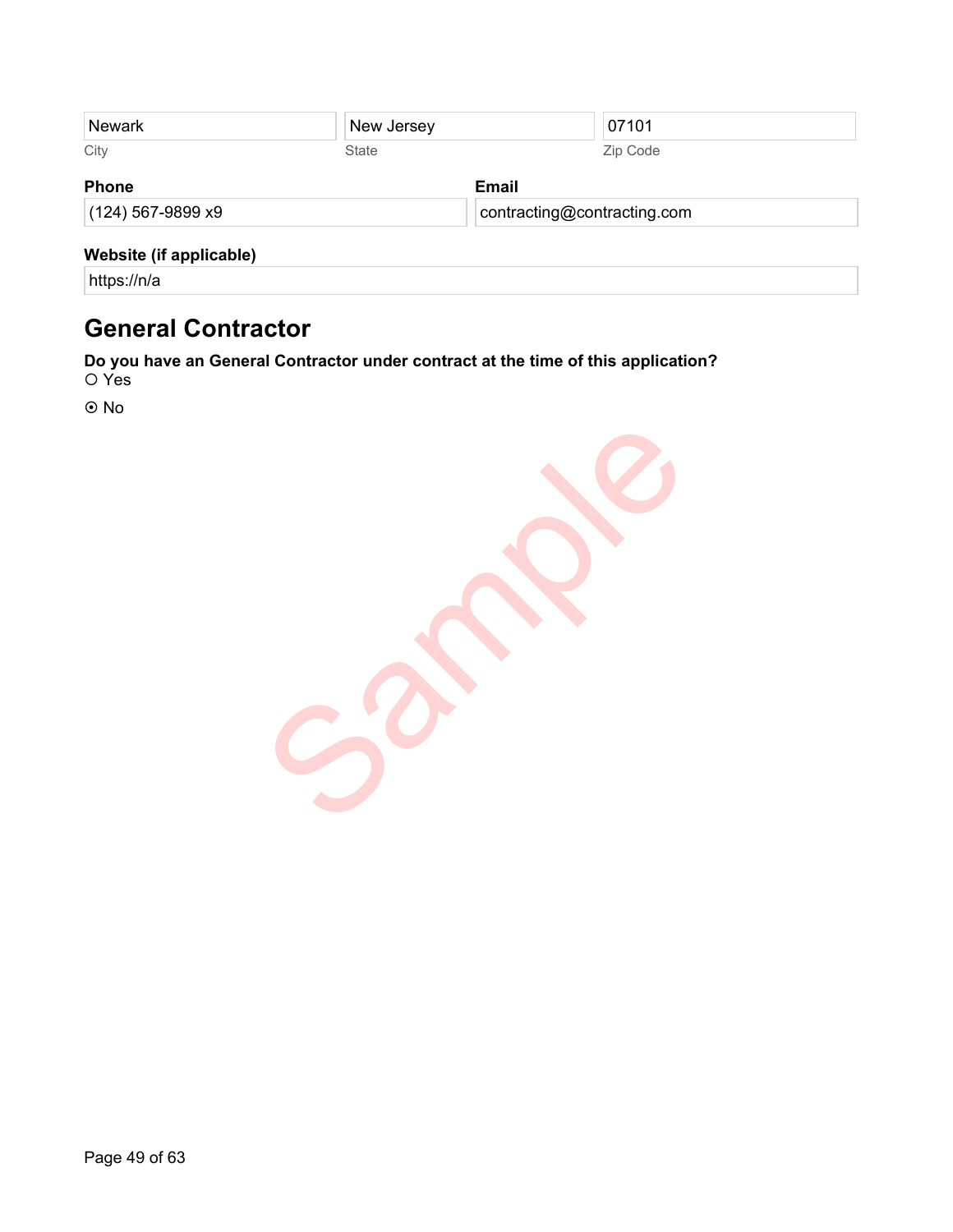# **13. Transformative Projects**

The Aspire statute allows for projects that meet certain parameters to qualify for credit above and beyond the caps that are established for standard projects under Aspire.

A Transformative Project is eligible for a tax credit equal to 40% of project costs and up to \$350 million in total value. Additionally, if the project is completed in phases the applicant is able to certify the completion of each of these phase and have access to a portion of the tax credits prior to completing the entire project.

To be considered a transformative project, a project must include at least \$100 million in total project cost, demonstrate a project financing gap (as with all Aspire projects), and be at least 500,000 square feet or up to 250,000 square feet for film studio projects (square feet are exclusive of parking).

Furthermore, transformative projects must leverage the competitive economic development advantages of the State's mass transit assets, higher education assets, and other economic development assets, in attracting or retaining both employers and skilled workers generally or in targeted industries by providing employment or housing.

All transformative projects must also demonstrate special economic importance to New Jersey, for which the Authority has established differing criteria to make that determination based on the type of project. Its must also demonstrate special economic importance to N<br>
Satablished differing criteria to make that determination base<br>
It are transformative project component?<br>
The transformative project component it is recommend tha

### **Are you applying under the transformative project component?**

Yes

**⊙**No

If you are applying under the transformative project component it is recommend that you speak to a NJEDA Aspire team member prior to applying to ensure your project meets the necessary requirements.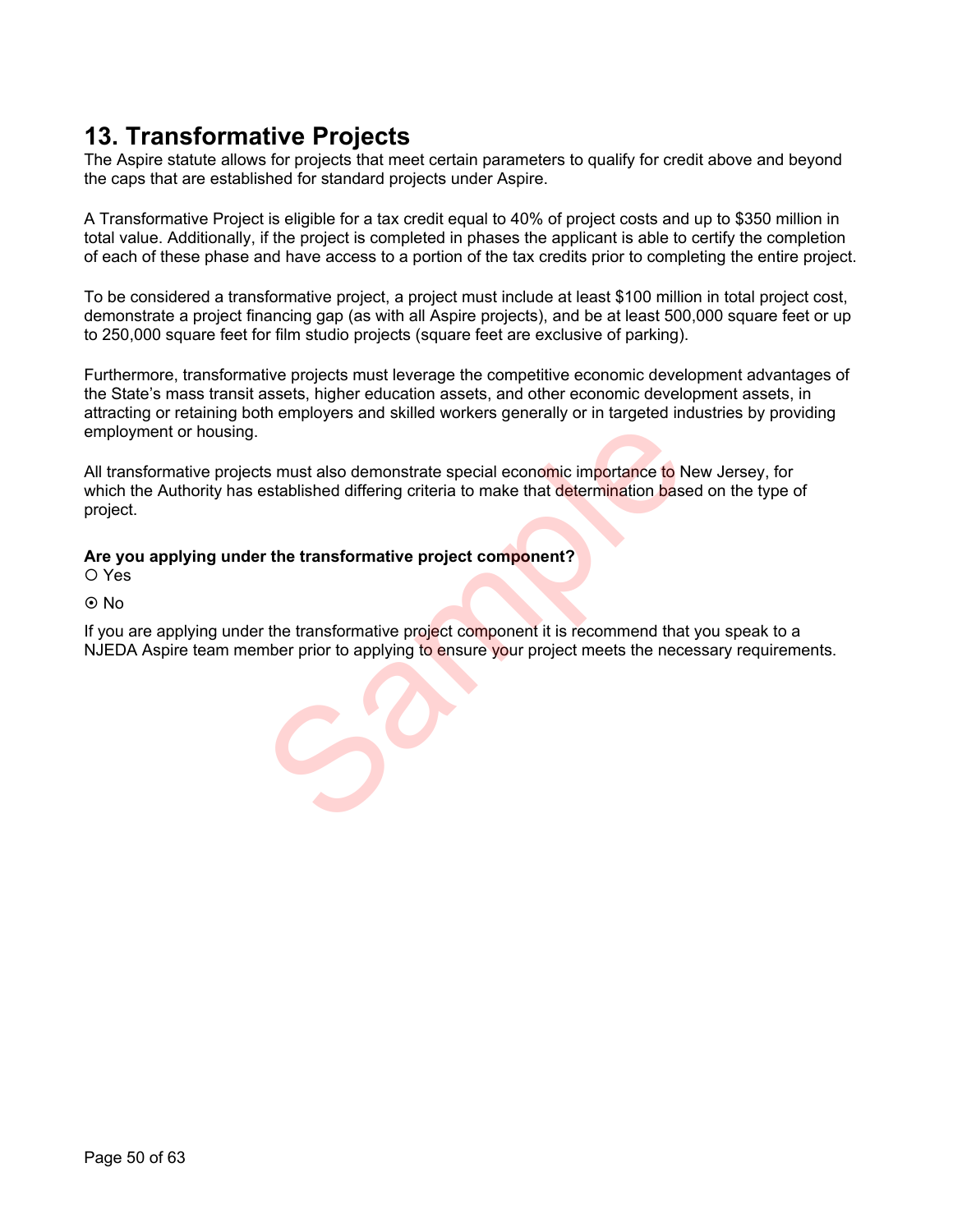# **14. Diversity, Equity, & Inclusion**

In this section, we would like more information about the diversity of your company any actions your company has taken or is taking with respect to Diversity, Equity & Inclusion. This information is optional and for tracking purposes only.

### **With which of the following does the majority owner of the applicant organization self-identify (if applicable)?**

- **⊠** Minority
- Woman
- □ Veteran
- $\Box$ LGBTQ
- □ Disabled
- $\Box$  None of the above are applicable

### **Please indicate the majority owner's race(s)**

- $\boxtimes$  **Black or African American**
- □ American Indian and Alaskan Native
- $\square$  Asian
- $\Box$  Native Hawaiian or Other Pacific Islander
- □ Some Other Race
- $\square$  Prefer not to answer

# **Please select the ethnicity or ethnicities that the majority owner most closely identifies with Ø** Black pority owner's race(s)<br>
Alaskan Native<br>
ther Pacific Islander<br>
city or ethnicities that the majority owner most closely i<br>
sse, Korean)<br>
ern African (e.g. Egyptian, Iranian)<br>
ginal, Alaska Native, First Nations, Metis, or

- □ East Asian (e.g. Chinese, Korean)
- $\square$  Latino/a/x or Hispanic
- $\Box$  Middle Eastern/ Northern African (e.g. Egyptian, Iranian)
- □ North American Aboriginal, Alaska Native, First Nations, Metis, or Inuit
- $\square$  South Asian (e.g. Thai Vietnamese)
- $\Box$  Other
- $\Box$  Prefer not to answer

### **Please select which of the following State of New Jersey certifications the applicant organization currently holds:**

- $\square$  Small Business Enterprise (SBE)
- $\square$  Disadvantaged Business Enterprise (DBE)
- $\Box$  Minority-Owned Business Enterprise (MBE)
- Woman-Owned Business Enterprise (WBE)
- Veteran-Owned Business Enterprise (VOB)
- Disabled Veteran-Owned Business Enterprise (DVOB)
- $\Box$  None of the Above/ I do not wish to identify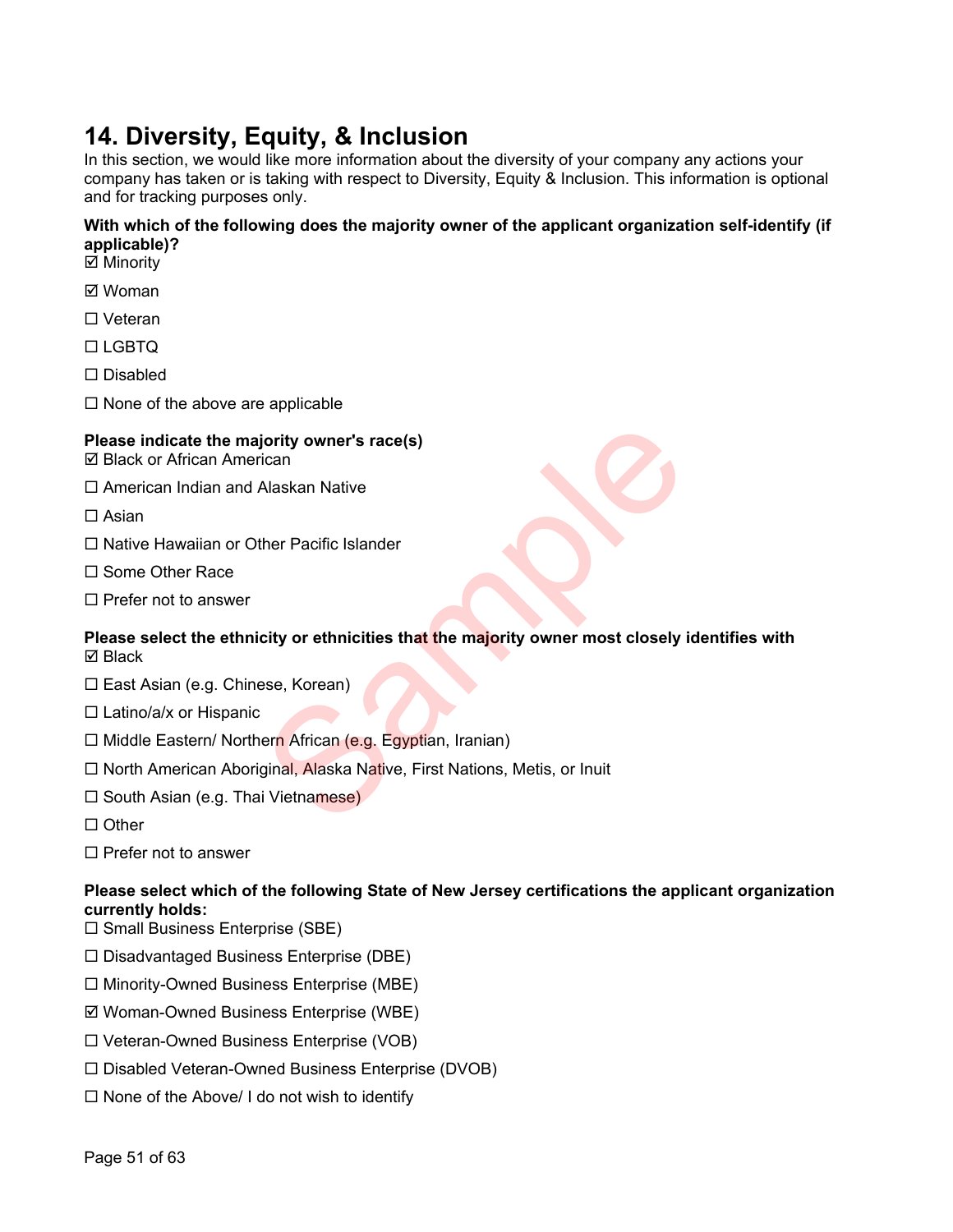**Please provide documentation evidencing your entity's certification.**  Test Document.pdf

### **Please describe whether your company's leadership team is made up of a diverse group of individuals. Please provide as much detail as possible about the composition of your leadership team as it relates to groups that have been historically underrepresented (minority, woman, veteran, LGBTQ, disabled).**

Lorem ipsum dolor sit amet, consectetur adipiscing elit. Cras quis neque et orci accumsan mollis. Suspendisse lobortis accumsan ultricies. Donec nisi ante, elementum ac faucibus eu, ullamcorper ut ipsum. Donec sed justo non nisl fringilla condimentum id et ipsum. Nulla rhoncus, ex id tempus faucibus, augue erat congue sem,

### **Please describe whether your company's Board of Directors is made up of a diverse group of individuals. Please provide as much detail as possible about the composition of your leadership team as it relates to groups that have been historically underrepresented (minority, woman, veteran, LGBTQ, disabled).**

Lorem ipsum dolor sit amet, consectetur adipiscing elit. Cras quis neque et orci accumsan mollis. Suspendisse lobortis accumsan ultricies. Donec nisi ante, elementum ac faucibus eu, ullamcorper ut ipsum. Donec sed justo non nisl fringilla condimentum id et ipsum. Nulla rhoncus, ex id tempus faucibus, augue erat congue sem,

### **Please describe any diversity initiatives, programs or plans the applicant company has established.**

Lorem ipsum dolor sit amet, consectetur adipiscing elit. Cras quis neque et orci accumsan mollis. Suspendisse lobortis accumsan ultricies. Donec nisi ante, elementum ac faucibus eu, ullamcorper ut ipsum. Donec sed justo non nisl fringilla condimentum id et ipsum. Nulla rhoncus, ex id tempus faucibus, augue erat congue sem, Led).<br>
The met, consectetur adipiscing elit. Cras quis neque et orci accordinative solutions and ultricies. Donec nisi ante, elementum ac faucibus e non nisi fringilla condimentum id et ipsum. Nulla rhoncus, e<br>
Nextylist i

### **Please upload any documentation detailing diversity initiatives, if available.**

Test Document.pdf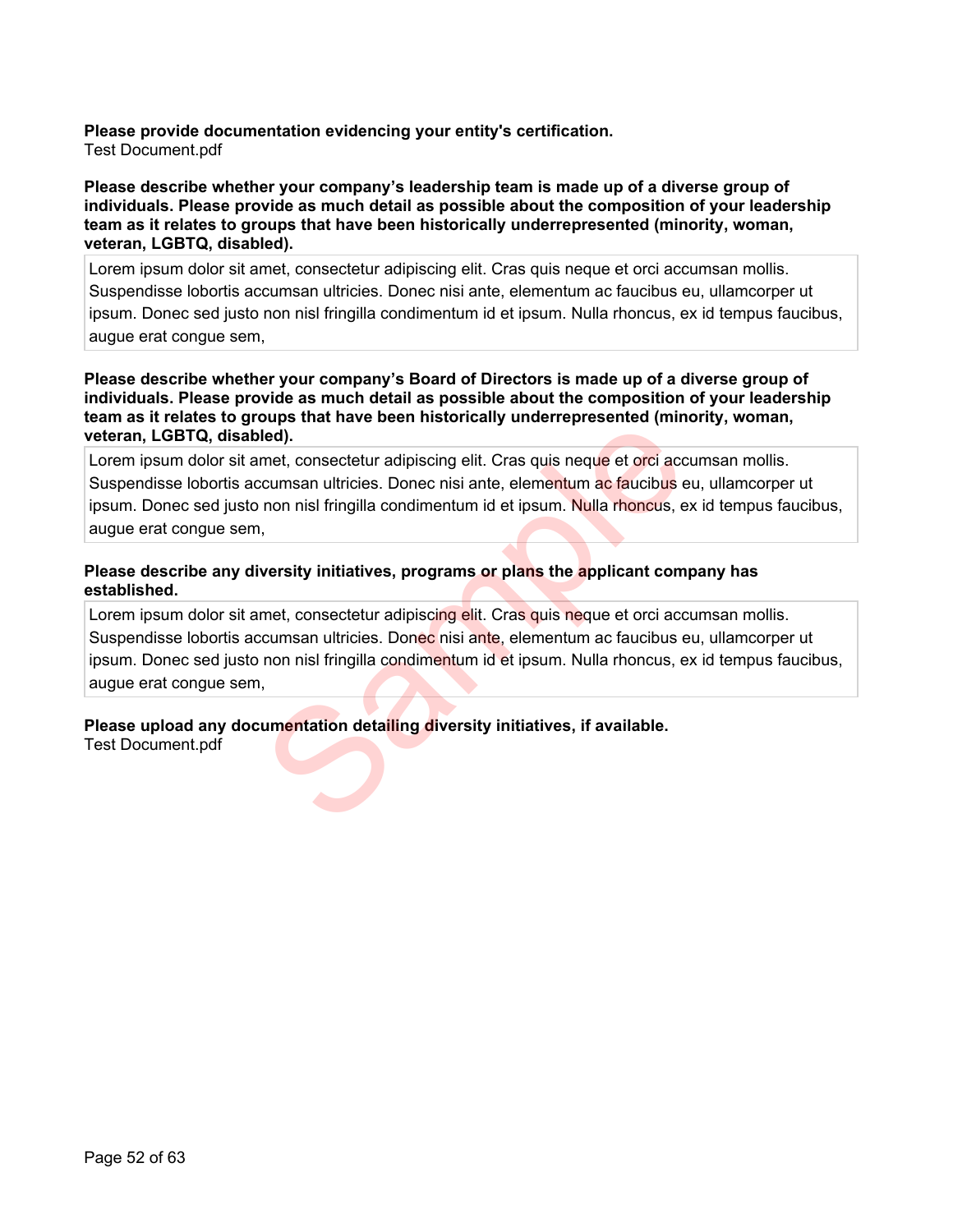# **15. Prevailing Wage Requirements**

Construction and buildings services activities under Aspire Program are subject to New Jersey affirmative action and prevailing wage requirements. We want to make sure you are aware of this requirement.

Be advised that projects utilizing financial assistance for construction related costs are subject to state prevailing wage requirements. In addition, the Aspire Program also has prevailing wage requirements for building service workers.

During the eligibility period, each worker employed to perform construction work or building services work at the redevelopment project shall be paid not less than the prevailing wage rate for the worker's craft or trade, as determined by the Commissioner of the Department of Labor and Workforce Development pursuant to P.L. 1963, c. 150 (N.J.S.A. 34:11-56.25 et seq.) and P.L. 2005, c. 379 (N.J.S.A. 34:11-56.58 et seq.). In the event a portion of a redevelopment project is undertaken by a tenant and the tenant has a leasehold of more than 55 percent of space in the building owned or controlled by the developer, the requirement that each worker employed to perform building service work at the building be paid not less than the prevailing wage shall apply to the entire redevelopment project and all tenants therein. For construction work, prevailing wage shall apply to all work done by tenants at the redevelopment project

All contractors and subcontractors must be registered with Public Works Contractor Registration Act.

Effective April 1, 2020, contractors and subcontractors for construction contracts that require payment of prevailing wage must provide proof of registration under the Public Works Contractor Registration Act (N.J.S.A. 34:11-56.48 et seq.) The Act does not require proof of registration for such contracts that were awarded prior to April 1, 2020. Information regarding this Act can be found on the NJ Department of Labor's Website. iling wage shall apply to all work done by tenants at the red<br>ontractors must be registered with Public Works Contractor<br>ontractors and subcontractors for construction contracts tha<br>wide proof of registration under the Pub

If you have any questions about these requirements, please contact your NJEDA representative before submitting this application.

 **I acknowledge any construction on this project, undertaken either by the applicant or a tenant, is subject to prevailing wage.**

 **I acknowledge that any construction costs incurred prior to application, for the purposes of being inlcuded as an eligible project costs for which an Aspire award would be based, are subject to prevailing wage.**

 **I acknowledge additionally that in the event that a single tenant has a leasehold of more than 55 percent of the project, prevailing wage will apply to building service work undertaken by all tenants at the project.**

 **I acknowledge that any building services on this project is subject to Prevailing Wage.**

 **I acknowledge that any contractor working on this project must be registered with the New Jersey Department of Labor (DOL) prior to the start of construction.**

**Notice Form** Test Document.pdf

Please download, complete, and attach the [Notice Regarding Affirmative Action / Prevailing Wage & Green](https://www.njeda.com/wp-content/uploads/2021/11/NOTICE-REGARDING-AA-AND-PW-2020.pdf)  [Buildings Form.](https://www.njeda.com/wp-content/uploads/2021/11/NOTICE-REGARDING-AA-AND-PW-2020.pdf)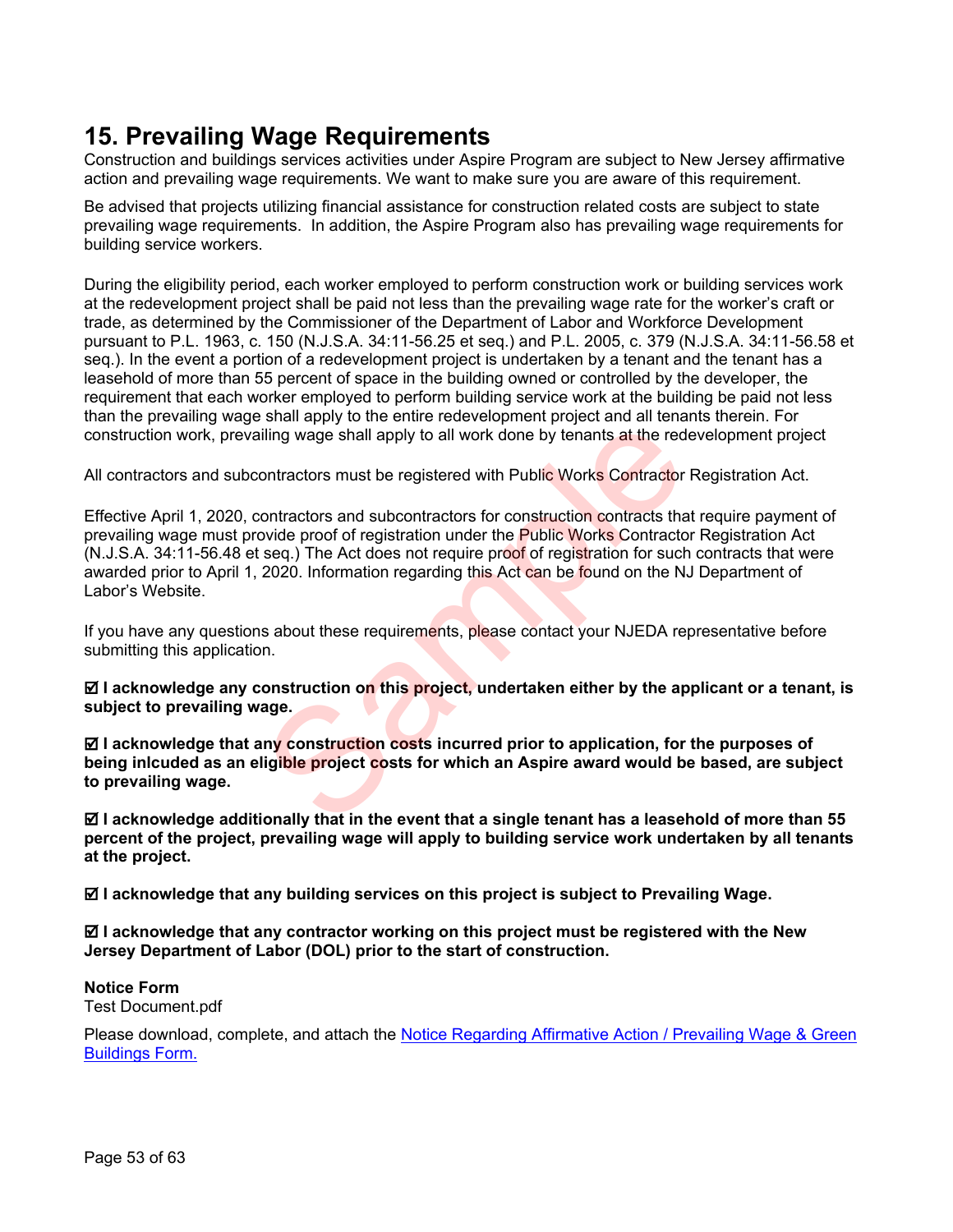# **16. Legal Questionnaire**

### Applicant Name: **Test Company**

Persons (entities or individuals) applying for NJEDA programs are subject to the Authority's Disqualification/Debarment Regulations (the "Regulations"), which are set forth in N.J.A.C. 19:30-2.1, *et seq.* Applicants are required to answer the following background questions ("Legal Questionnaire") pertaining to causes that may lead to debarment, disqualification, or suspension from eligibility under the Regulations and Executive Orders 34 (Byrne 1976) and 189 (Kean 1988) after consideration of all relevant mitigating factors. Governmental entities are not required to submit this Legal Questionnaire and may leave it empty.

### **DEFINITIONS**

Notwithstanding any terms defined elsewhere or otherwise herein, the following definitions shall govern in responding to this Legal Questionnaire:

"Affiliates" means any entities or personshaving an overt or covert relationship such that any one of them directly or indirectly controls or has the power to control another. For the purposes of application for, or ongoing compliance with, Authority-administered programs, this includes: Questionnaire:<br>
titities or personshaving an overt or covert relationship such<br>
rols or has the power to control another. For the purposes o<br>
i, Authority-administered programs, this includes:<br>
resons having an ownership i

- any entities or persons having an ownership interest in Applicant of 10% or greater;
- any entities in which Applicant holds an ownership interest of 10% or greater; and
- any entities that are named in the application and/or agreement, or that will receive a direct benefit from the financing, incentive, or other agreement with the Authority.

*Note that any entities or persons fitting these definitions will need to be listed in Part C below.*

"Legal Proceedings" means any civil, criminal, or administrative proceedings in a State or Federal court or administrative tribunal in the United States or any territories thereof.

### **RELEVANT TIMEFRAMES**

Responses should be given based on the following "look-back" periods:

- For civil matters, those that were either pending or concluded within 5 years of the reporting date;
- For criminal matters, those that were either pending or concluded within 10 years of the reporting date;
- For environmental regulatory matters, those that were either pending or concluded within 10 years of the reporting date; and
- For all other regulatory matters, those that were either pending or concluded within 5 years of the reporting date.

Note that in cases where Applicant has previously submitted and certified a legal questionnaire to the Authority, the Applicant may refer to its prior legal questionnaire and report only those matters that are new or have changed in status since the date of last reporting.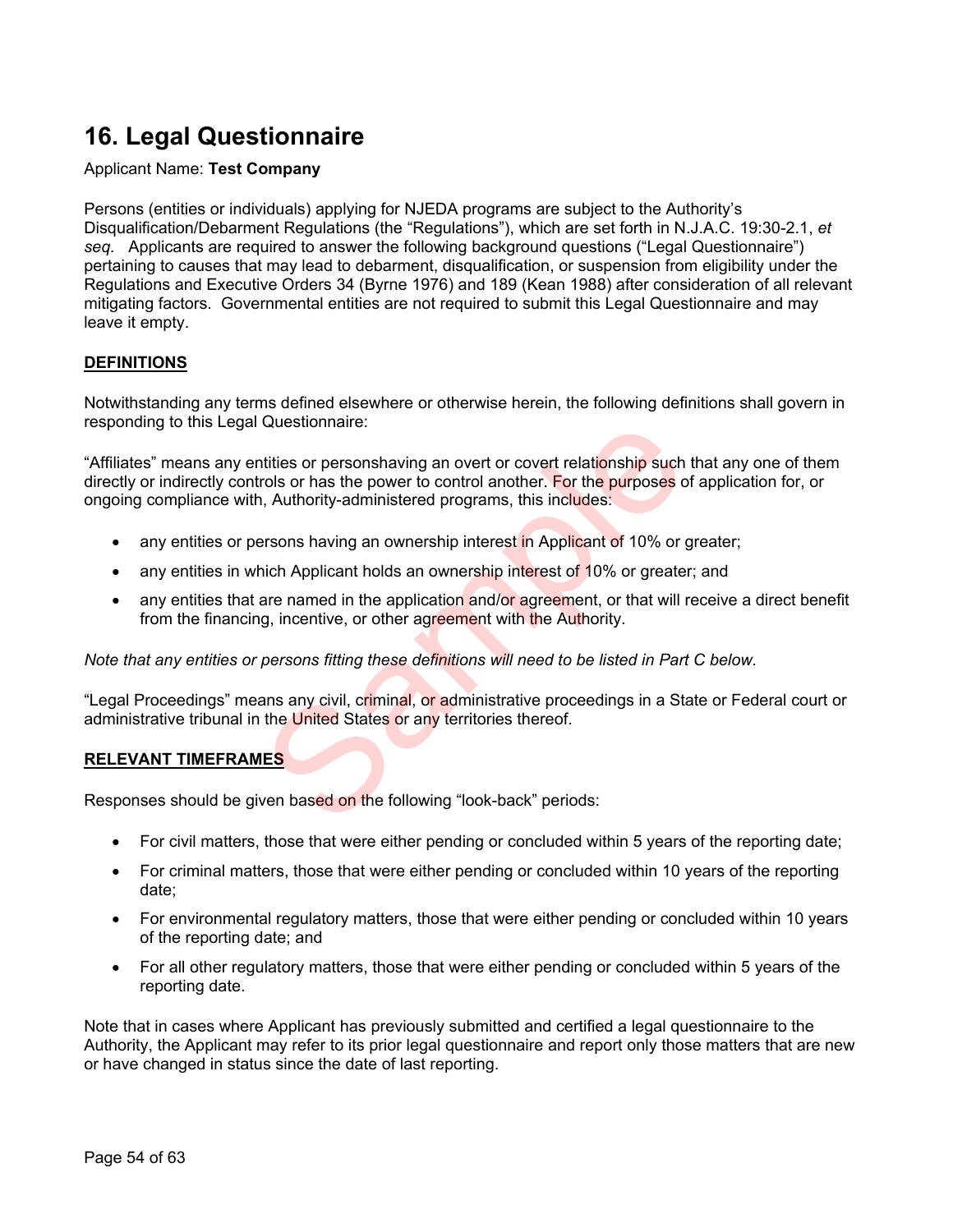### **Part A. Past Proceedings**

Has Applicant, or any officers or directors of Applicant, or any Affiliates of Applicant, been found or conceded or admitted to being guilty, liable or responsible in any Legal Proceeding, or conceded or admitted to facts in any Legal Proceedings that demonstrate responsibility for any of the following violations or conduct? (Any civil or criminal decisions or verdicts that have been vacated or expunged need not be reported.)

**1. Commission of a criminal offense as an incident to obtaining or attempting to obtain a public or private contract, or subcontract there under, or in the performance of such contract or subcontract.**

Yes

No

**2. Violation of the Federal Organized Crime Control Act of 1970, or commission of embezzlement, theft, fraud, forgery, bribery, falsification or destruction of records, perjury, false swearing, receiving stolen property, obstruction of justice, or any other offense indicating a lack of business integrity or honesty.** O Yes

**⊙**No

**3. Violation of the Federal or State antitrust statutes, or of the Federal Anti-Kickback Act (18 U.S.C. 874).**

Yes

No

**4. Violation of any law governing the conduct of elections of the Federal Government, State of New Jersey or of its political subdivision.**

O Yes

⊙ No

**5. Violation of the "Law Against Discrimination" (P.L. 1945, c169, N.J.S.A. 10:5-1 et seq., as supplemented by P.L. 1975, c127), or of the act banning discrimination in public works employment (N.J.S.A. 10:2-1 et seq.) or of the act prohibiting discrimination by industries engaged in defense work in the employment of persons therein (P.L. 1942, c114, N.J.S.A. 10:1-10, et seq.).** O Yes rty, obstruction of justice, or any other offense indicatir<br>
Iral or State antitrust statutes, or of the Federal Anti-Kic<br>
governing the conduct of elections of the Federal Gove<br>
I subdivision.<br>
V Against Discrimination" (

No

**6. To the best of your knowledge, after reasonable inquiry, violation of any laws governing hours of labor, minimum wage standards, prevailing wage standards, discrimination in wages, or child labor.**

Yes

**⊙**No

**7. To the best of your knowledge, after reasonable inquiry, violation of any law governing the conduct of occupations or professions of regulated industries.** O Yes

No

**8. Debarment by any department, agency, or instrumentality of the State or Federal government.**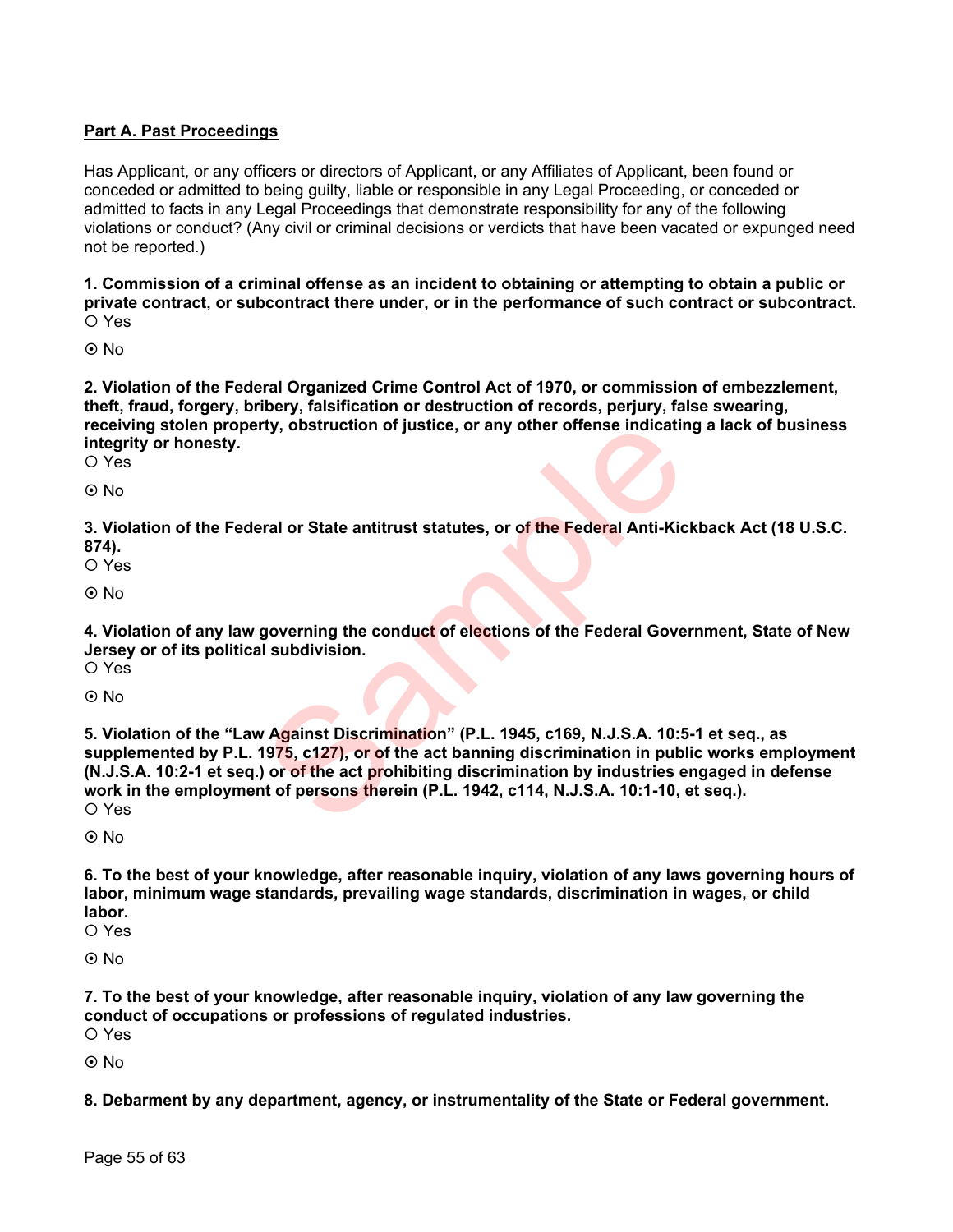Yes

© No

### **9. Violation of the Conflict of Interest Law, N.J.S.A. 52:13D-12** *et seq.***, including any of the following prohibitions on vendor activities representing a conflict of interest, or failure to report a solicitation as set forth below:**

(i) No person shall pay, offer or agree to pay, either directly or indirectly, any fee, commission, compensation, gift, gratuity, or other thing of value of any kind to any Authority officer or employee or special Authority officer or employee, as defined by N.J.S.A. 52:13D-13(b) and (e), with which such person transacts or offers or proposes to transact business, or to any member of the immediate family as defined by N.J.S.A. 52:13D-13(i), of any such officer or employee, or partnership, firm, or corporation with which they are employed or associated, or in which such officer or employee has an interest within the meaning of N.J.S.A. 52:13D-13(g).

(ii) The solicitation of any fee, commission, compensation, gift, gratuity or other thing of value by any Authority officer or employee or special Authority officer or employee from any person shall be reported in writing by the person to the Attorney General and the NJEDA Ethics Liaison Officer.

(iii) No person may, directly or indirectly, undertake any private business, commercial or entrepreneurial relationship with, whether or not pursuant to employment, contract or other agreement, express or implied, or sell any interest in such person to, any Authority officer or employee or special Authority officer or employee having any duties or responsibilities in connection with the purchase, acquisition or sale of any property or services by or to the Authority, or with any person, firm or entity with which he or she is employed or associated or in which he or she has an interest within the meaning of N.J.S.A. 52:13D-13(g). Any relationships subject to this subsection shall be reported in writing to the NJEDA Ethics Liaison Officer and the State Ethics Commission, which may grant a waiver of this restriction upon application of the Authority officer or employee or special Authority officer or employee upon a finding that the present or proposed relationship does not present the potential, actually or appearance of a conflict of interest. any loc., commission, compensative, give, yaking or or special Authority officer or employee from any person-<br>the Attorney General and the NJEDA Ethics Liaison Officer.<br>Irectly or indirectly, undertake any private business

(iv) No person shall influence, or attempt to influence or cause to be influenced, any Authority officer or employee or special Authority officer or employee in his or her capacity in any manner which might tend to impair the objectivity or independence of judgment of the officer or employee.

 $(v)$  No person shall cause or influence, or attempt to cause or influence, any Authority officer or employee or special Authority officer or employee to use, or attempt to use, his or her official position to secure unwarranted privileges or advantages for the person or any other person.

Yes

**⊙** No

**10. Violation of any State or Federal law that may bear upon a lack of responsibility or moral integrity, or that may provide other compelling reasons for disqualification. Your responses to the foregoing question should include, but not be limited to, the violation of the following laws, without regard to whether there was any monetary award, damages, verdict, assessment or penalty, except that any violation of any environmental law in category (v) below need not be reported where the monetary award, damages, etc. amounted to less than \$1 million.**

(i) Laws banning or prohibiting discrimination or harassment in the workplace.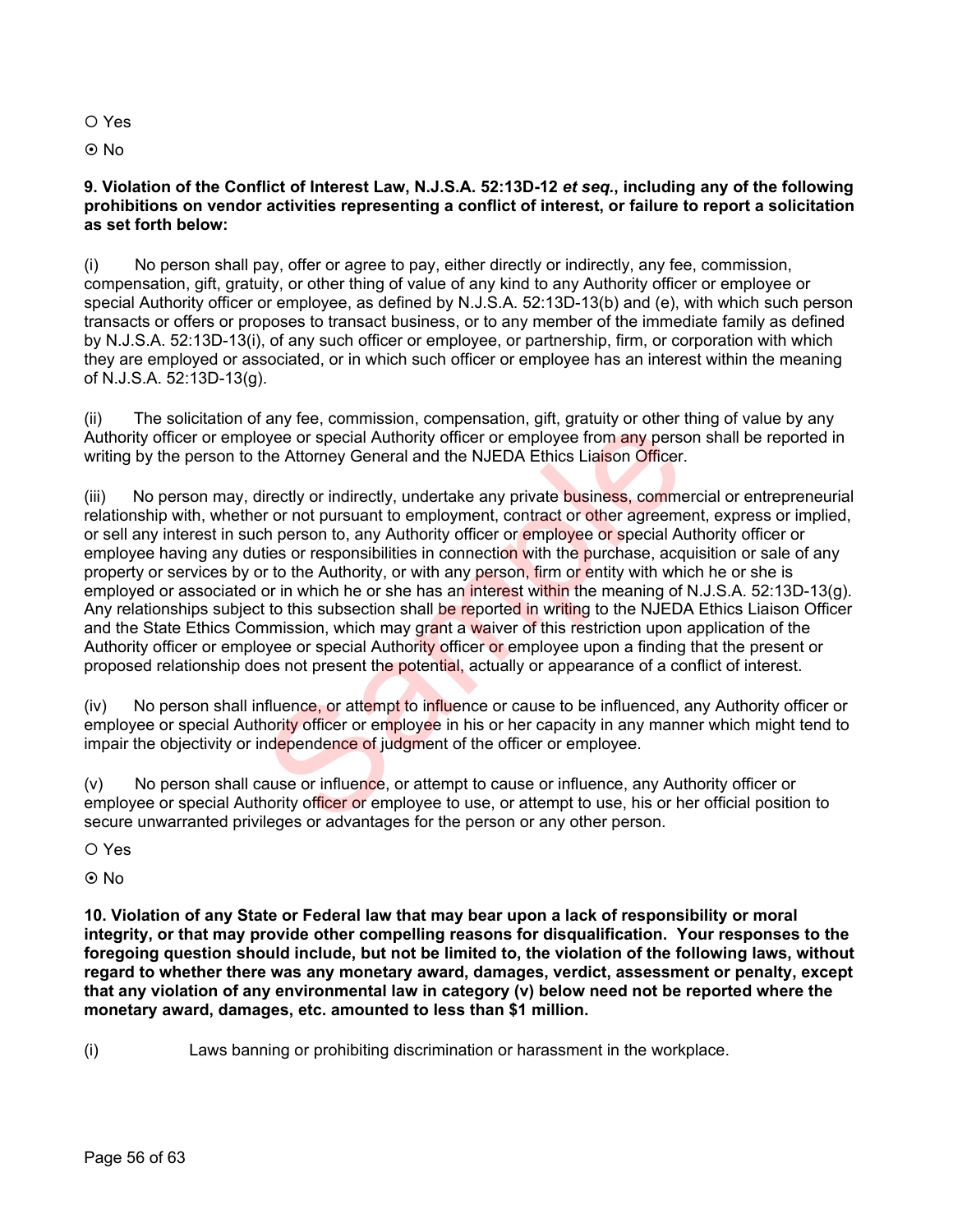(ii) Laws prohibiting or banning any form of forced, slave, or compulsory labor.

(iii) The New Jersey Conscientious Employee Protection Act, N. J. Stat. Ann. § 34:19-1 *et seq.*, or other "Whistleblower Laws" that protect employees from retaliation for disclosing, or threatening to disclose, to a supervisor or to a public body an activity, policy or practice of the employer, that the employee reasonably believes is in violation of a law, or a rule or regulation issued under the law.

(iv) Securities or tax laws resulting in a finding of fraud or fraudulent conduct.

(v) Environmental laws, where the monetary award, penalties, damages, etc. amounted to more than \$1 million.

(vii) Laws banning anti-competitive dumping of goods.

(viii) Anti-terrorist laws.

(ix) Criminal laws involving commission of any felony or indictable offense under State or Federal law.

- (x) Laws banning human rights abuses.
- (xi) Laws banning the trade of goods or services to enemies of the United States.

Yes

⊙ No

### **Part B. Pending Proceedings**

**11. To the best of your knowledge, after reasonable inquiry, are Applicant, or any officers or directors of Applicant, or any Affiliates, a party to pending Legal Proceedings wherein any of the offenses or violations described in questions 1-10 above are alleged or asserted against such entity or person? With respect to laws banning or prohibiting discrimination or harassment in the workplace, please provide only information pertaining to any class action lawsuits.**  O Yes aws involving commission of any felony or indictable offense<br>
Ining human rights abuses.<br>
Ining the trade of goods or services to enemies of the Unite<br>
Ining the trade of goods or services to enemies of the Unite<br>
Indians<br>

⊙ No

If the answer to any of the foregoing questions is affirmative, you must provide the following information as an attachment to the application: (i) the case name and court/administrative agency (including jurisdiction and venue) in which such matters were tried or are pending; (ii) the charges or claims adjudicated or alleged; and (iii) a brief explanation of the circumstances giving rise to such matters. Also, for affirmative answers to question 1-10, please attach copies of document(s) reflecting the final resolution (e.g., final judgments, verdicts, plea bargains, consent orders, administrative findings, or settlement agreements).

Note that an Applicant may refer to or attach specific provisions of a 10-K/Q or other filings with the U.S. Securities and Exchange Commission (SEC); however, the Applicant should be aware that different laws apply to disclosures to the Authority. This means that the Authority does not have the same types of materiality thresholds as the SEC. The Applicant is expected to supplement its SEC filings to ensure that all relevant matters are disclosed to the Authority, including any matters that were below the SEC's materiality threshold and any matters that may have occurred after its most recent filing.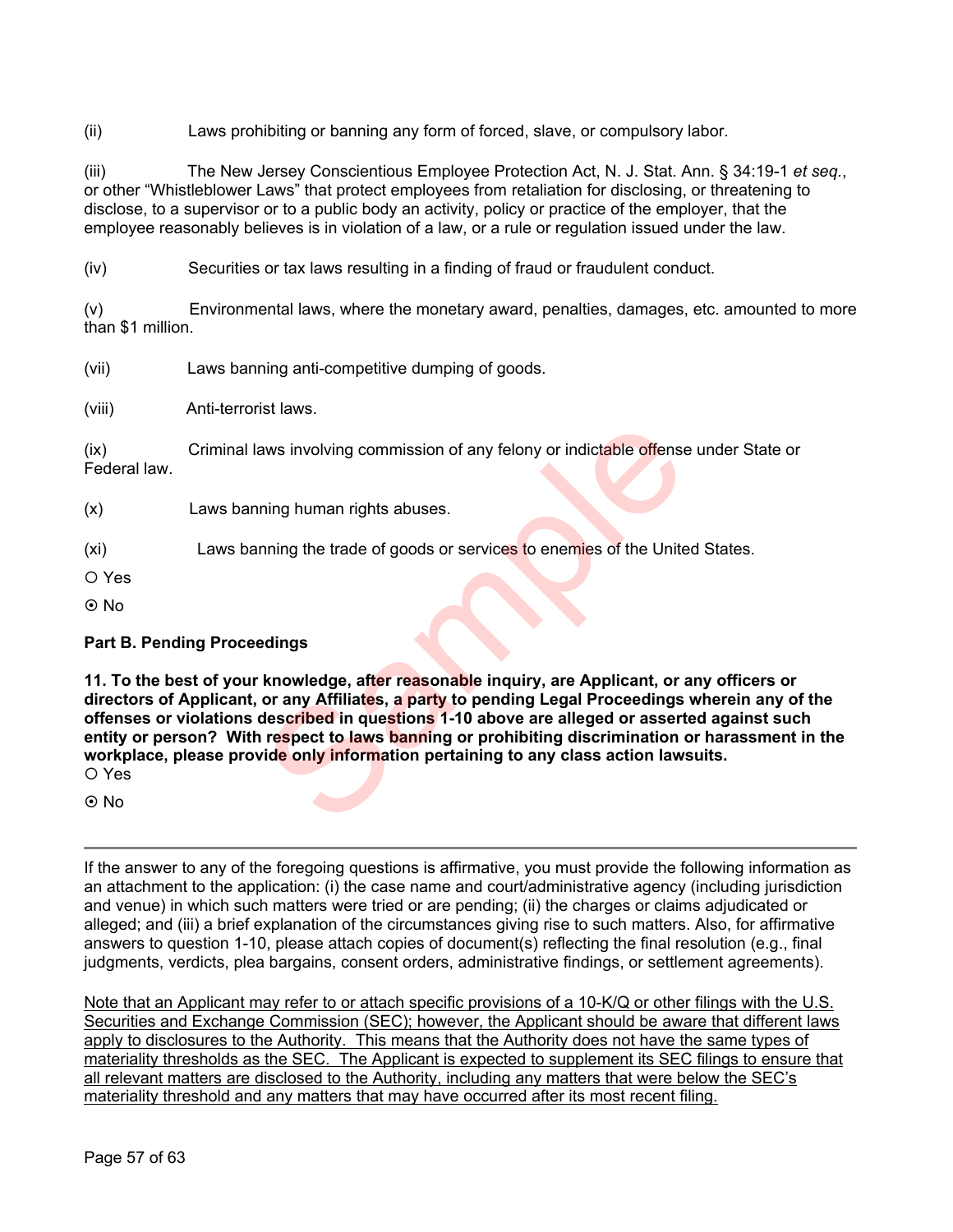### **Documentation**

Please Note: Eligibility is determined based on the information presented in the completed Application. If, at any time while engaged with the Authority the Applicant should become aware of any facts that materially alter or change its answers, or that render any of them incomplete or inaccurate, the Applicant has a duty to promptly report such facts to the Authority in writing. The Authority reserves the right to require additional clarifying or explanatory information from the Applicant regarding the answers given, to ask additional questions not contained in this Legal Questionnaire, and to perform its own due diligence investigations and searches.

### **Part C. Applicable Affiliates**

Please provide a list of all entities or persons considered to be "Affiliates" of Applicant based upon the above definitions.

# **Affiliates**

| <b>Affiliates</b>                              |                                                                                                  |
|------------------------------------------------|--------------------------------------------------------------------------------------------------|
| Name of Affiliate (Entity or Person)           | Federal Employer Identification Number (EIN) (if<br>applicable)                                  |
| Affiliate No. 1                                | 12-3456790                                                                                       |
| Affiliate No. 2                                | 12-4356348                                                                                       |
| <b>Information</b>                             | Certification of Legal Questionnaire and Authorization to Release                                |
|                                                |                                                                                                  |
| This certification shall be signed as follows: |                                                                                                  |
|                                                | for a corporation, by a principal executive officer at least the level of vice president;        |
| for a partnership, by a general partner;       |                                                                                                  |
| for a sole proprietorship, by the proprietor;  |                                                                                                  |
|                                                | for a governmental entity, by the contact person (business administrator, manager, mayor, etc.); |

# **Certification of Legal Questionnaire and Authorization to Release Information**

- *for a corporation, by a principal executive officer at least the level of vice president;*
- *for a partnership, by a general partner;*
- *for a sole proprietorship, by the proprietor;*
- *for a governmental entity, by the contact person (business administrator, manager, mayor, etc.);*
- *for other than above, by the person with legal responsibility for the application.*

I hereby represent and certify that I have reviewed the information contained in this Legal Questionnaire, and that the foregoing information is true and complete under penalty of perjury. I am aware that if any of the foregoing statements made by me are willfully false, I am subject to punishment. I further agree to inform the New Jersey Economic Development Authority of any changes in the foregoing information which may occur prior to execution of any agreement with the Authority, and so long as any such agreement is in effect. Failure to disclose relevant matters may render the Applicant ineligible for the financial benefits sought and may subject the Applicant to disqualification, debarment, suspension, or referral to the office of the state's Attorney General.

The undersigned, on behalf of the Applicant, understands and acknowledges that information and documents provided to the New Jersey Economic Development Authority: (1) are subject to public disclosure during deliberations of the Authority at public meetings regarding the application and as set forth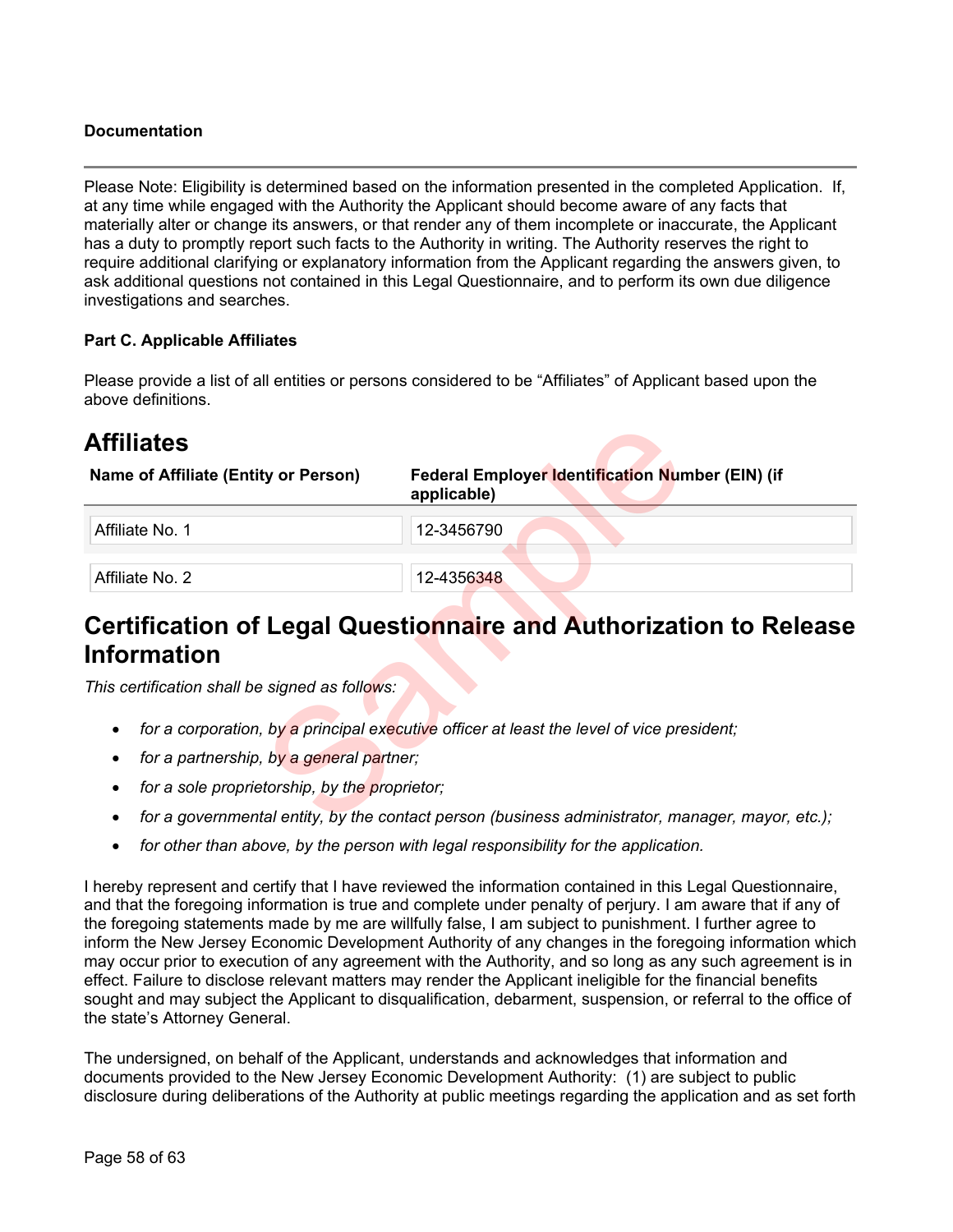in the minutes of the Authority's public meetings; and (2) are subject to public disclosure under certain laws, including, but not limited to, the Open Public Records Act, N.J.S.A. 47A:1-1 *et seq*., and the common law right-to-know.

### **Electronic Signatures**

Pursuant to written policy, the New Jersey Economic Development Authority allows documents to be signed electronically and hereby agrees to be bound by such electronic signatures. Please confirm that you, as a signatory to this document, also agree to be bound by electronic signatures.

### **I, Sally Sample, agree to be bound by electronic signatures.**

| <b>Full Name, Title</b>      | <b>Date</b> |
|------------------------------|-------------|
| Sally Sample, Sample Officer | 1/18/2022   |
| Sally Sample, Sample Officer |             |
|                              |             |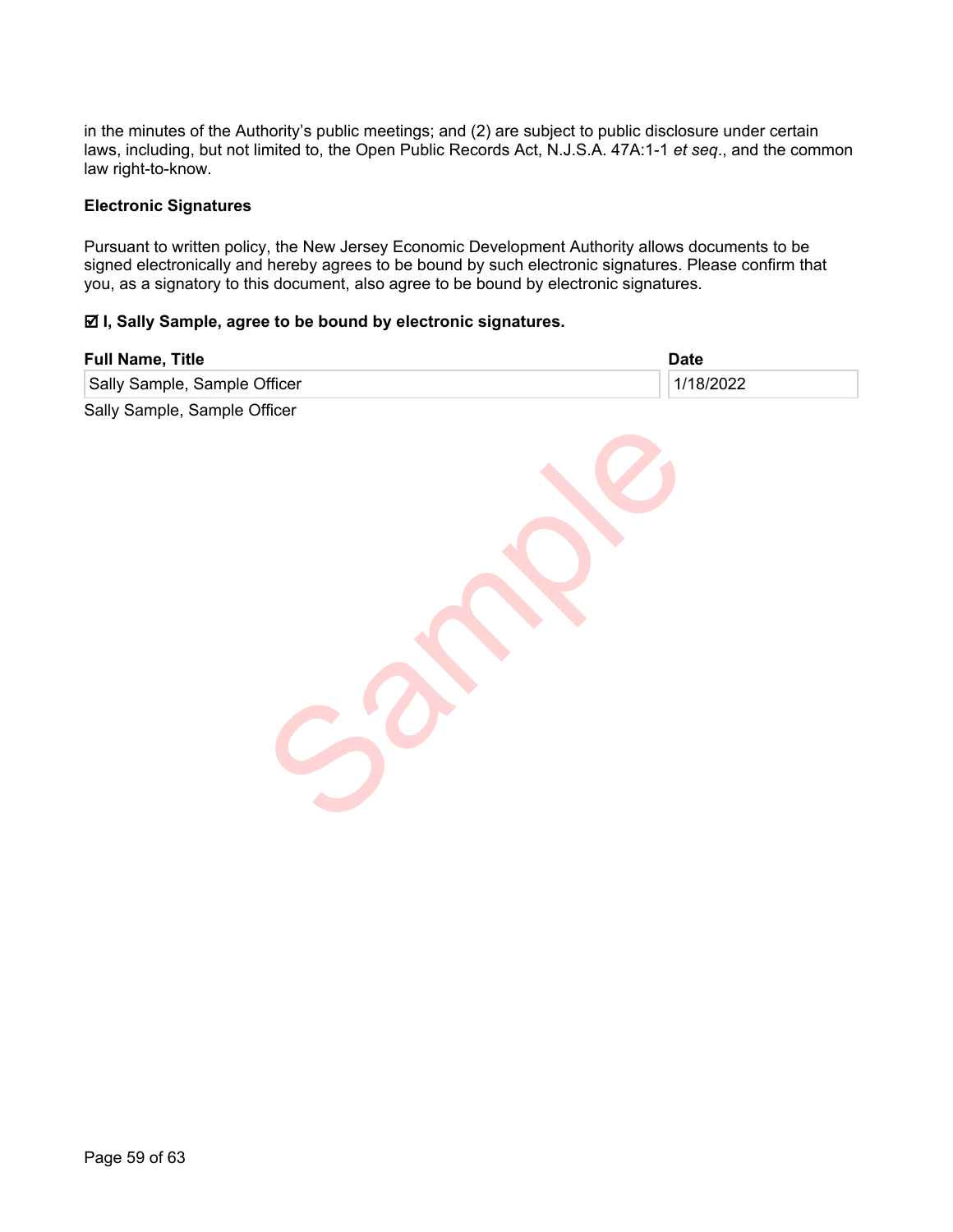# **17. Environmental Sustainability**

Projects that receive financial assistance from NJEDA must meet minimum environmental standards. Please acknowledge the following requirements of **NJEDA's Green Building Standards**.

**Provide a description of how the minimum environmental and sustainability standards are to be incorporated into the proposed redevelopment project including use of renewable energy, energyefficient technology, and non-renewable resources in order to reduce environmental degradation and encourage long-term cost reduction.**

Lorem ipsum dolor sit amet, consectetur adipiscing elit. Cras quis neque et orci accumsan mollis. Suspendisse lobortis accumsan ultricies. Donec nisi ante, elementum ac faucibus eu, ullamcorper ut ipsum. Donec sed justo non nisl fringilla condimentum id et ipsum. Nulla rhoncus, ex id tempus faucibus, augue erat congue sem,

**Please upload additional documentation that supports the description of how the minimum environmental and sustainability standards are to be incorporated into the proposed redevelopment project.** 

Test Document.pdf

 **I acknowledge that my qualified business facility must comply with Green Building Standards.**

 $⊠$  **I acknowledge that I must provide plans for how the project will meet the Green Building Standards no later than 6 months after NJEDA Board approval.** In a muslim of the Case interpretation in the product will meet the G<br>In 6 months after NJEDA Board approval.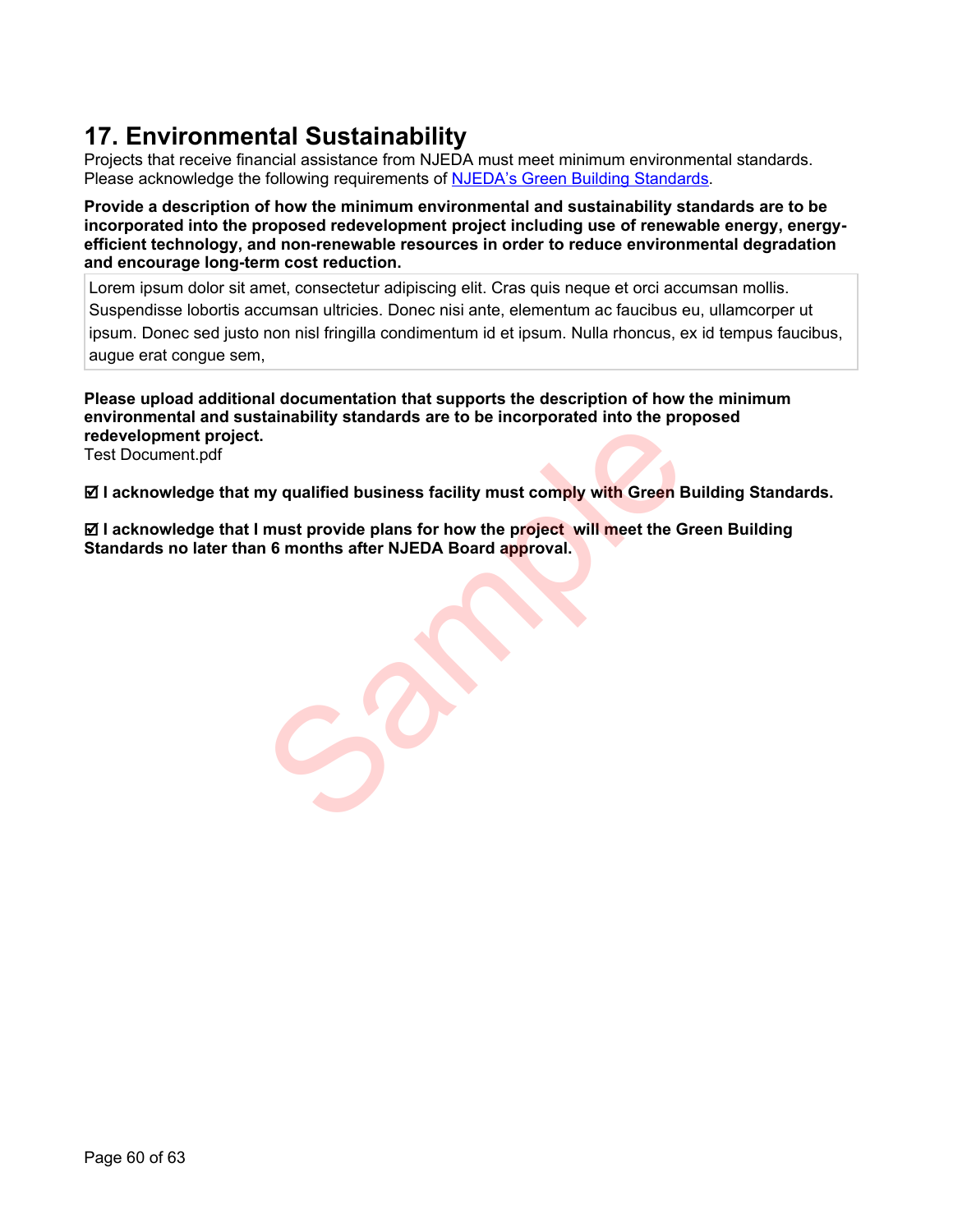# **18. Certification of Application**

### **PLEASE NOTE:**

Eligibility of financial assistance by the New Jersey Economic Development Authority is determined by the information presented in this application and the required attachments and schedules. Any changes in the status of the proposed project from the facts presented herein could disqualify the project, including but not limited to, the commencement of construction or the acquisition of assets such as land or equipment. Please contact the staff of the EDA before taking any action which would change the status of the project as reported herein. The EDA's regulations and policies regarding the payment of prevailing wages and affirmative action in the hiring of construction workers require the submission of certain reports and certificates and the inclusion of certain provisions in construction contracts. Please consult with the EDA staff for details concerning these matters.

Only Board Members of the governing board of the particular program for which you are applying, by resolution, may take action to determine project eligibility and to authorize the issuance of funds.

I, THE UNDERSIGNED, BEING DULY SWORN UPON MY OATH SAY:

- 1. I have received a copy of the "Regulation on Payment of Prevailing Wages" and the "Affirmative Action Regulation" and am prepared to comply with the requirements contained therein.
- 2. I affirm, represent, and warrant that the applicant has no outstanding obligations to any bank, loan company, corporation, or individual not mentioned in the above application and attachments; that the information contained in this application and in all attachments submitted herewith is to the best of my knowledge true and complete and that the tax credits applied for herein is not for personal, family, or household purposes.
- 3. I understand that if such information is willfully false, I am subject to criminal prosecution under N.J.S.A. 2C:28-2 and civil action by the EDA which may at its option terminate its financial assistance.
- 4. I authorize the New Jersey Department of Law and Public Safety to verify any answer(s) contained herein through a search of its records, or records to which it has access, and to release the results of said research to the EDA.
- 5. I authorize the EDA to obtain such information including, but not limited to, a credit bureau check as it may require, covering the applicant and/or its principals, stockholders and/or investors.
- 6. I authorize the EDA to provide information submitted to it by or on behalf of the applicant to any bank or State agency which might participate in the requested financing with the EDA.
- 7. I certify that the applicant company is not in default with any program administered by the State of New Jersey.
- 8. I certify Contractors and Subcontractors that will perform work at the redevelopment project are registered as required by "The Public Works Contractor Registration Act," P.L. 1999, c. 238 (N.J.S.A. 34:11-56.48 et seq.), have not been debarred by Department of Labor and Workforce Development from engaging in or bidding on Public Works Contracts in the State, and possess a tax clearance certificate issued by the Division of Taxation in the Department of the Treasury.
- 9. I certify that for any project in which the State has a proprietary interest and which contains any of the following: a retail establishment with more than 10 full-time employees, a distribution center with more than 20 full-time employees, or a hospitality establishment with more than 10 full-time employees; that the applicant will have an obligation to enter into a Labor Harmony Agreement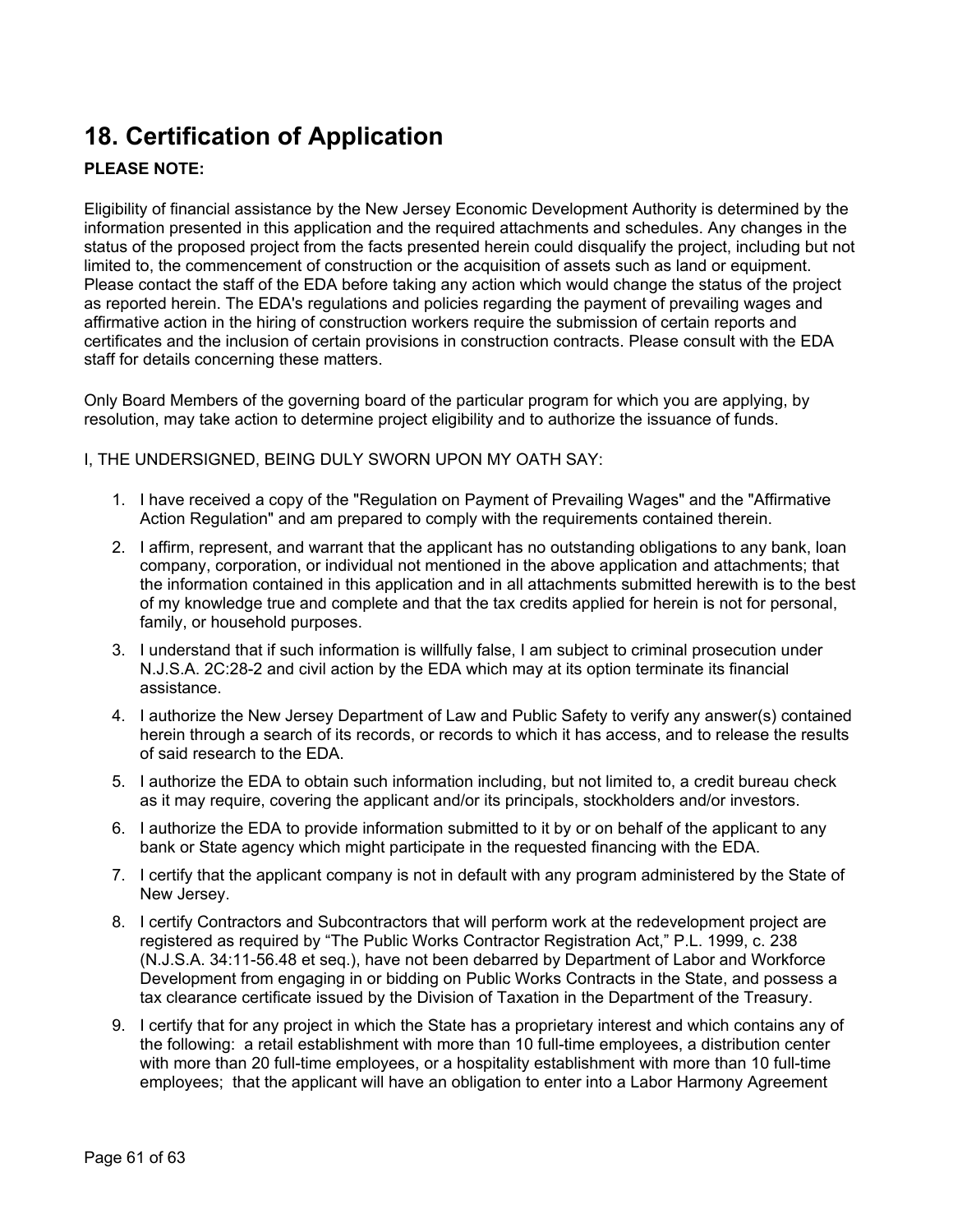consistent with N.J.A.C. 19:31-23.8(d).

- 10. I certify that the award may be resized if at project certification the project financing gap is reduced by better permanent financing than that anticipated at approval(See Aspire program rules N.J.A.C. 19:31-23.8 (c) (16) for details)
- 11. I certify that the Authority will evaluate the actual returns of the project at various points in the incentive agreement period and the applicant may be subject to making payments to the State as outlined in N.J.A.C.19:31-23.8 (c) (17) if actual project returns exceed those expected at the time of award approval.
- 12. I certify that if in any year I materially change the project the award may be subject to forfeiture as outlined in N.J.A.C.19:31-23.10 (a).
- 13. I certify that in the event I seeks to terminate the award for any reason I must provide an updated pro-forma and related financial documentation to the Authority to evaluate implications relating to the reasonable and appropriate rate of return, and that the Authority shall recapture any award previously received in the event that the I fail to produce this documentation. (See Aspire program rules N.J.A.C.19:31-23.10 (i) for details).

### **I am an Authorized Signer and I accept the terms and conditions.**

**⊙** Yes

 $O$  No

### **Signature**

### **Additional Documentation**

Please upload any documentation not explicitly requested in previous sections, that might help substantiate and verify the content of your application.